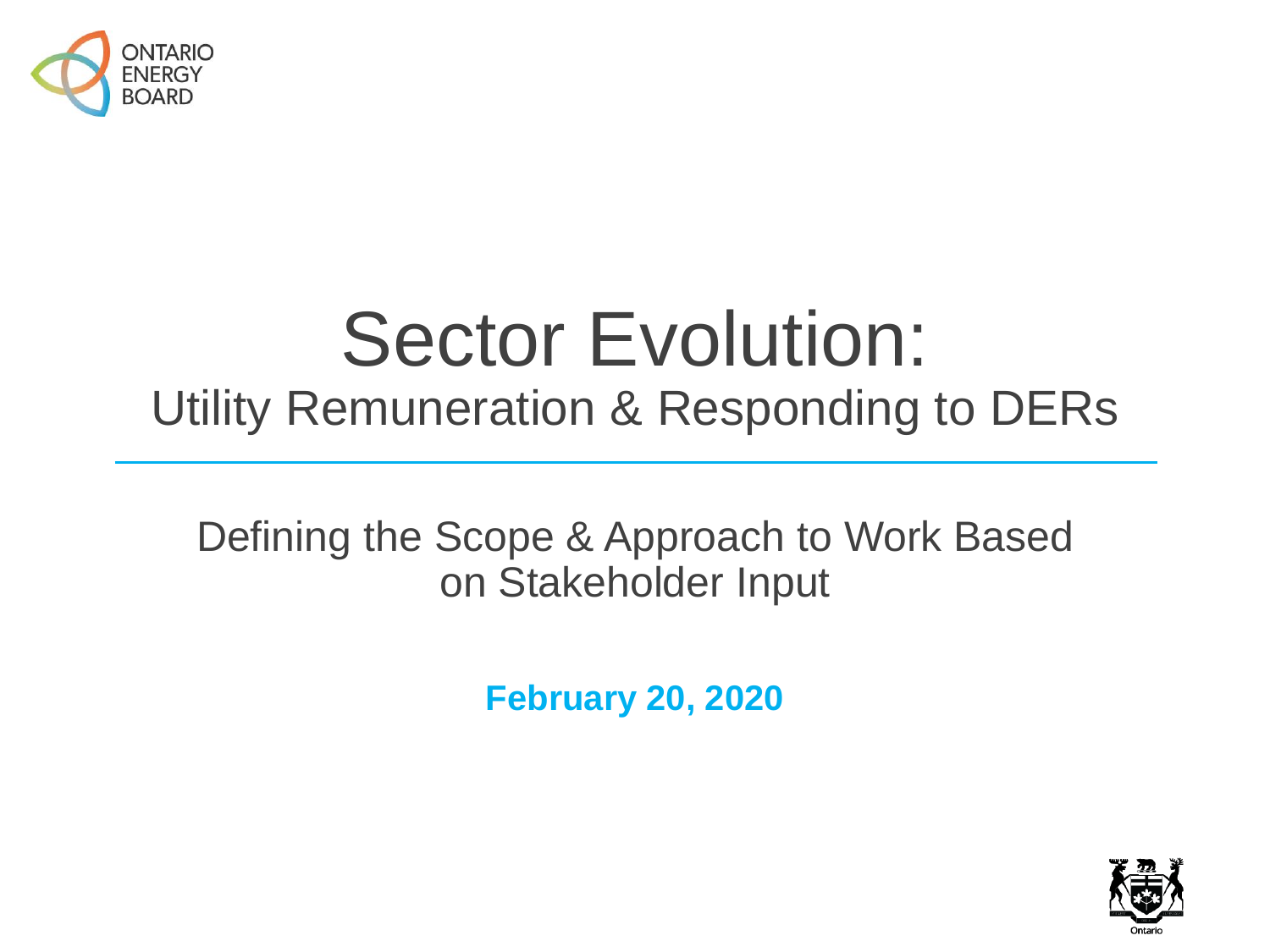

#### Purpose

- The purpose of this presentation is to:
	- Describe in detail the input received from stakeholders
	- Set out staff's current thinking on objectives, issues and guiding principles, etc. for each initiative
- At the end of this meeting, we hope stakeholders will:
	- See how their input has informed staff's current thinking
	- Have a common understanding of staff's current thinking on the goals and scope of these policy consultations
	- Be in a position to provide comments on the objectives, scope, etc. to assist the OEB in confirming scope
- In addition to feedback provided at today's meeting, stakeholders are invited to submit written comments by **March 20, 2020**

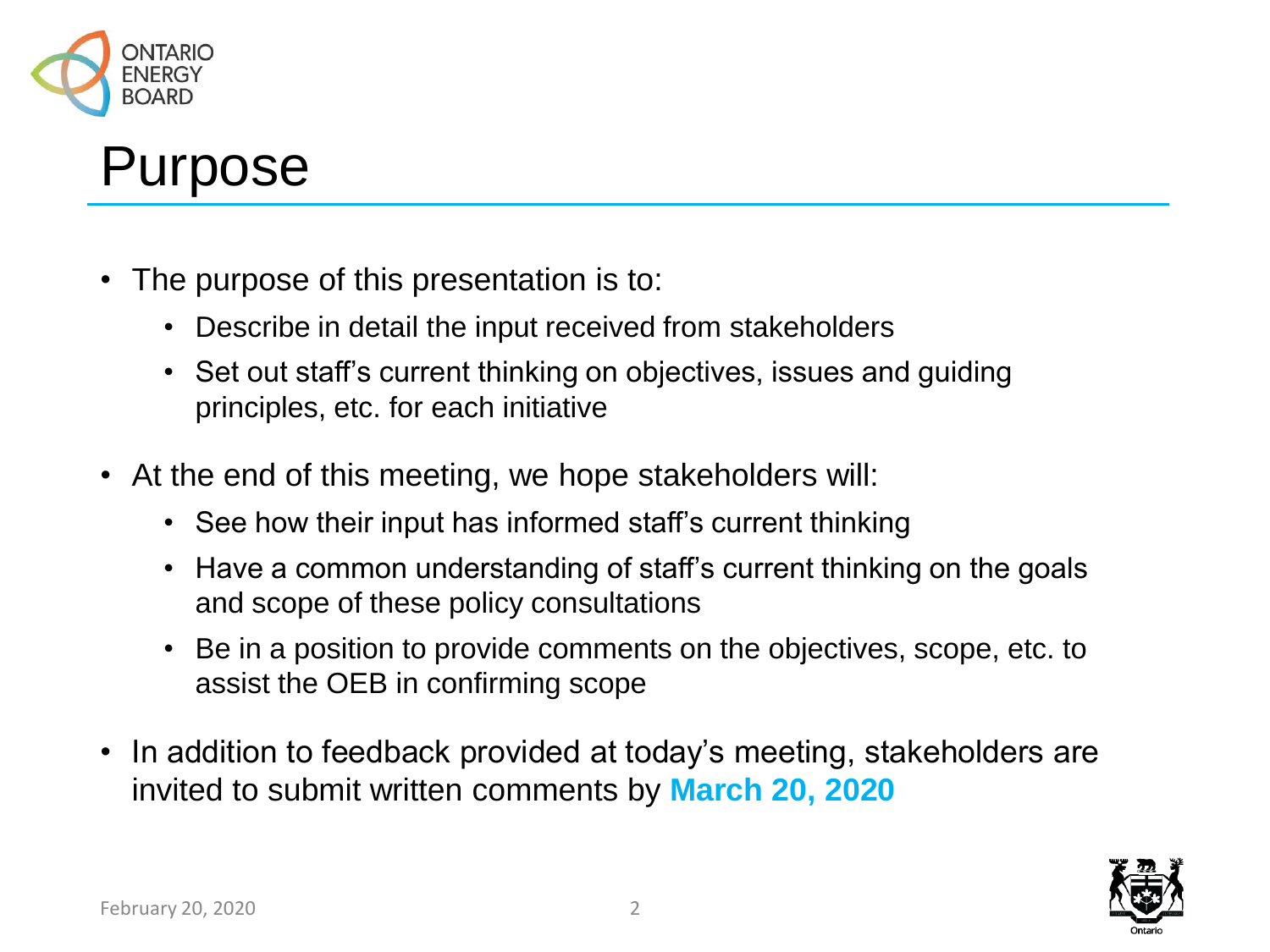

### Table of Contents

- 1. Background context for initiatives and steps to date
- 2. Guiding Principles criteria to assess policy options
- 3. OEB's Role & Approach preliminary OEB position on sector evolution
- 4. Need for Action defining opportunities and challenges
- 5. Objectives potential outcomes to be achieved
- 6. **ISSUES** questions or problems identified by stakeholders
- 7. Defining the Scope what is in and what is out
- 8. Consultation Process approach to work and stakeholder engagement
- 9. Appendix terminology and detailed summary of stakeholder comments

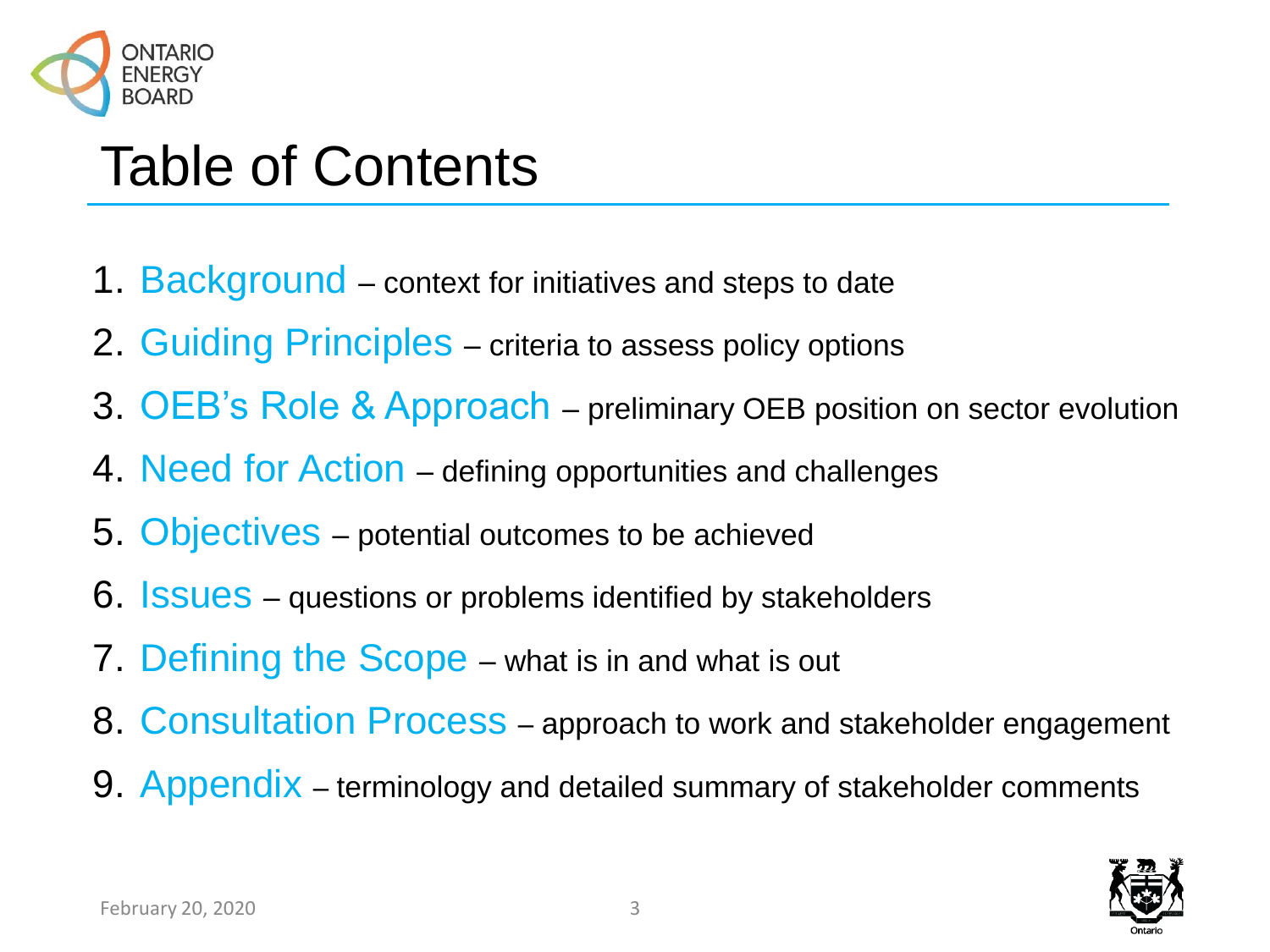

### **1. Background**

- 2. Guiding Principles
- 3. OEB's Role & Approach
- 4. Need for Action
- 5. Objectives
- 6. Issues
- 7. Defining the Scope
- 8. Consultation Process
- 9. Appendix

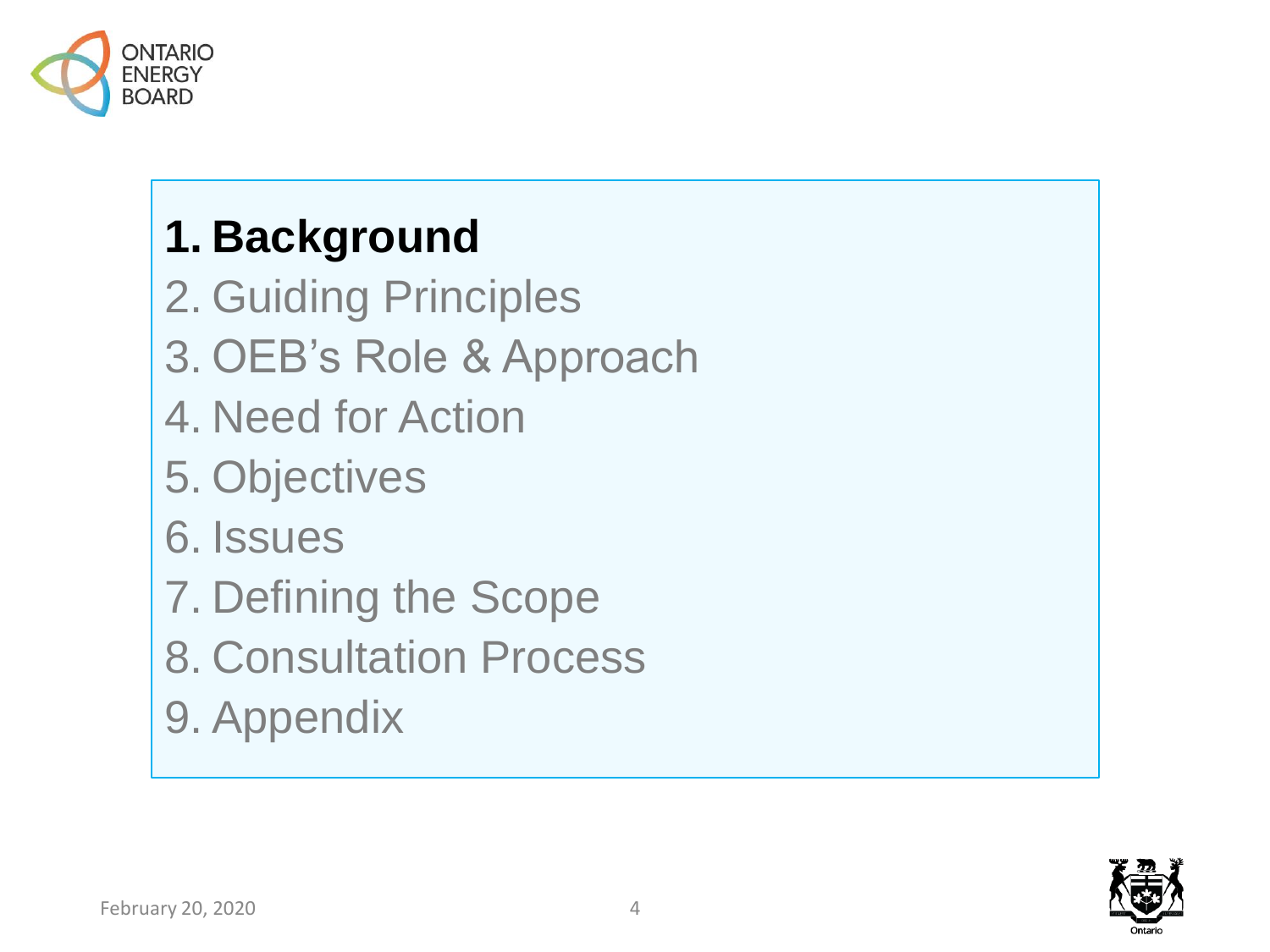

# Background: Impetus for Initiatives

- New and/or increasingly cost-effective technologies are changing the way energy can be produced, delivered and consumed
- Consumer-driven adoption:
	- Growing adoption among industrial and commercial customers
	- Eventually, residential uptake has potential to be significant
	- Adoption influenced by falling technology costs relative to grid supply costs and government policies
- Utility opportunities and risks:
	- Consumer adoption of technologies may change how energy systems are used
	- Technologies can enhance efficiency of utility service and/or displace conventional infrastructure
	- Creates opportunities for better service at lower cost but also exacerbates uncertainty risk
- Regulatory adaptation can help mitigate risks and help consumers benefit from emerging opportunities

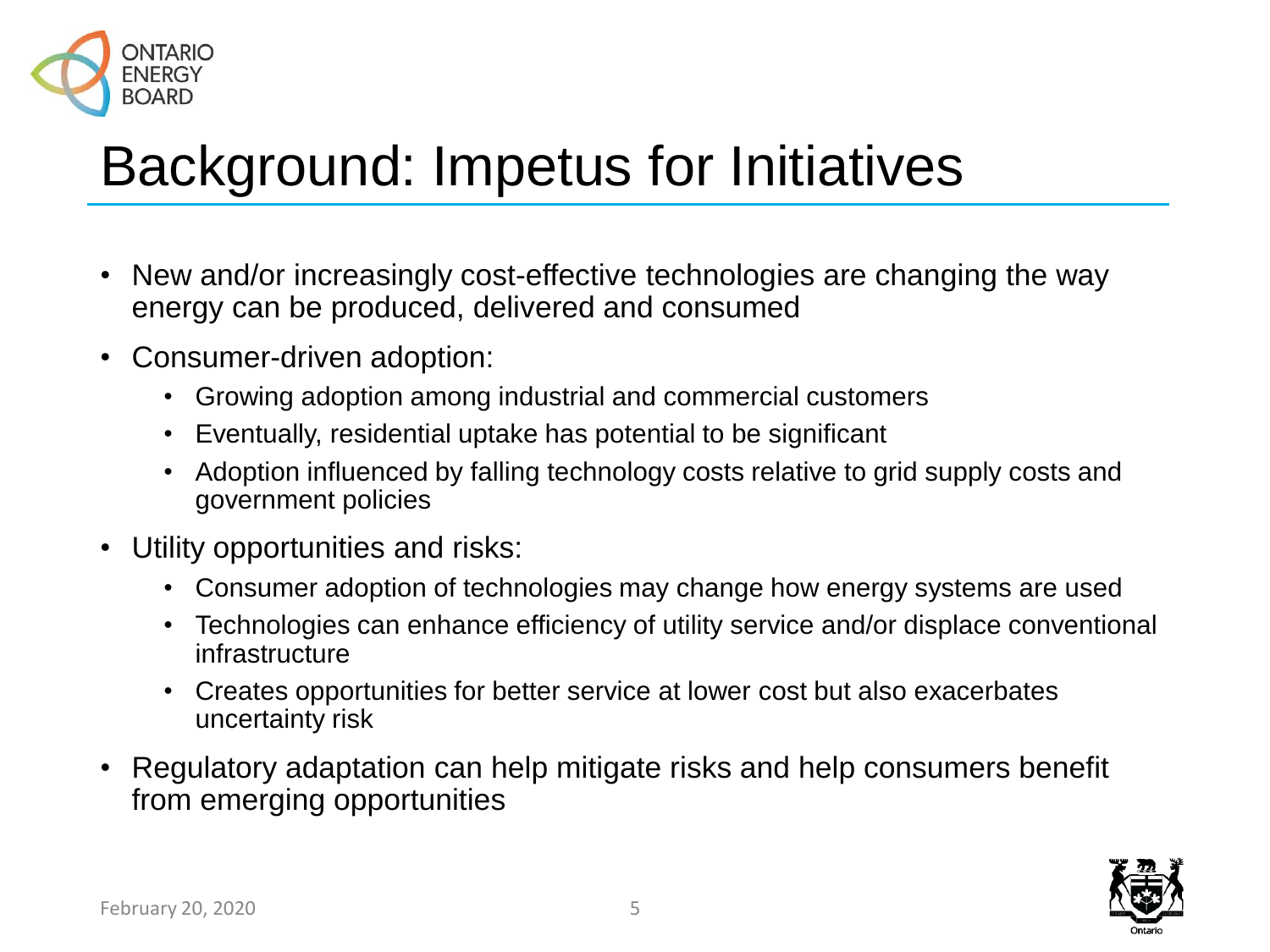

# Background: Stakeholder Input

- In July, the OEB issued a letter announcing its refreshed approach to its consultations on sector evolution
- Stakeholder meeting September 2019:
	- Heard stakeholders' views on objectives, scope and principles
	- Over 100 in-person and remote participants
	- 24 stakeholder presentations
- Written comments received October 2019:
	- Provision for written comments made in response to stakeholder requests
	- Opportunity to summarize views in light of discussion at the meeting
	- Comments received from 20 stakeholder groups

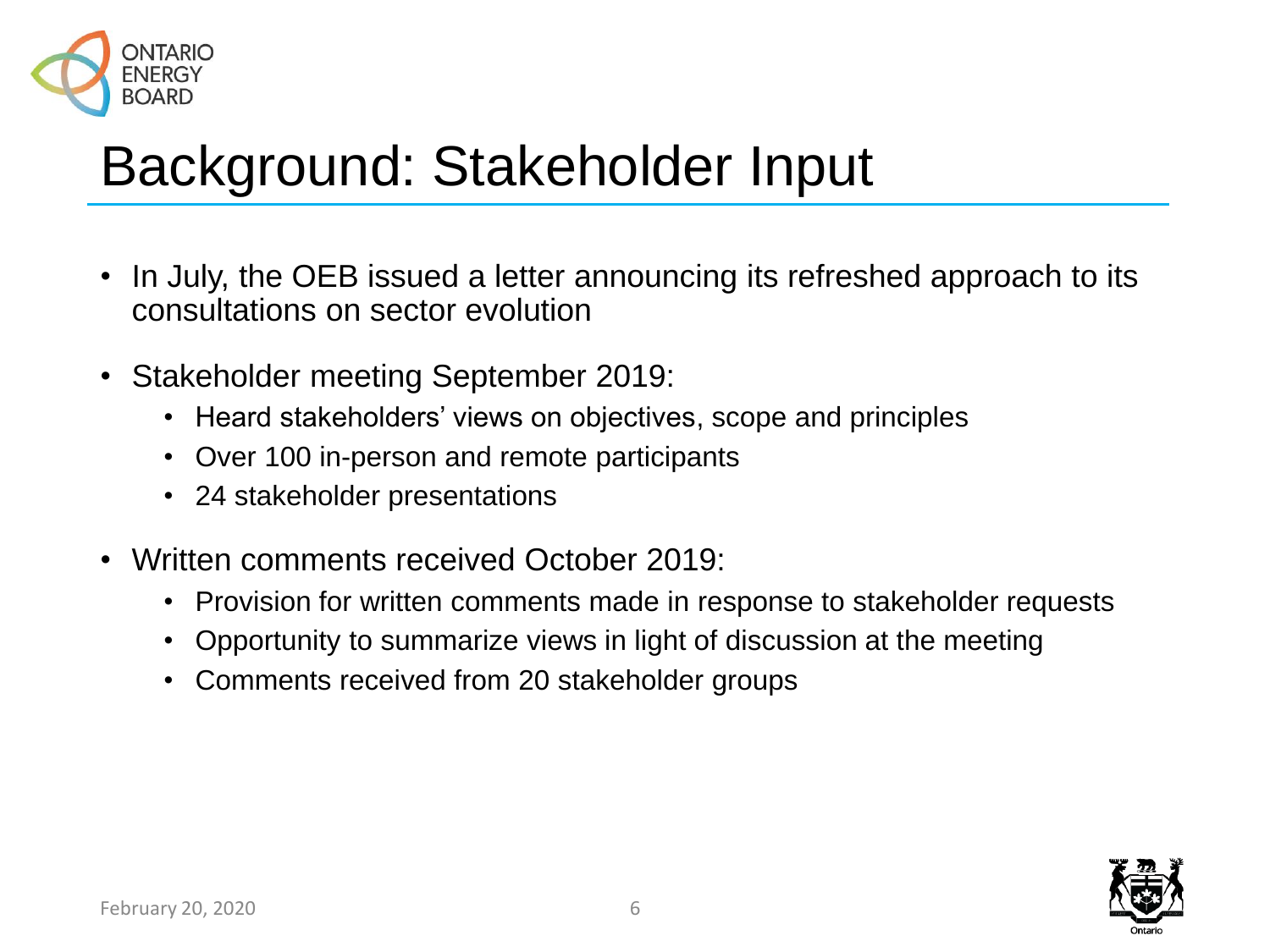

### Who We Heard From (via presentations, written comments, transcripts)

| 1. Advanced Energy Management Alliance       | 24. Individual Consumer                       |
|----------------------------------------------|-----------------------------------------------|
| 2. Alectra Utilities                         | 25. Industrial Gas Users Association          |
| 3. Association of Major Power Consumers      | 26. Infrastructure Energy                     |
| 4. Association of Power Producers of Ontario | 27. London Hydro                              |
| 5. Canadian Solar Industries Association     | 28. London Property Management Association    |
| 6. Canadian Manufacturers and Exporters      | 29. Ministry of Energy                        |
| 7. City of Ottawa                            | 30. Niagara-on-the-Lake Hydro                 |
| 8. Consumers Council of Canada               | 31. Ontario Home Builders Association         |
| 9. Customized Energy Solutions               | 32. Ontario Energy Association                |
| 10. Distributed Resource Coalition           | 33. Ontario Power Generation                  |
| 11. Electricity Distributors Association     | 34. Ontario Society of Professional Engineers |
| 12. Electrical Vehicle Society               | 35. Ontario Sustainable Energy Association    |
| 13. Elexicon Energy                          | 36. Peak Power                                |
| <b>14. Enel X</b>                            | 37. Pollution Probe                           |
| 15. Energy Probe                             | 38. Power Workers' Union                      |
| 16. Energy Storage Canada                    | 39. QUEST + Ontario CHP Consortium            |
| 17. Environmental Defence                    | 40. School Energy Coalition                   |
| 18. Entegrus Powerlines                      | 41. Storage Power Solutions                   |
| 19. EPCOR                                    | 42. Sussex Strategy                           |
| 20. Essex Power                              | 43. Toronto Hydro                             |
| 21. Hydro One Networks Inc.                  | 44. Vulnerable Energy Consumers Coalition     |
| 22. Hydro Ottawa                             | 45. WSP Canada Advisory Services              |
| 23. Independent Electricity System Operator  |                                               |

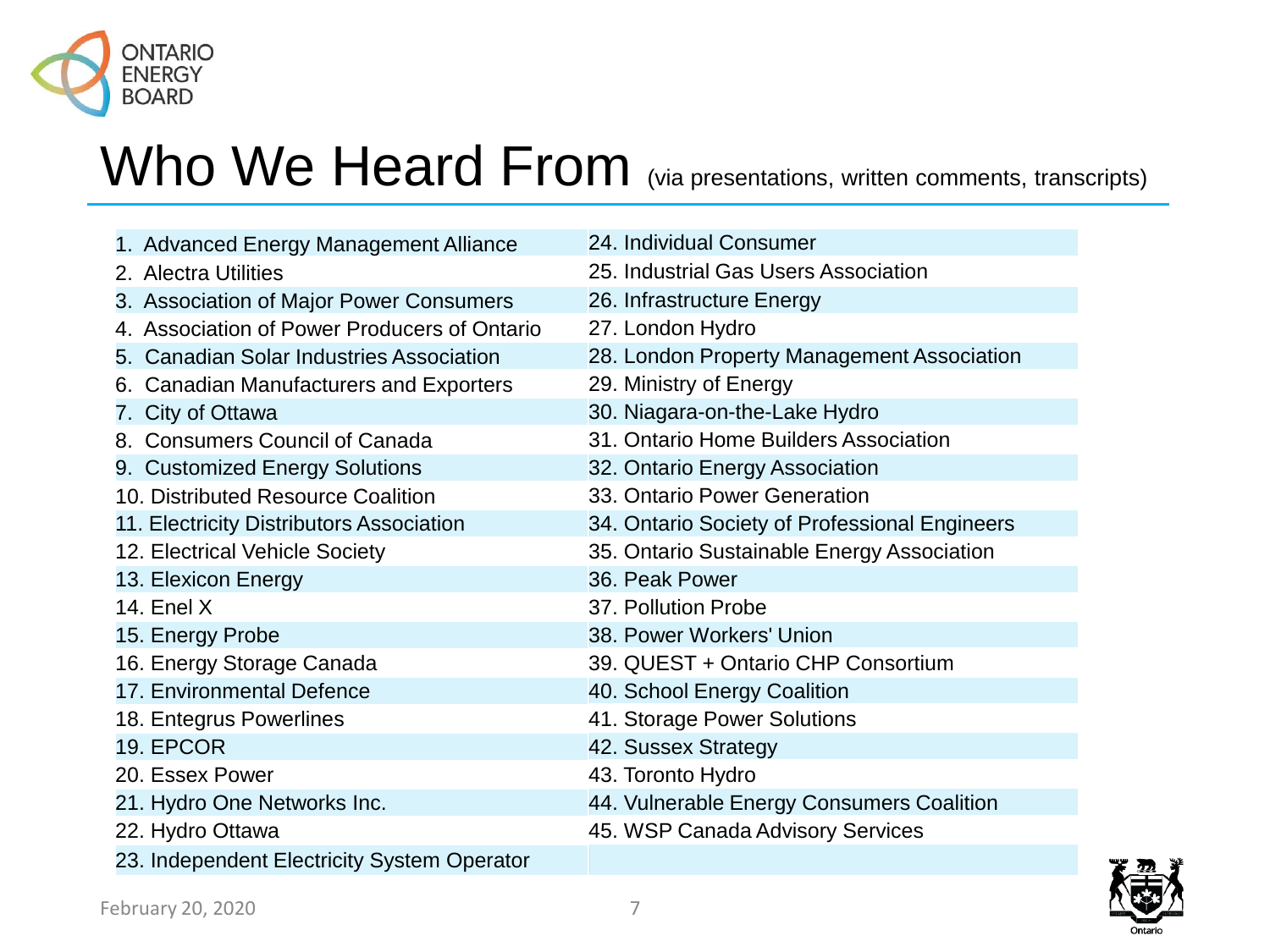

## What We Heard

- Diversity of stakeholder views revealed the breadth and complexity of issues
- Comments generally fell into these categories:
	- **Principles** that should guide the development and selection of policy options
	- Benefits of articulating the **OEB's role and approach** to sector evolution
	- The need for clear **problem/need statements** outlining *why* we are doing this
	- **Objectives** each initiative should aim to achieve
	- **Issues and questions** each initiative should explore
	- The **scope** of each initiative to define what is *in* and what is *out*
	- Need for a transparent, efficient and inclusive **consultation process**, including a roadmap for next steps
	- Need for **coordination** with other related initiatives

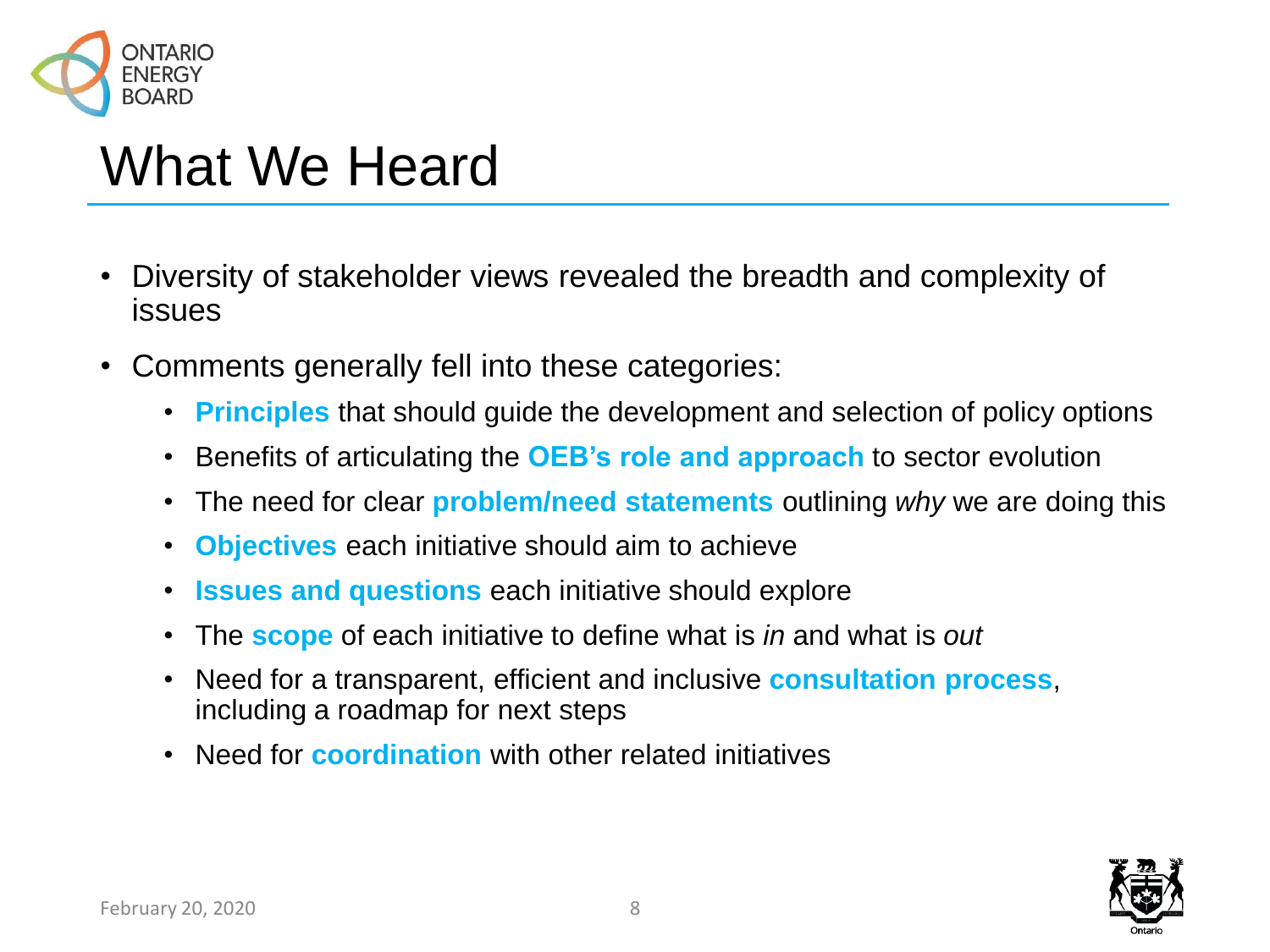

# A Note About Staff's Approach

- Throughout presentations, transcripts and written comments there is significant overlap between issues, objectives and principles
- What one stakeholder characterized as an objective, another characterized as a principle, while others identified as an issue
- In summarizing what we heard, staff has made best efforts to retain each stakeholder's 'categorization' of concepts
- However, staff's current thinking, based on what we heard, reflects the following:
	- A **guiding principle** is a *value, criterion* or *standard* that will be used to compare different policy options and develop a preferred approach
	- An **objective** is a specific *outcome* to be achieved by the policies being developed
	- An **issue** is a question or problem that either needs to be *considered* as policies are developed or needs to be *resolved* by the policy being developed

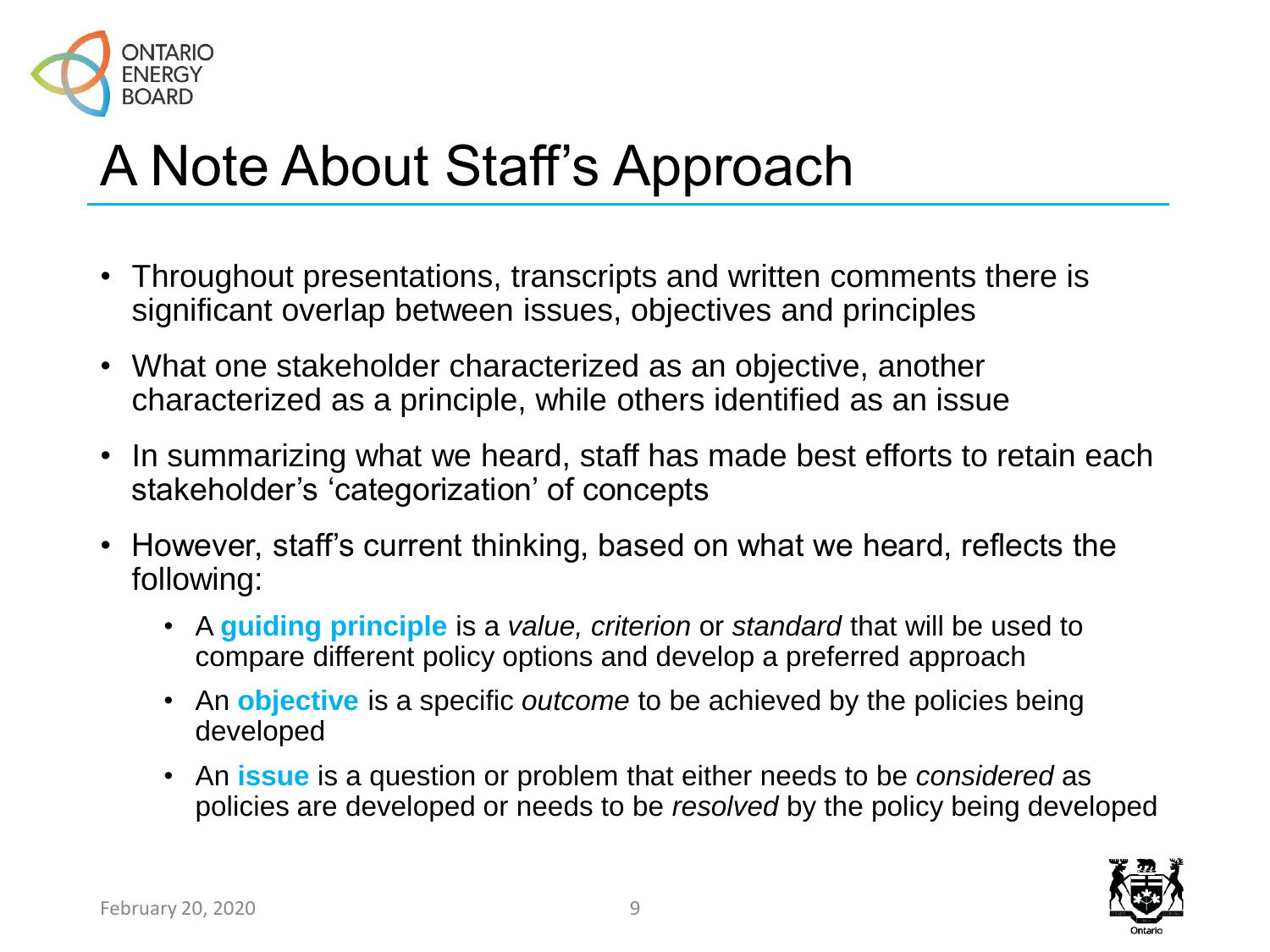

#### 1. Background

#### **2. Guiding Principles**

- 3. OEB's Role & Approach
- 4. Need for Action
- 5. Objectives
- 6. Issues
- 7. Defining the Scope
- 8. Consultation Process
- 9. Appendix

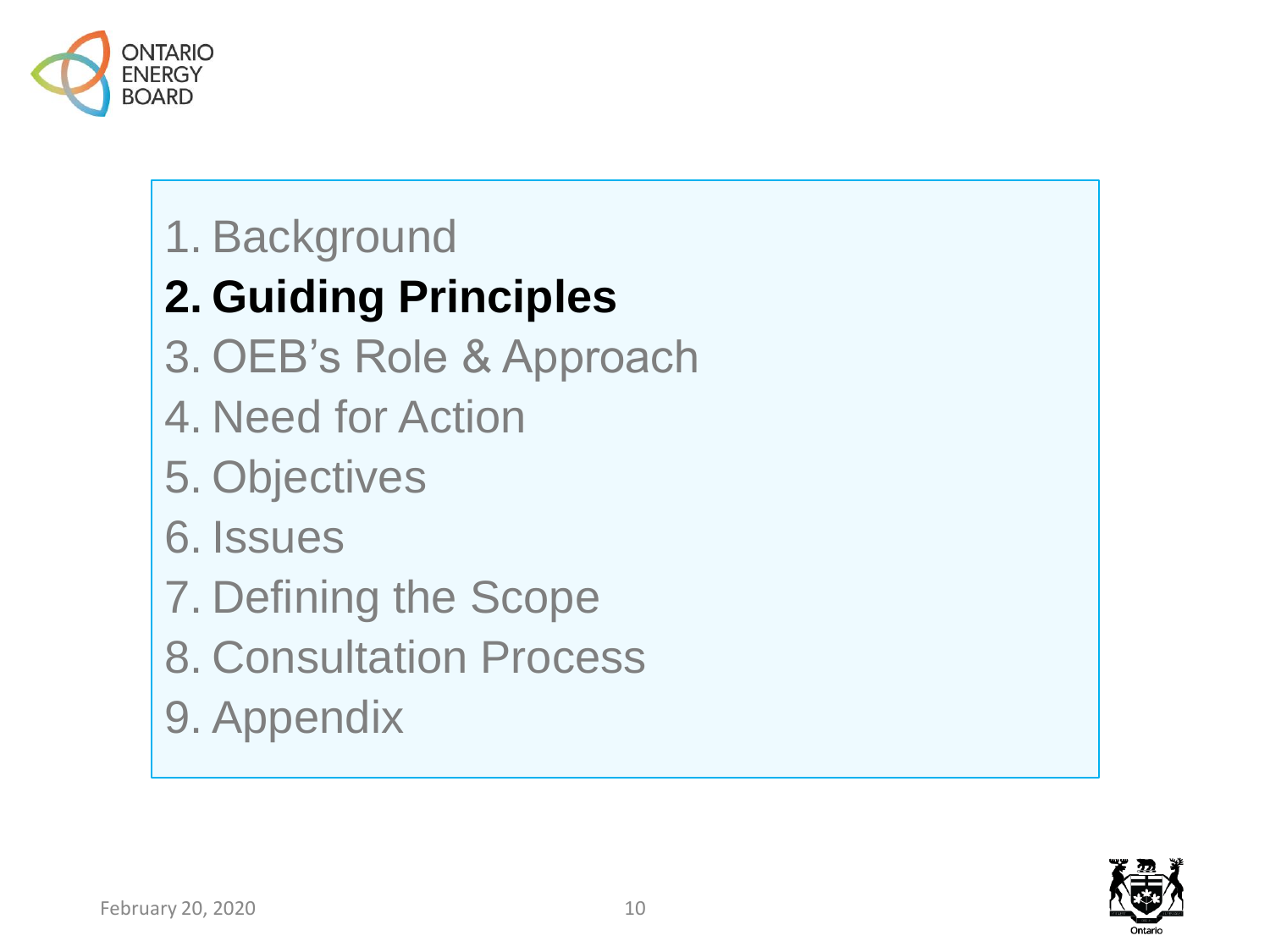

# Guiding Principles: What We Heard

- Stakeholders were generally supportive of the draft principles OEB staff included in the July invitation letter:
	- **Economic Efficiency and Performance:** The regulatory framework promotes economic efficiency, cost-effectiveness and long-term value for consumers
	- **Customer Focus:** The regulatory framework encourages cost containment, demonstrable value to customers, greater customer choice and control, and customer confidence in the sector; it also encourages efficient choices
	- **Stable yet Evolving Sector:** The regulatory framework maintains the opportunity for utilities to earn a fair return; it neither precludes alternative business models that may be desirable nor impedes the entry of new entities
	- **Regulatory Simplicity:** The regulatory framework is practical to administer in terms of cost and complexity while enabling appropriate oversight; it is predictable insofar as its rules and requirements are applied consistently in similar circumstances; it is also resilient, adaptable, flexible and sustainable
- Some stakeholders suggested modifications to the principles above
- Some new principles were also suggested

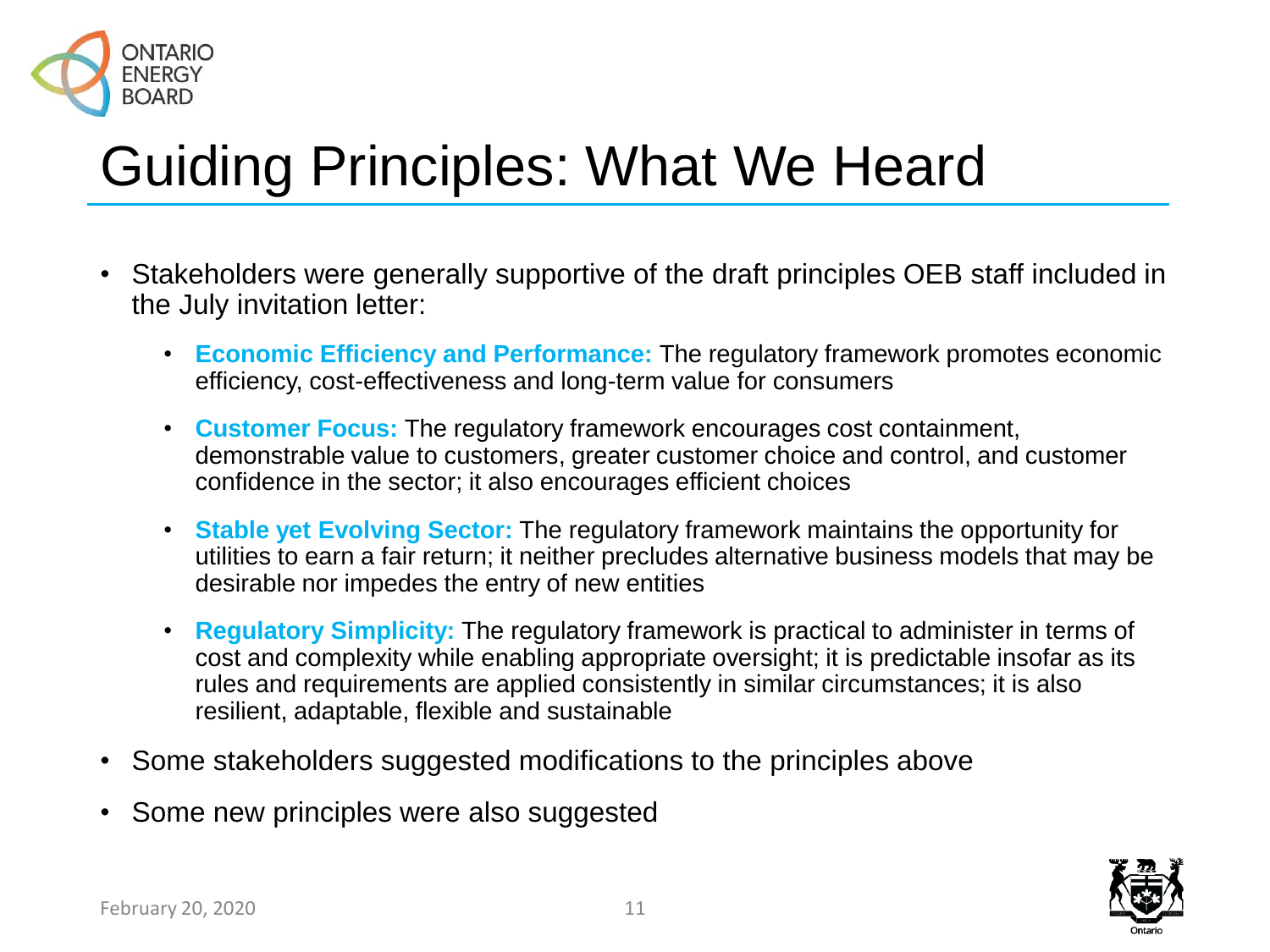

# Guiding Principles: What We Heard

Stakeholder suggestions for additions and/or modifications to guiding principles generally fell into the following categories:

- Customers must come first
- Reliability and safety
- Beneficiary pays
- Enhance use of existing assets
- Economic efficiency and performance
- **Competition**
- Commit to traditional economic regulation and consumer protection
- **Transparency**
- Approach to consultation and developing regulatory policies

"It is important that we develop a policy framework that will endure for the benefit of all customers" (Alectra)

"(Electricity) has to be reliable… sustainable… affordable… we need a beacon that keeps our course true. And that beacon right now, at least from my perspective, is affordability" (AMPCO)

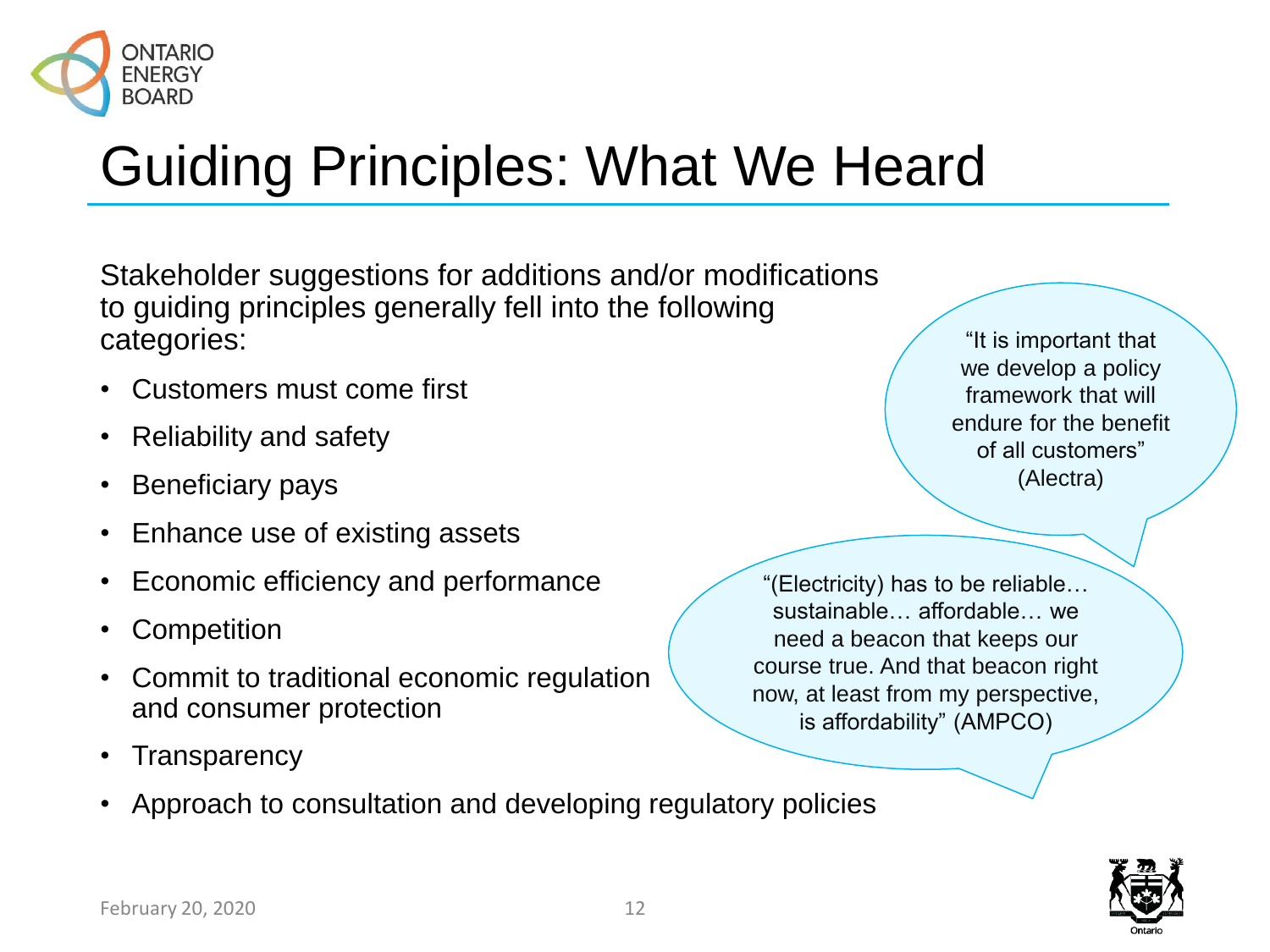

# Guiding Principles: Applying Input Received

A **guiding principle** is a *value, criterion* or *standard* used to compare different policy options and develop a preferred approach

- **Economic Efficiency and Performance:** The regulatory framework focuses on outcomes and promotes economic efficiency, cost-effectiveness, safety, reliability, service quality and long-term value for consumers.
- **Consumer CentricCustomer Focus:** The regulatory framework encourages prioritizes cost containment, and demonstrable value to customers consumers., It enables greater customer consumer choice and control and empowers efficient investment decisions and behaviour., and It increases consumer customer confidence in the sector.; it also encourages efficient choices
- **Stable yet Evolving Sector:** The regulatory framework enables sector participants to adapt to change. It maintains the opportunity for utilities to earn a fair return. It neither precludes alternative business models that may be desirable nor impedes the entry of new entities. It encourages optimal use of existing assets, as new technologies and approaches to providing energy services are adopted.
- **Regulatory Simplicity Effectiveness:** The regulatory framework is practical to administer in terms of cost and complexity while enabling appropriate oversight. It is predictable insofar as its rules and requirements are applied consistently in similar circumstances. It is also resilient, adaptable, flexible and sustainable.

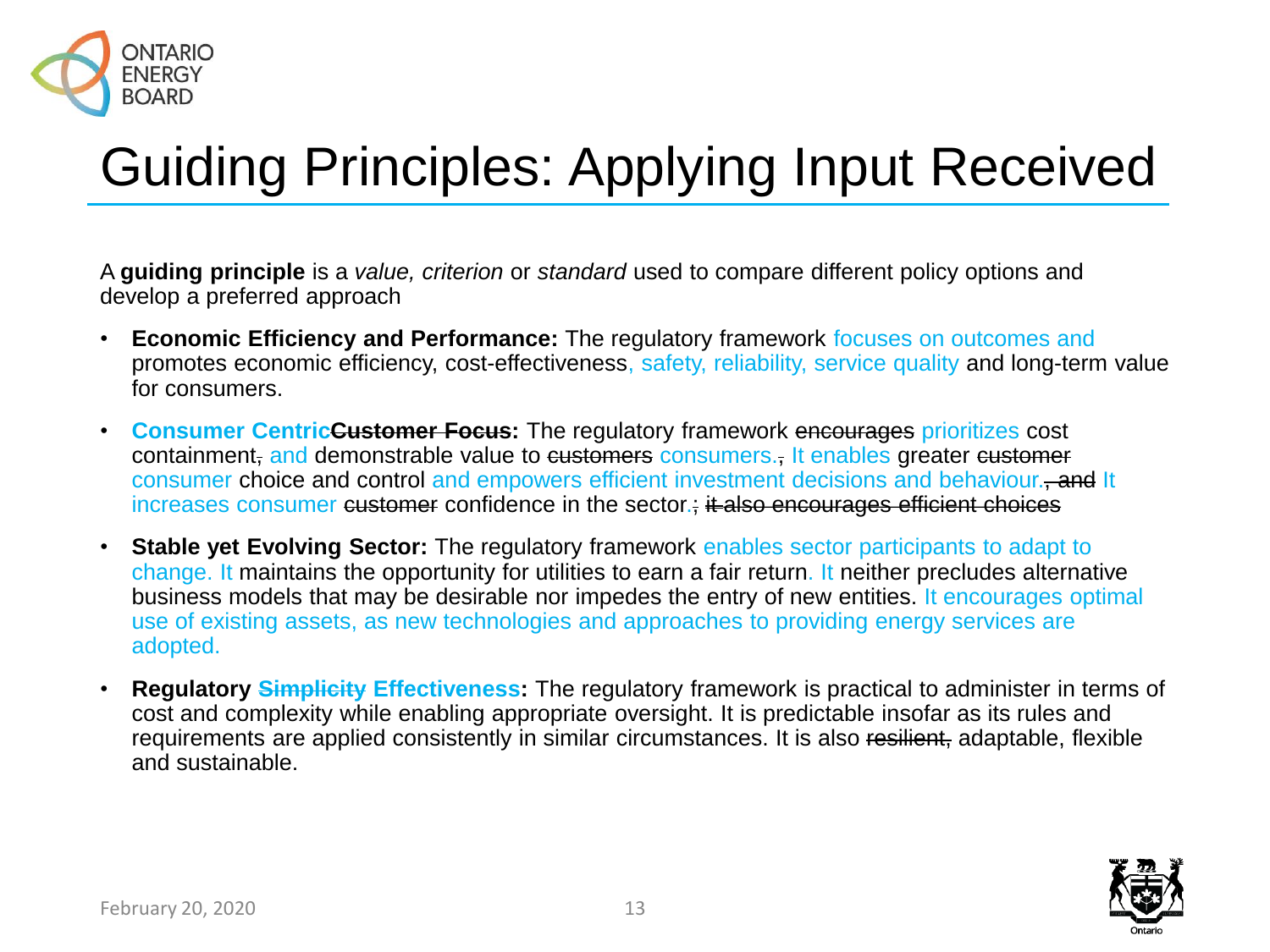

# Guiding Principles: Staff's Current Thinking

#### **Consumer Centric:**

- The regulatory framework prioritizes cost containment and demonstrable value to consumers
- It enables greater consumer choice and control and empowers efficient investment decisions and behaviour
- It increases consumer confidence in the sector

#### **Regulatory Effectiveness:**

- The regulatory framework is practical to administer in terms of cost and complexity while enabling appropriate oversight
- It is predictable insofar as its rules and requirements are applied consistently in similar circumstances
- It is also adaptable, flexible and sustainable

#### **Economic Efficiency and Performance:**

• The regulatory framework focuses on outcomes and promotes economic efficiency, cost-effectiveness, safety, reliability, service quality and long-term value for consumers

#### **Stable yet Evolving Sector:**

- The regulatory framework enables sector participants to adapt to change
- It maintains the opportunity for utilities to earn a fair return
- It neither precludes alternative business models that may be desirable nor impedes the entry of new entities
- It encourages optimal use of existing assets, as new technologies and approaches to providing energy services are adopted

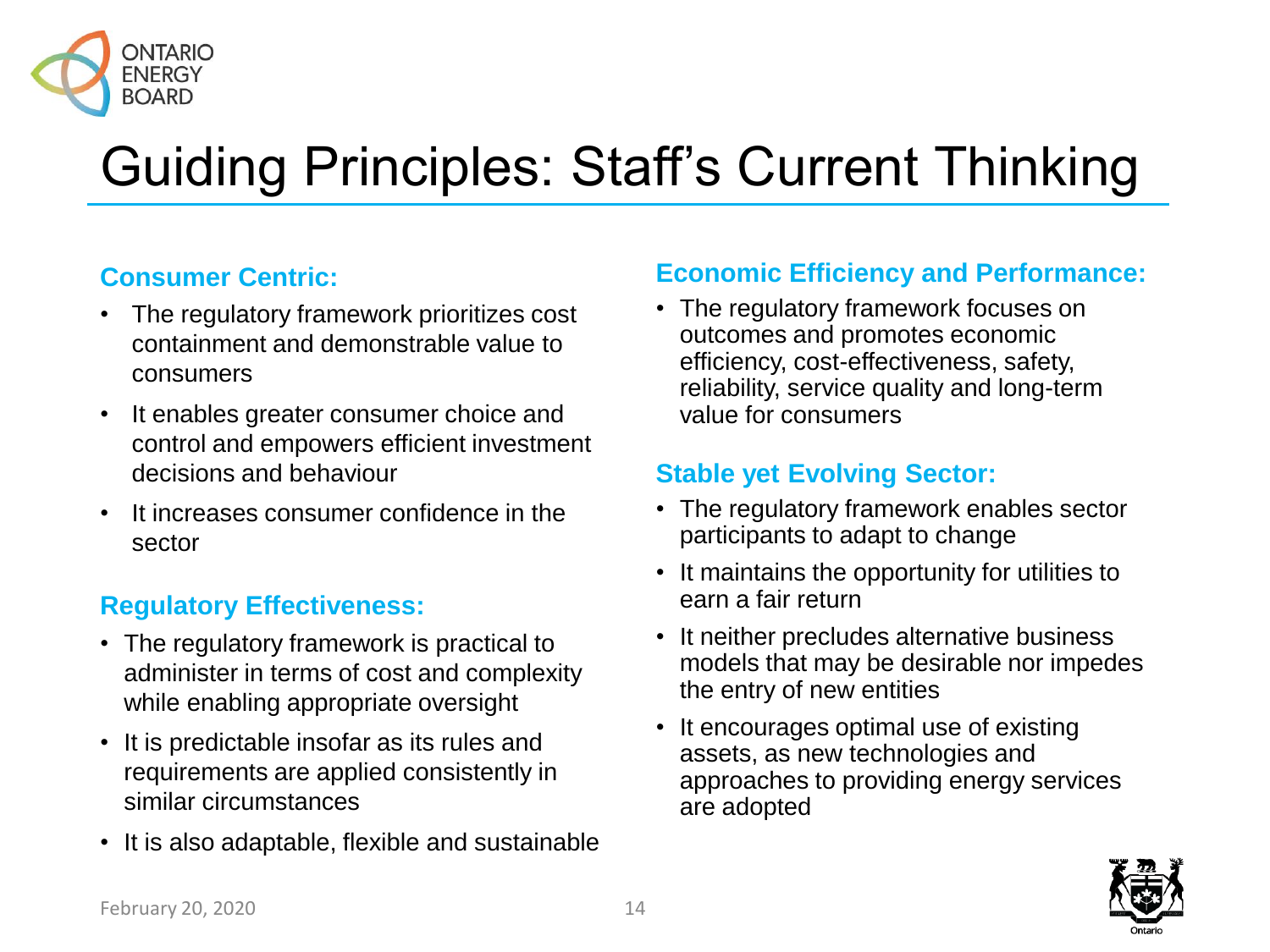

For discussion…

Has staff accurately captured stakeholders' input?

Are these guiding principles appropriate?



February 20, 2020 15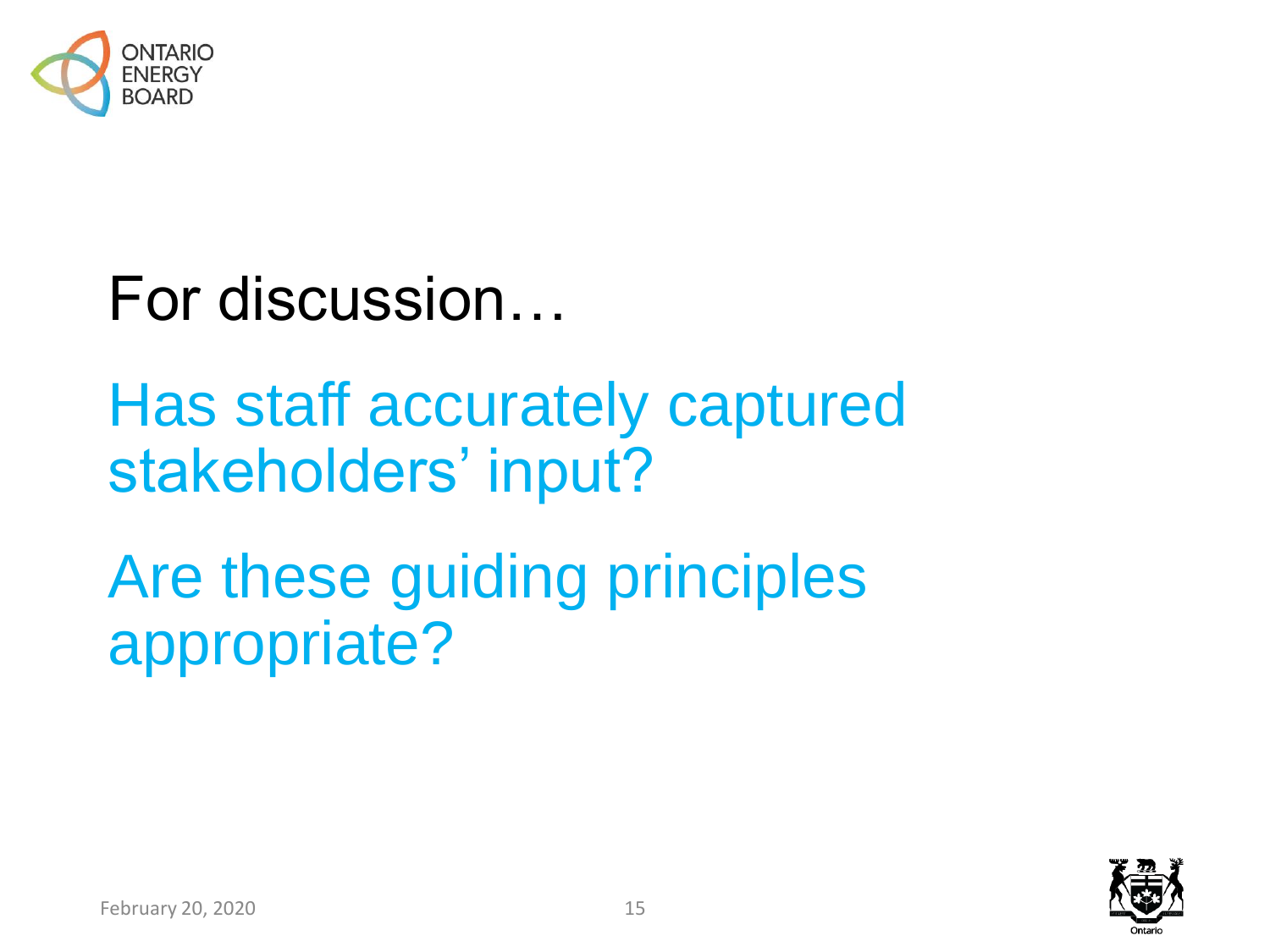

- 1. Background
- 2. Guiding Principles

#### **3. OEB's Role & Approach**

- 4. Need for Action
- 5. Objectives
- 6. Issues
- 7. Defining the Scope
- 8. Consultation Process
- 9. Appendix

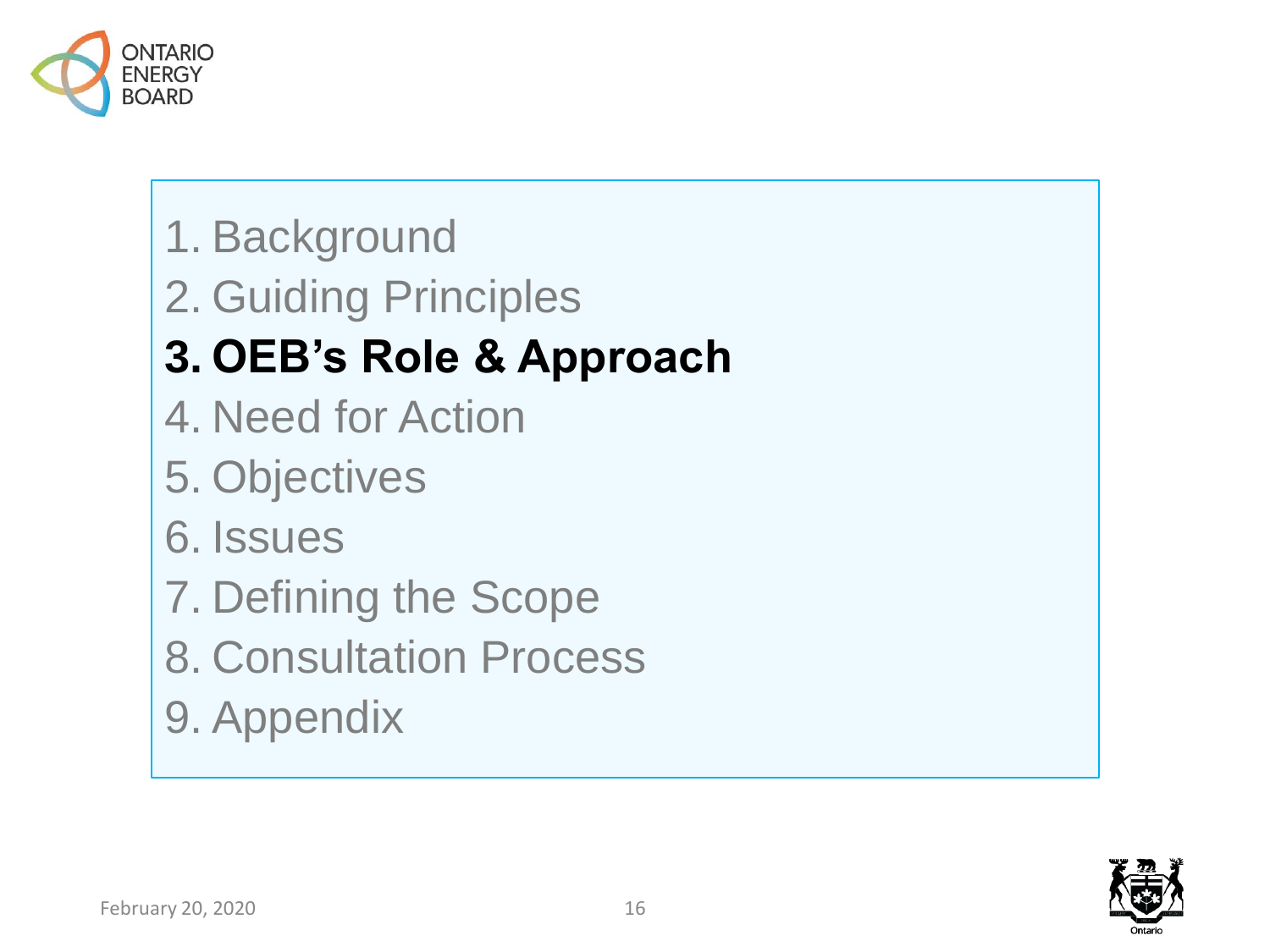

### OEB's Role in Response to Sector Evolution

#### **Context**

The energy sector is evolving. Action is required to harness benefits and mitigate adverse consequences. Controlling energy costs is a priority for Ontario.

#### **OEB's Approach/Role**

"I fear there is a perception that the OEB's role is to go out and solve this problem ... The Board needs to think about what its role is in all of this ... I think it is determining what it has to do when it regulates regulated entities" (IGUA)

Lead, keep up, or follow? Be proactive, coactive or reactive?

#### **Need Statement(s)**

What specific opportunities and challenges can the OEB address?

#### **Issues List**

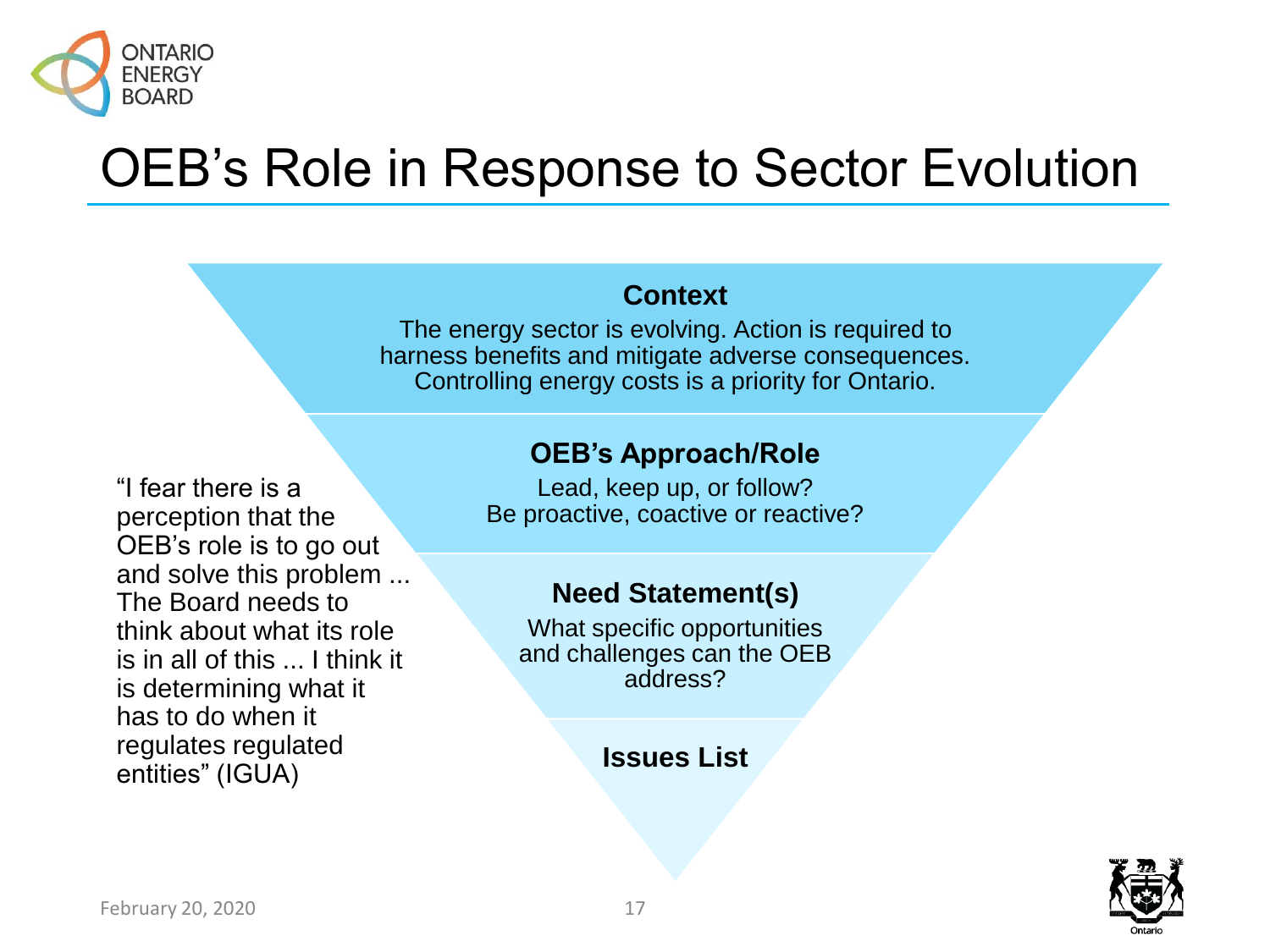

# OEB's Role & Approach: What We Heard

| <b>Advanced</b><br><b>Energy</b><br><b>Management</b><br><b>Alliance</b> | "The OEB and the sector should work towards a pro-active vision of the<br>future of the distribution system based on the objectives of the province as<br>well as the fundamental regulation principles"                                                                             |
|--------------------------------------------------------------------------|--------------------------------------------------------------------------------------------------------------------------------------------------------------------------------------------------------------------------------------------------------------------------------------|
| <b>Consumers</b><br><b>Council of</b><br><b>Canada</b>                   | "no matter what happens going forward, that the OEB has to continue to<br>protect the interests of the customers. And if we're going to have evolving<br>changes with respect to new technologies, that role is never going to go<br>away"                                           |
| <b>Entegrus</b>                                                          | "Entegrus reiterates its support of innovative DER projects and<br>encourages a measured, incremental approach to broader DER<br>implementation in Ontario"                                                                                                                          |
| <b>Industrial</b><br><b>Gas Users</b><br><b>Association</b>              | "The role of an economic regulator should be to facilitate orderly evolution<br>and adaptation, not to protect the utility from change, not to be an agent of<br>change, but rather to address and remove barriers to change and let<br>markets and technology and customers evolve" |

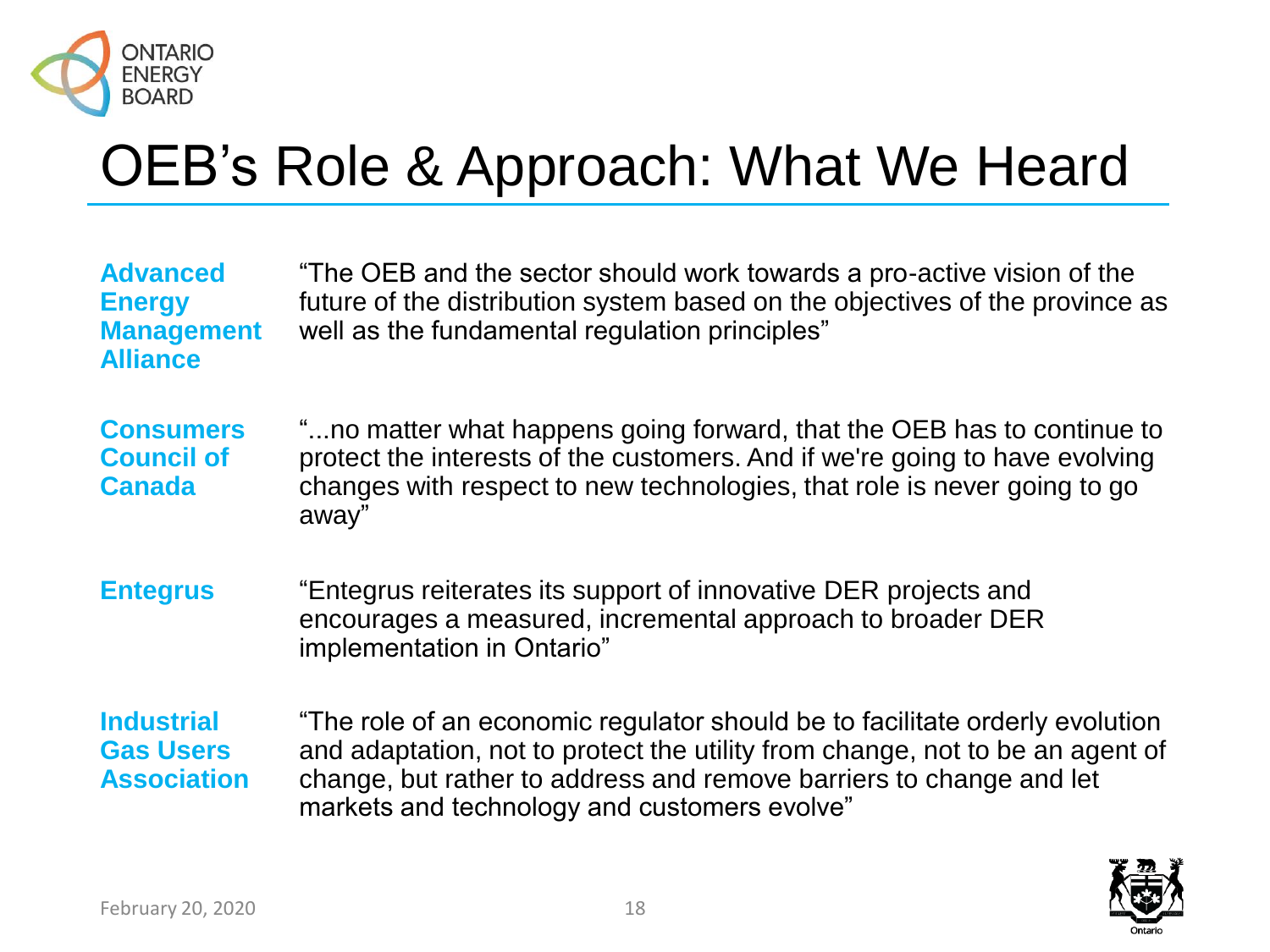

# OEB's Role & Approach: What We Heard

| <b>London</b><br><b>Property</b><br><b>Management</b><br><b>Association</b> | "The role of the OEB should be to facilitate the potential for DERs to<br>provide customers with lower cost and more choice while maintaining or<br>improving system reliability and safety."                                   |
|-----------------------------------------------------------------------------|---------------------------------------------------------------------------------------------------------------------------------------------------------------------------------------------------------------------------------|
| <b>Power</b><br><b>Workers</b><br><b>Union</b>                              | "this initiative raises issues that are beyond the current mandate of the<br>OEB Many may require time and coordination with all stakeholders<br>(including the IESO and Ministry). Taking time to get this right is important" |
| <b>Pollution</b><br><b>Probe</b>                                            | "The focus for these proceedings need to be on what consumers want and<br>where the needs are heading, and how to adapt. Enabling consumers, not<br>just protecting consumers, needs to be supported."                          |
| <b>School</b><br><b>Energy</b><br><b>Coalition</b>                          | "The Board can take one of three positions with respect to major changes<br>that are happening in the energy sector: lead, follow, or keep up."                                                                                 |

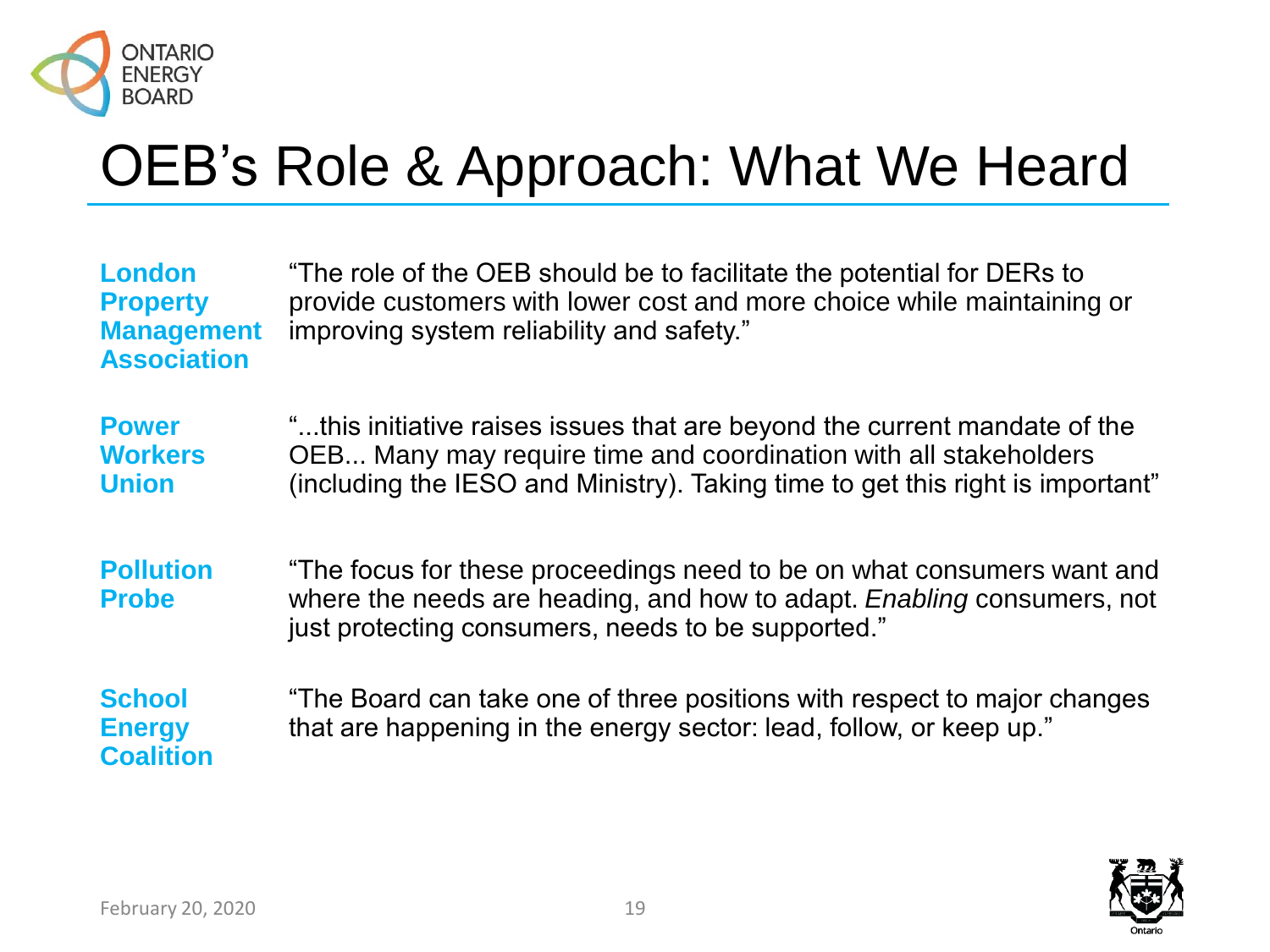

# OEB's Role & Approach: Consultant Advice

#### **London Economics International LLC:**

• "Our role also is not to promote nor prevent DERs, but rather to examine whether the current framework is sufficient in light of the potentially rapid change that is taking place in the sector. So we don't presume that change is necessary, but rather that appropriate investigation is"

#### **ICF:**

• "Gain a clear understanding of what you are trying to accomplish and importantly, why you are trying to accomplish it... Avoid falling into that granular hole of "how" too soon... The process becomes one of incremental steps"

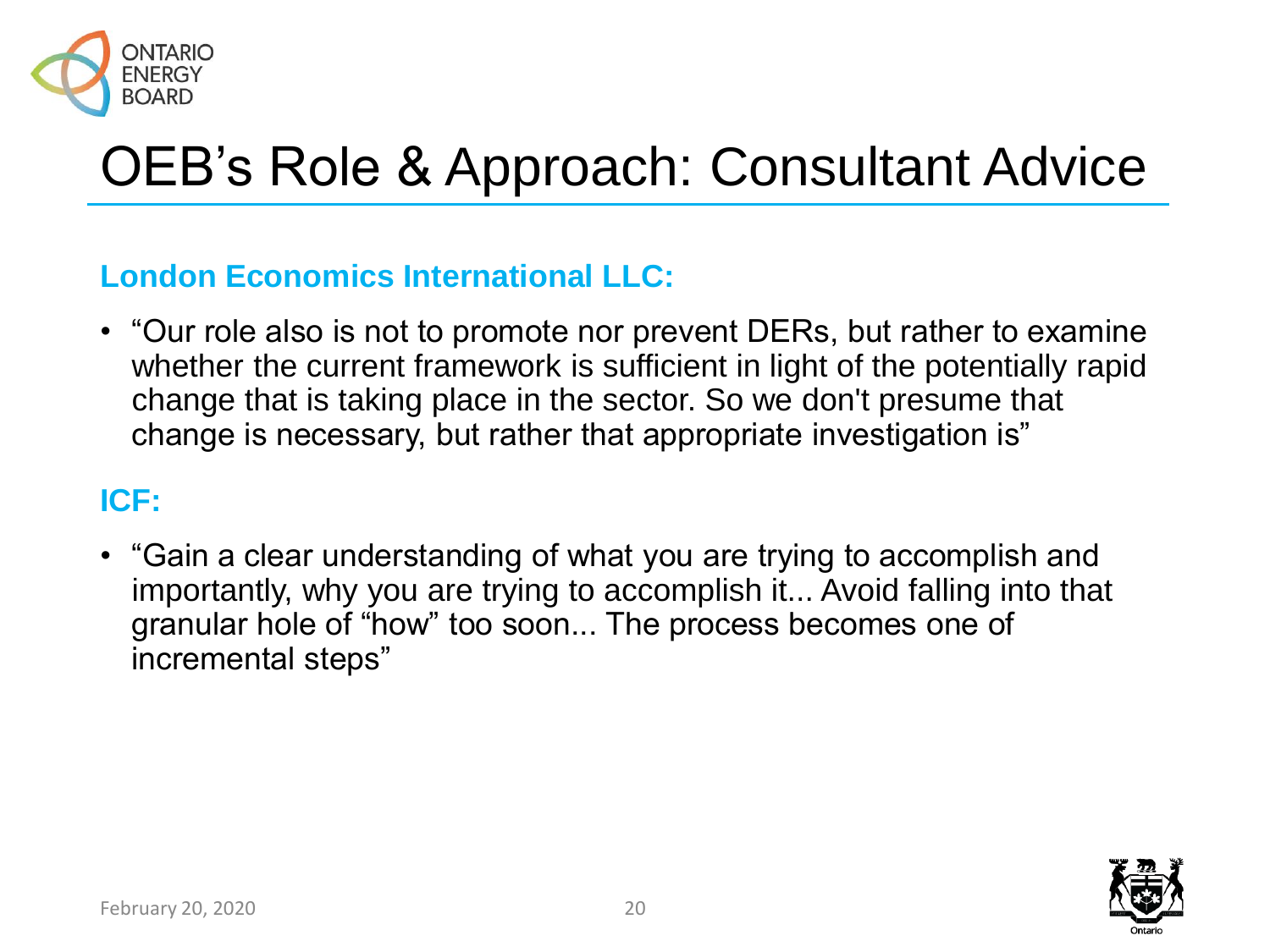

# OEB's Approach: Staff's Current Thinking

#### **The OEB should 'keep up' with sector evolution by:**

- Continuing to investigate whether and how current approaches may need to adapt
- Taking incremental steps to evolve the regulatory framework
- Proactively identifying and addressing issues (not waiting until problems occur to act)

#### **Rationale:**

- 'Following' creates risk of excessive regulatory lag
	- Heightened risk of cost avoidance by some customers
	- Inadequate coordination of DER deployment and network modernization can delay and/or diminish potential benefits to consumers
- 'Leading' creates risk of prematurely committing to a path
	- Moving too quickly can increase risk of incurring higher than necessary costs for consumers
	- Pace, trajectory and new drivers of change are unknown

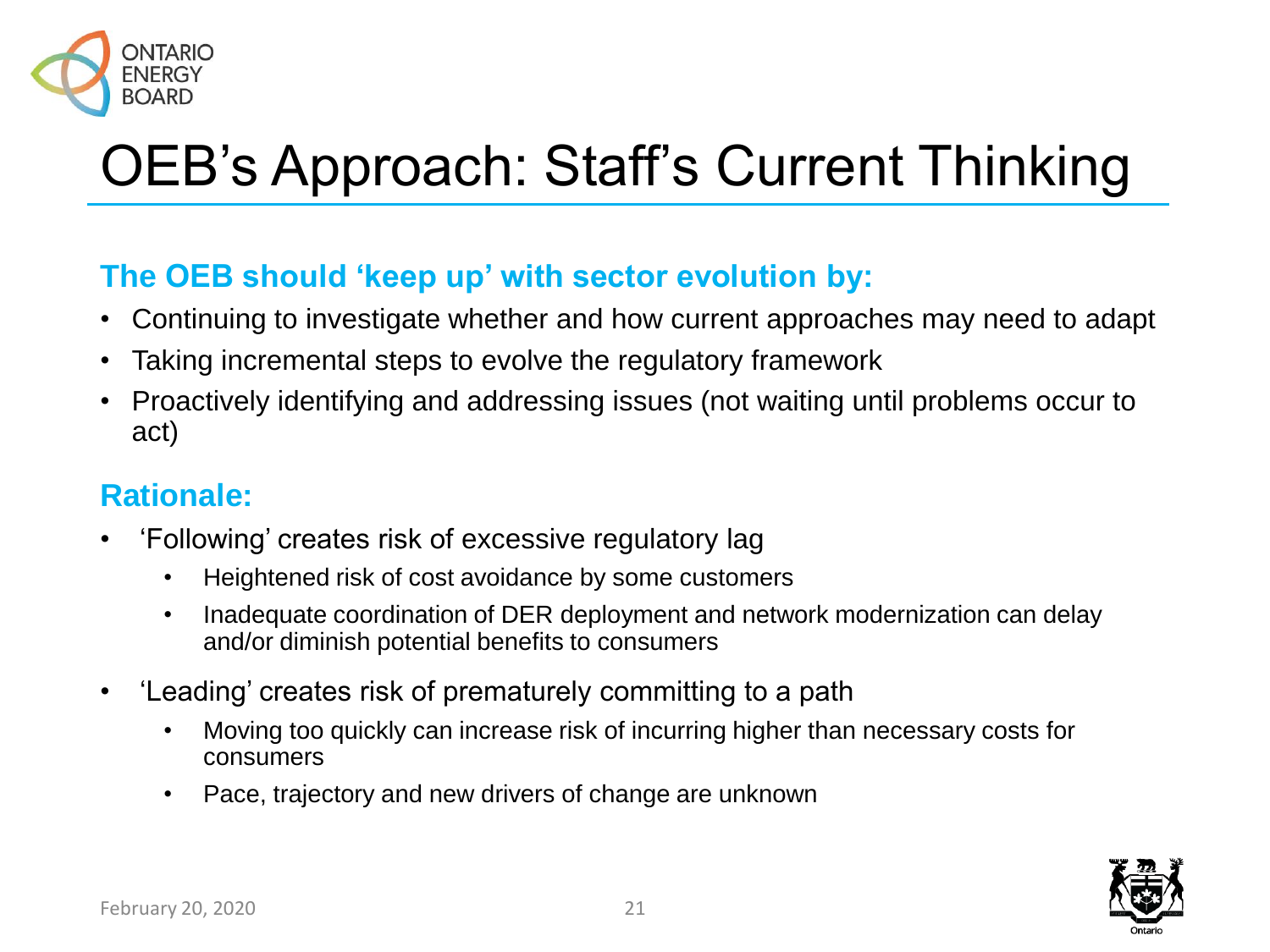

# OEB's Role: Staff's Current Thinking

- Having regard to the OEB's statutory objectives for natural gas and [electricity, the role of OEB in responding to sector evolution should](#page-54-0) be to:
	- Engage and support the sector during a time of accelerating change
	- Take steps to adapt the regulatory framework now that certain fundamental assumptions upon which it was premised are no longer true (e.g. you cannot store electricity, generation is always large scale and centralized, load will always grow, demand is passive)
	- Help utilities adapt to change so consumers continue to be well-served
	- Focus on removing unwarranted barriers so the market can evolve
- The OEB's role should not be to:
	- Pick technology or market winners and losers
	- Promote or prevent DER
	- Protect utilities and consumers from change

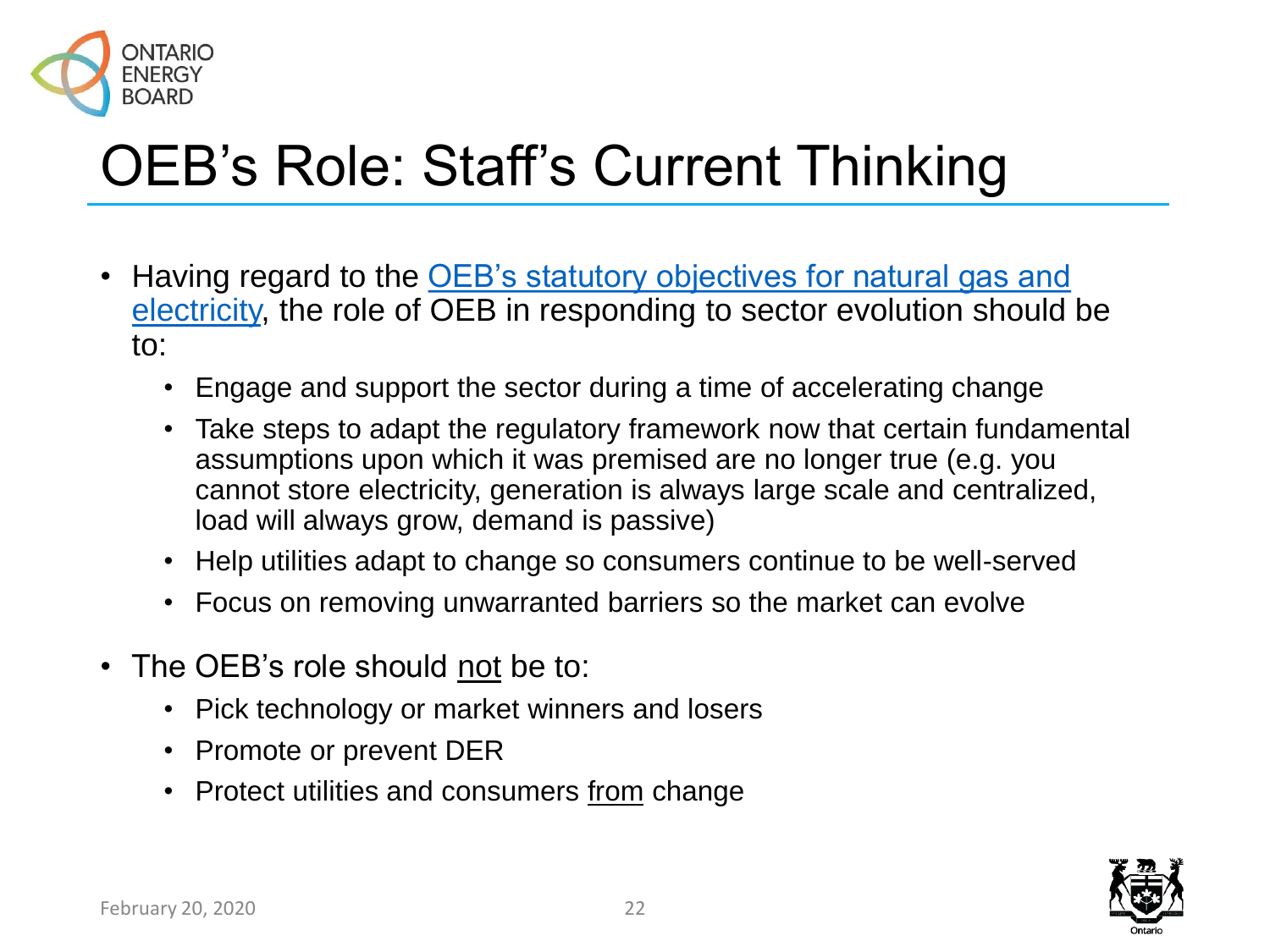

- 1. Background
- 2. Guiding Principles
- 3. OEB's Role & Approach

## **4. Need for Action**

- 5. Objectives
- 6. Issues
- 7. Defining the Scope
- 8. Consultation Process
- 9. Appendix

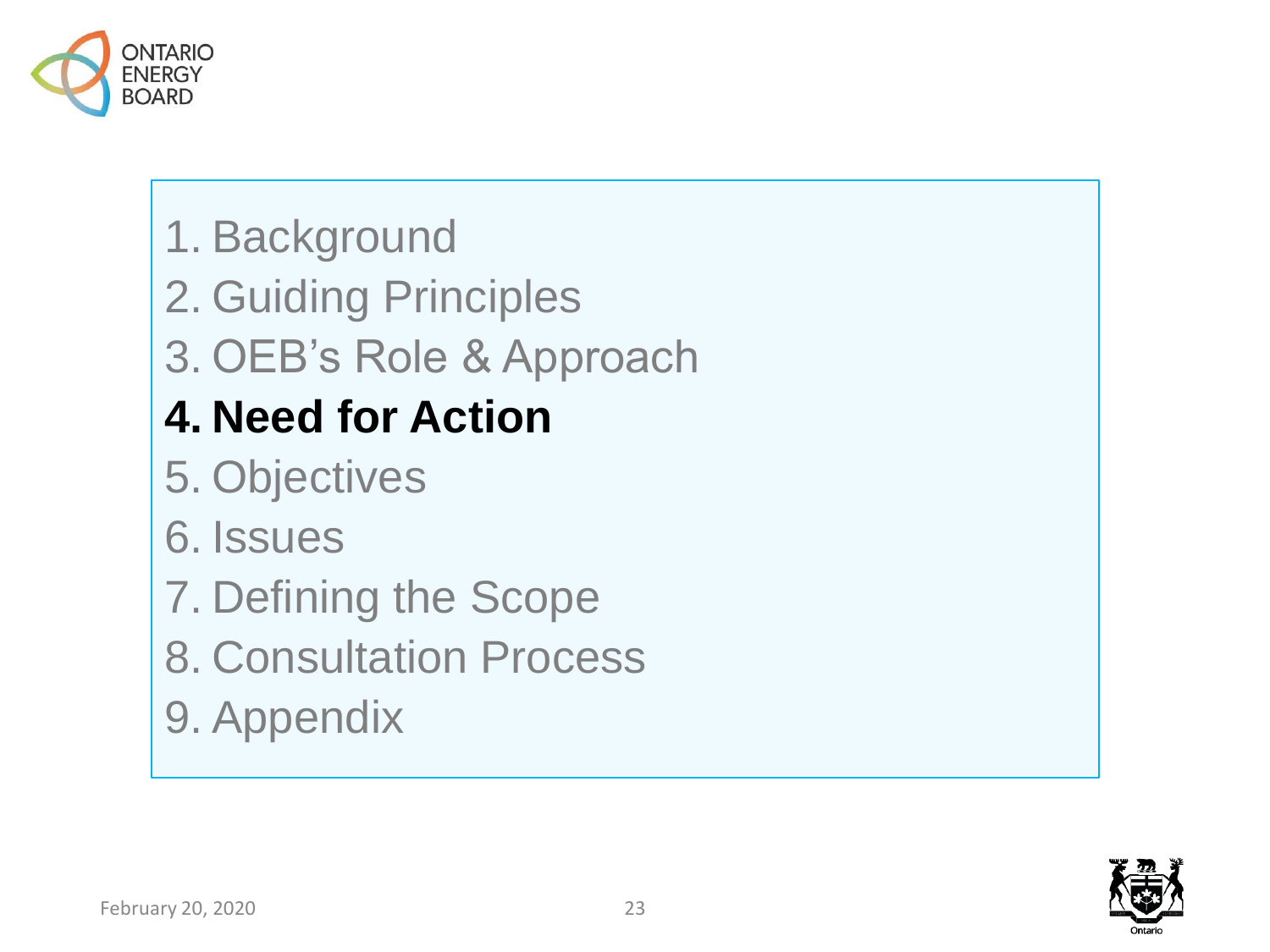

## Need Statement: What We Heard

- Hydro One noted both consultations would benefit from a defined problem statement
	- In other words, what problem is each consultation intended to resolve?
	- The appropriate objectives and issues depend on the problem to be addressed
- Similarly, the London Property Management Association noted that we "need to develop a shared understanding of the issues and problems..."
- Staff agrees that articulating a statement that captures the need for action (need statement) will support a common understanding of *what* we are trying to achieve and *why*, before considering *how* to get there

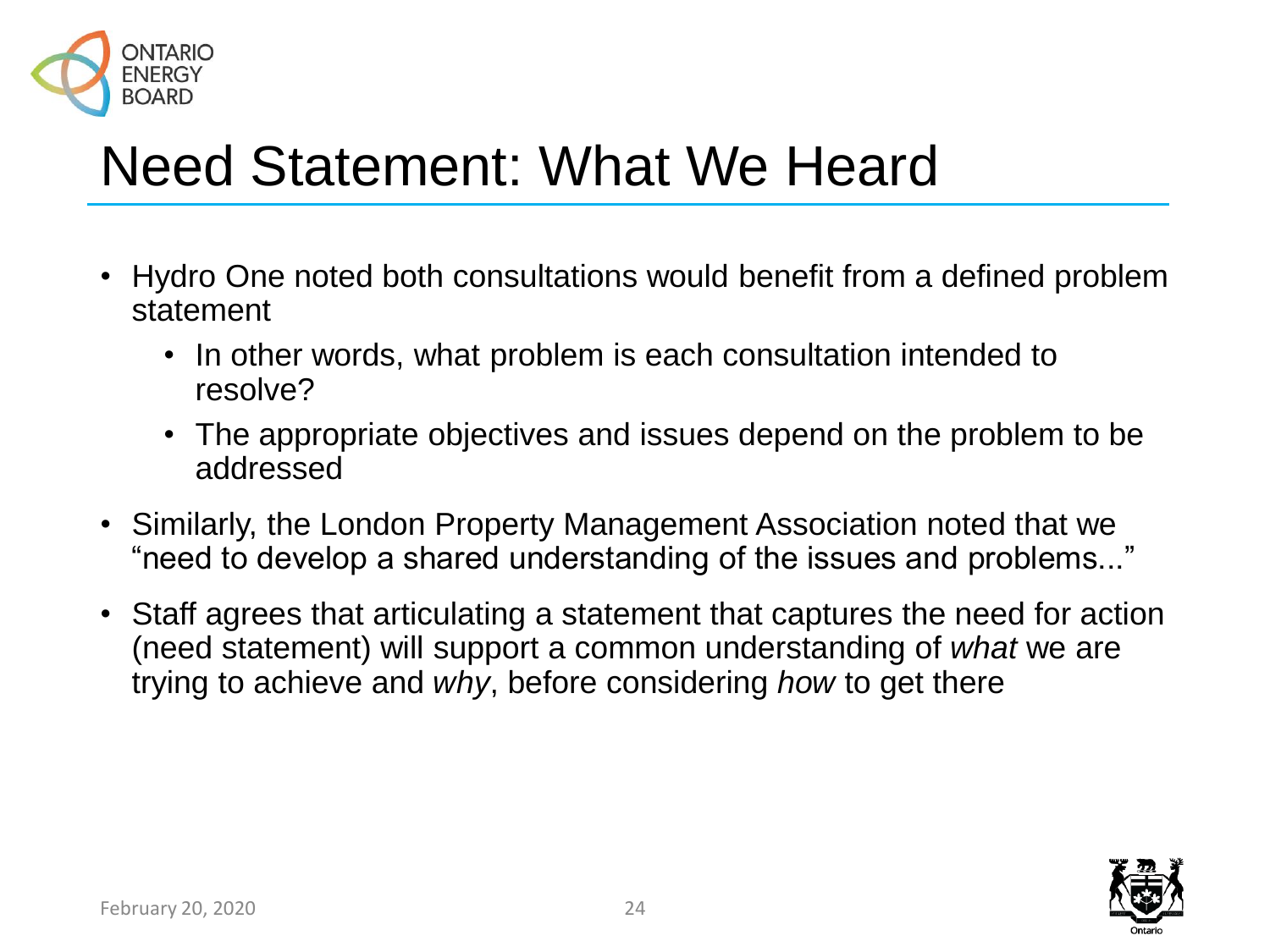

## Preliminary Need Statement: Remuneration

| <b>Opportunities &amp; Challenges</b>                                                                                                                                                          | <b>Proposed Need Statements</b>                                                                                                                                                                                                                                                                                 |  |
|------------------------------------------------------------------------------------------------------------------------------------------------------------------------------------------------|-----------------------------------------------------------------------------------------------------------------------------------------------------------------------------------------------------------------------------------------------------------------------------------------------------------------|--|
| New options for delivering energy<br>services are arising                                                                                                                                      | There is a need for utilities to consider all viable and practicable<br>options (e.g. less capital-intensive solutions) in order to pursue<br>the most cost-effective ones, so that customer value is<br>maximized                                                                                              |  |
| (e.g. NWAs, information and<br>communication technologies, etc.)                                                                                                                               |                                                                                                                                                                                                                                                                                                                 |  |
| Uncertainty about technology<br>adoption and the use of network<br>services may make it more difficult<br>to forecast load, system needs and<br>costs<br>(e.g. analysis of historical load may | There is a need for the regulator to continue to have<br>appropriate information and tools to assess utility proposals to<br>ensure that rates are set appropriately and incentives are<br>effective<br>There is a need to manage and appropriately allocate evolving<br>risks to mitigate adverse consequences |  |
| no longer provide meaningful<br>forecasts)                                                                                                                                                     |                                                                                                                                                                                                                                                                                                                 |  |
| Effective regulation requires<br>continuous review and<br>improvement                                                                                                                          | There is a need to review the OEB's approach to utility<br>remuneration holistically, to integrate adjustments in response<br>to sector evolution with improvements to the broader rate-<br>setting framework                                                                                                   |  |

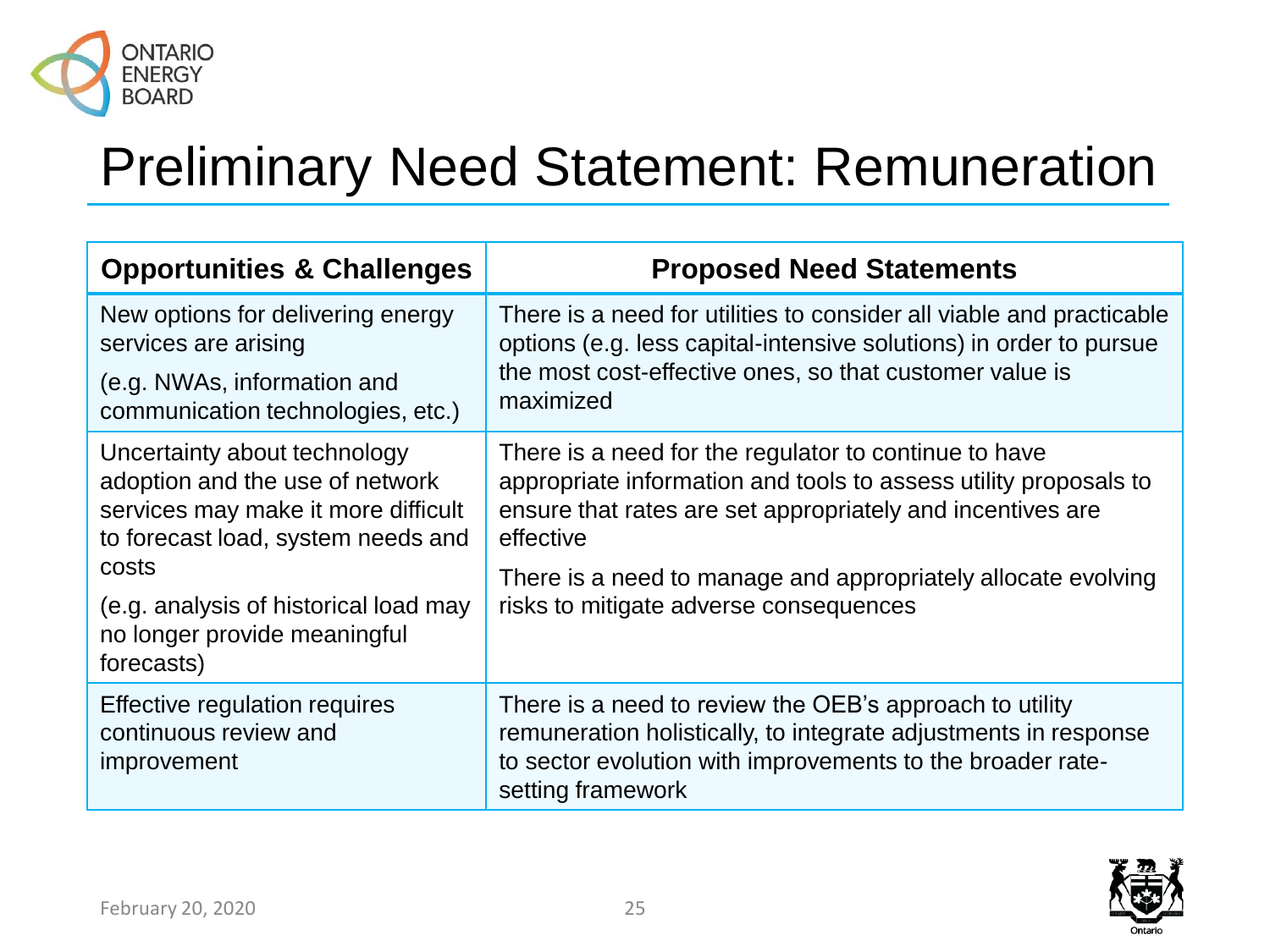

For discussion…

Has staff accurately captured the opportunities and challenges for Utility Remuneration?

Are the preliminary need statements appropriate?

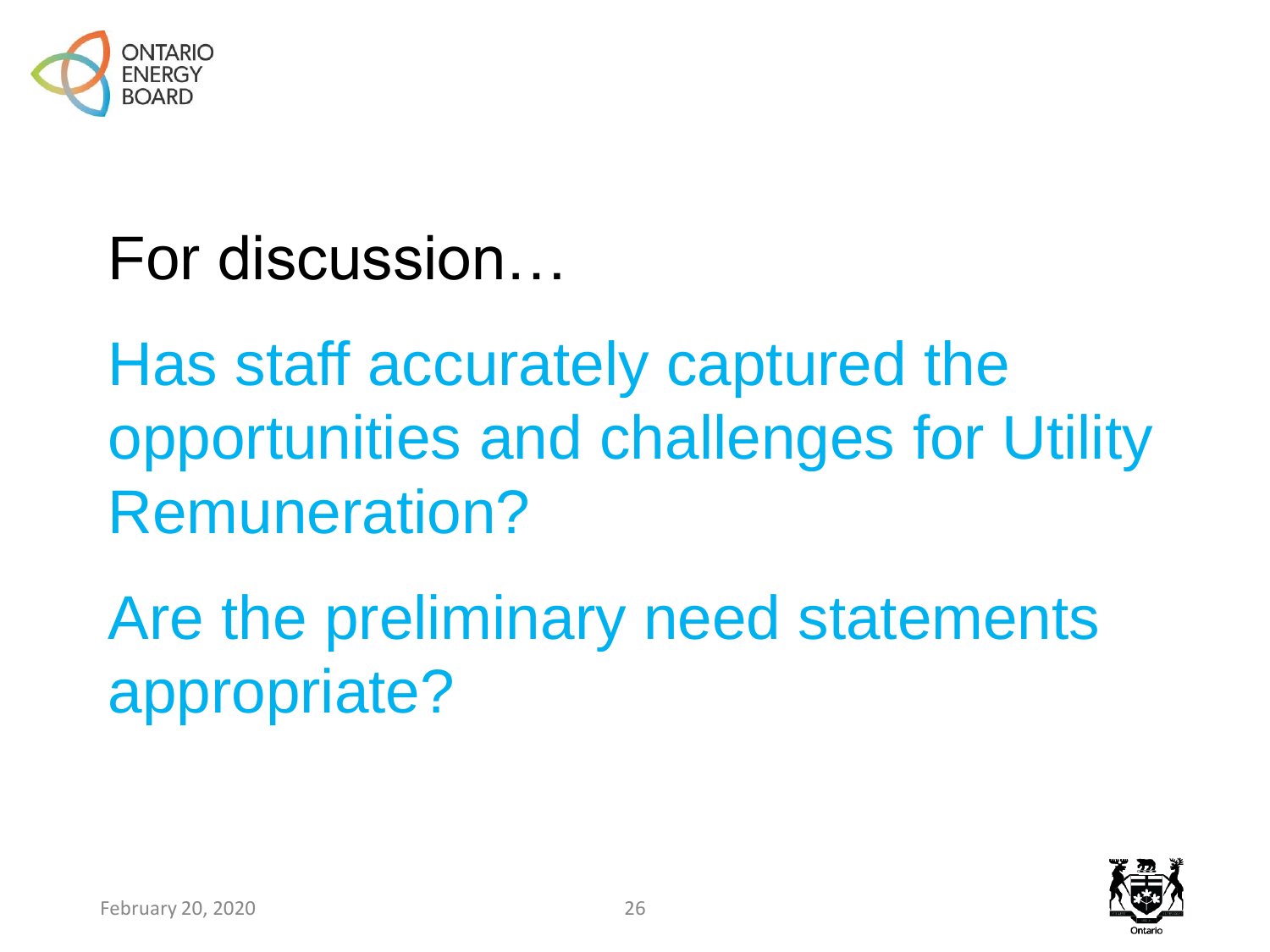

# Preliminary Need Statement: DERs

| <b>Opportunities &amp; Challenges</b>                                                                                                        | <b>Proposed Need Statements</b>                                                                                                                                                                                                 |
|----------------------------------------------------------------------------------------------------------------------------------------------|---------------------------------------------------------------------------------------------------------------------------------------------------------------------------------------------------------------------------------|
| Consumers are adopting DERs to<br>meet their own energy needs                                                                                | There is a need for system planning and control to take into<br>account DER adoption so that consumer value is<br>maximized                                                                                                     |
| (e.g. self-supply, storage, demand<br>management)                                                                                            |                                                                                                                                                                                                                                 |
| Utilities can leverage DERs to meet<br>system needs/provide utility<br>services<br>(e.g. non-wires alternatives,<br>flexibility, resiliency) | There is a need for utilities to take advantage of DER<br>assets when cost-effective to do so (regardless of who<br>owns them) so that opportunities to achieve mutual<br>benefits are captured and consumer value is maximized |
| Coordinated DER deployment can<br>lead to mutual benefits for host<br>customers and ratepayers                                               | There is a need for sufficient information sharing (hosting<br>capacity, beneficial locations etc.) between utilities,<br>consumers and DER providers to encourage DER<br>deployment where and when it has the greatest value   |

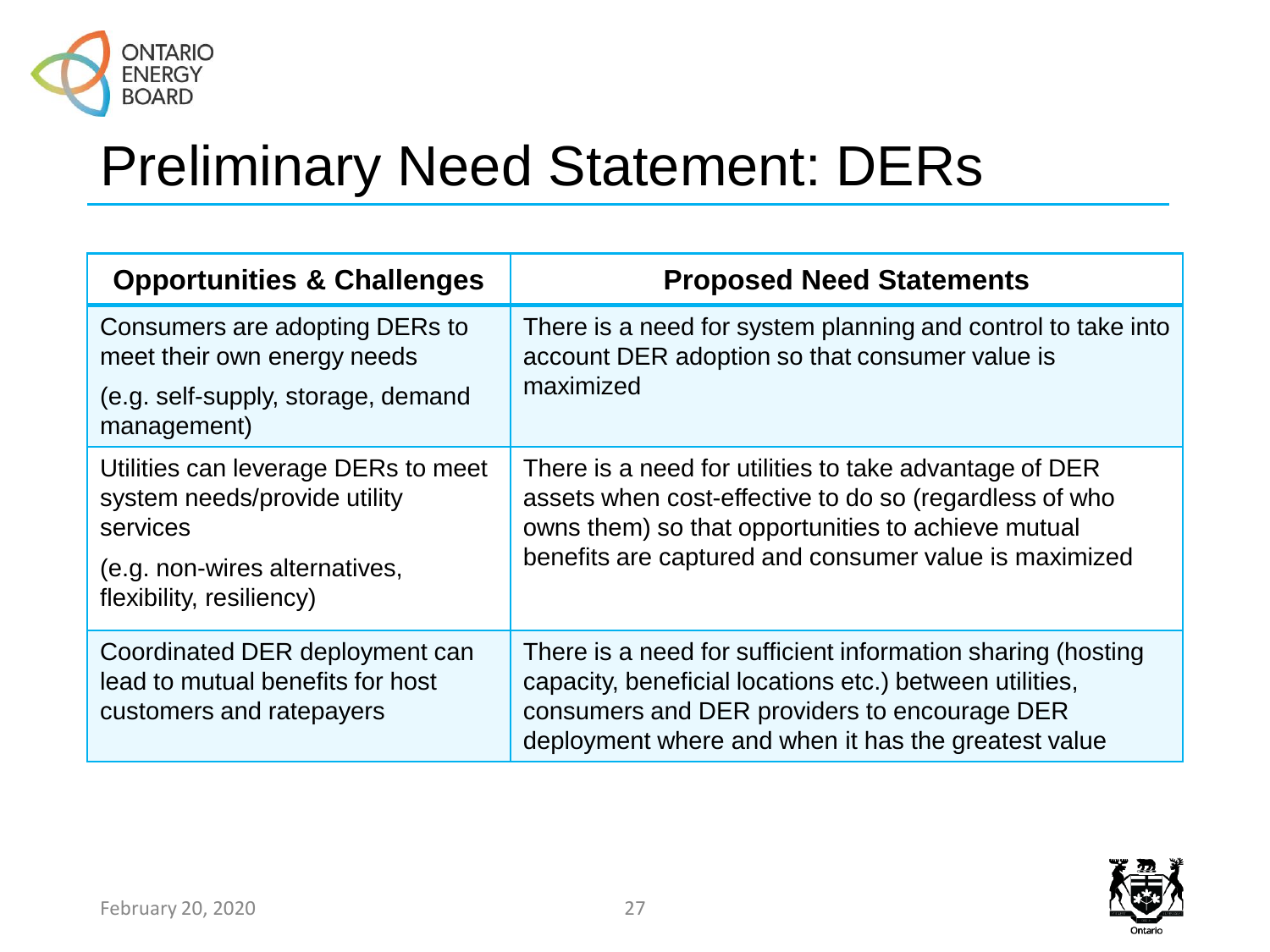

# For discussion…

Has staff accurately captured the opportunities and challenges for Responding to DERs?

Are the preliminary need statements appropriate?

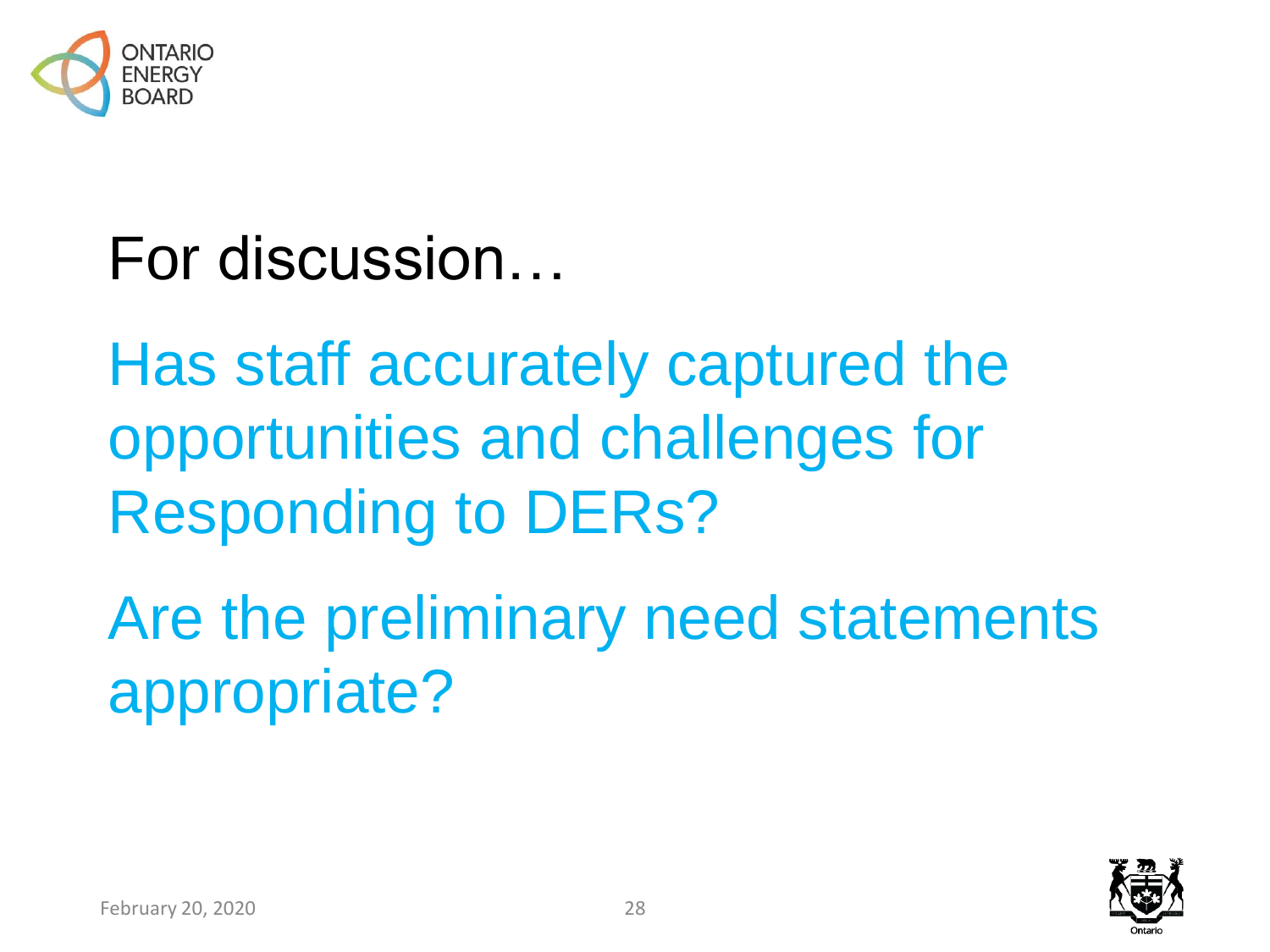

- 1. Background
- 2. Guiding Principles
- 3. OEB's Role & Approach
- 4. Need for Action

## **5. Objectives**

- 6. Issues
- 7. Defining the Scope
- 8. Consultation Process
- 9. Appendix

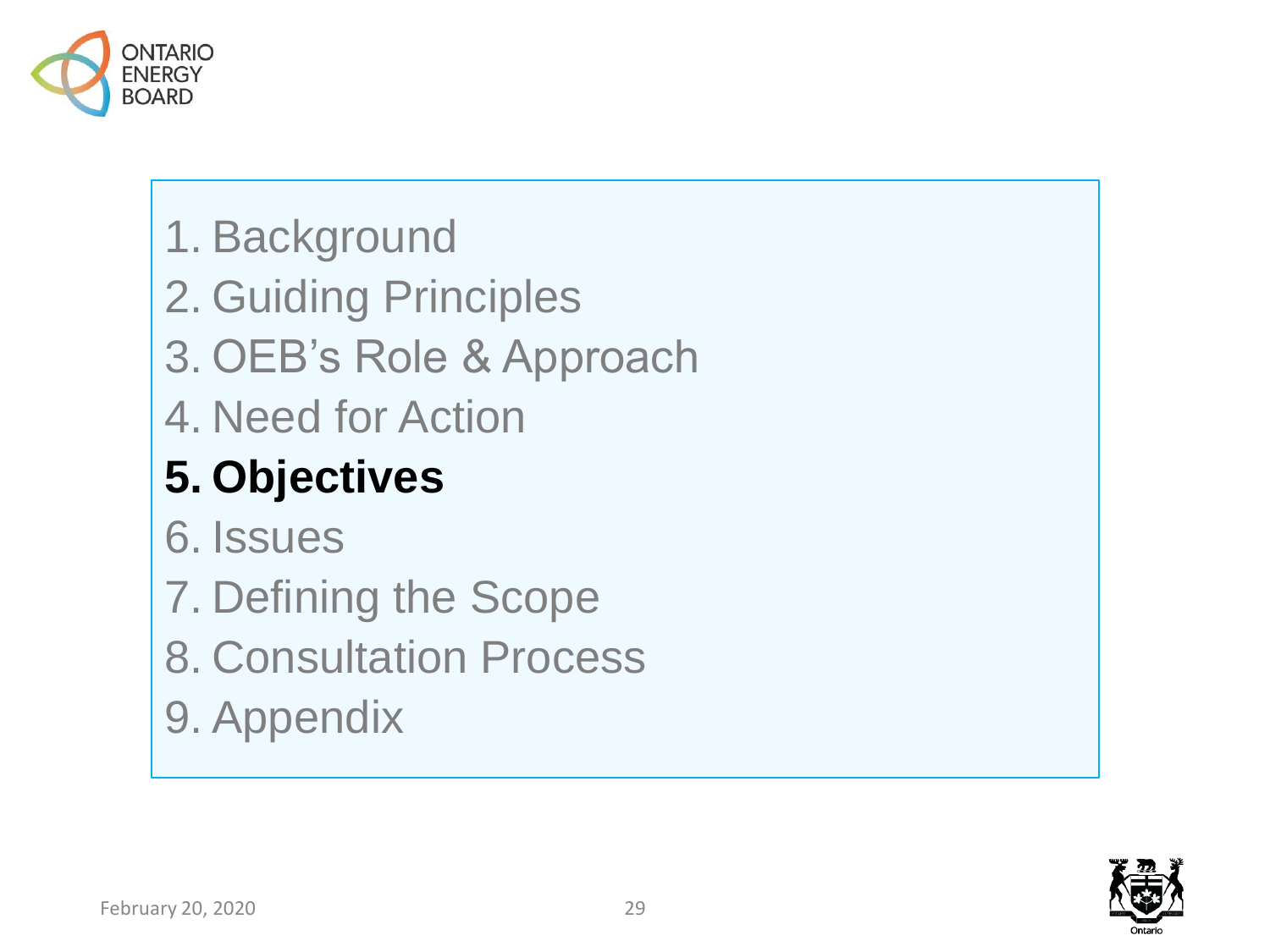

## Objectives: What We Heard

Stakeholders identified a significant number of specific objectives, which staff sorted into the following categories:

- **Provide value for consumers**  most stakeholders agreed that providing value for consumers is the primary objective, however there were widely varying views on what constitutes 'value'
- **Control costs for consumers**  some, particularly groups representing large electricity consumers, emphasized that controlling costs should be the overriding objective and prioritized above increasing choice, reliability etc.
- **Avoid stranded assets and optimize infrastructure**  many stakeholders agreed avoiding stranded assets is critical, however views diverged on whether DER adoption will be a help or hindrance
- **Consider all possible solutions**  putting non-wires alternatives and traditional assets on a level playing field was identified by several stakeholders
- **Determine true value of DER**  most called for a common understanding / transparency of the true costs and benefits of DER integration, views diverged on whether benefits would outweigh the costs in an Ontario context

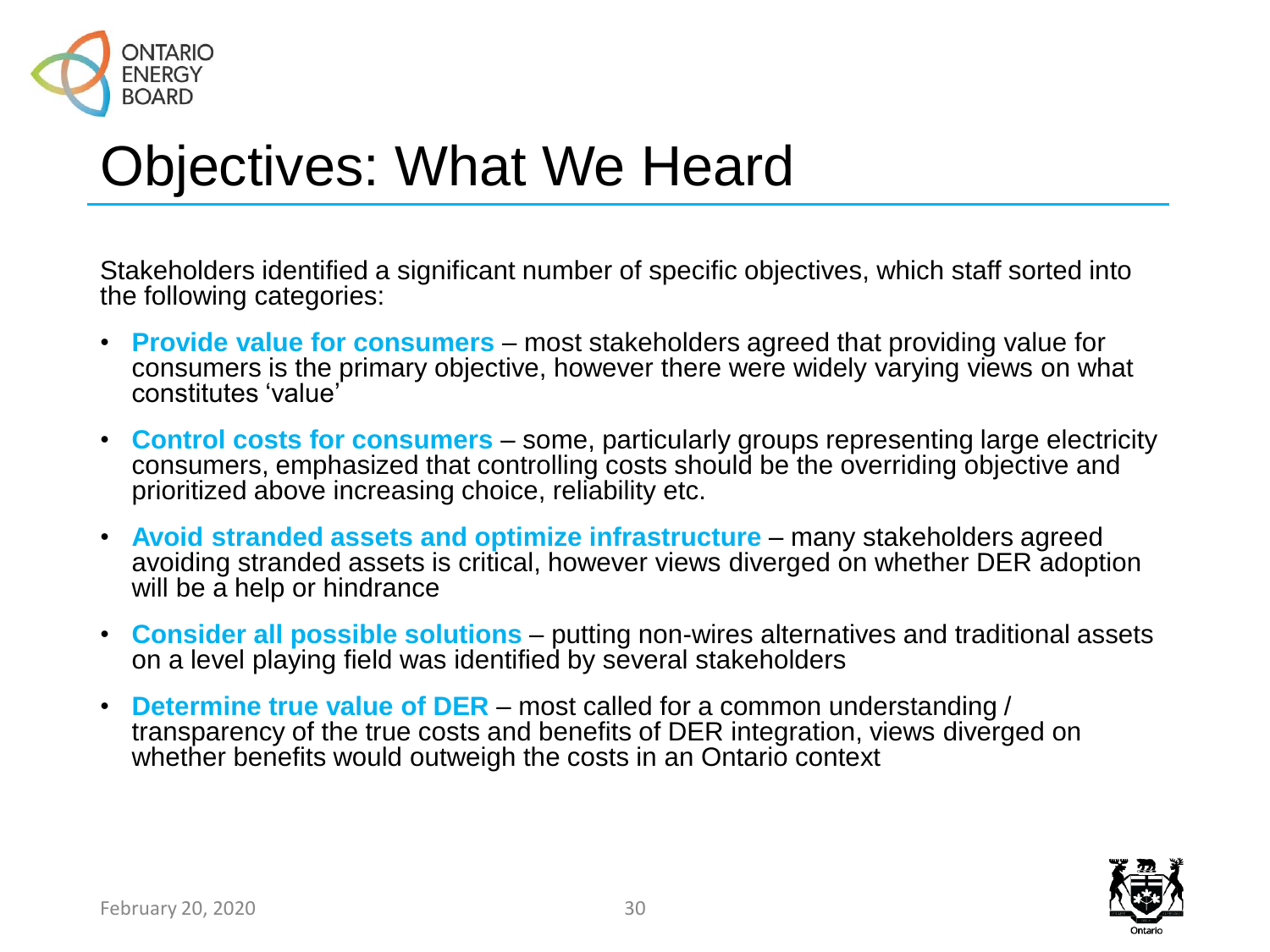

## Objectives: What We Heard

- **Provide clear investment signals**  some stakeholders identified the need to accurately reflect the value of DERs in rates and charges to ensure fair recovery of costs and provide signals for efficient investment decisions
- **Improve access to information**  many stakeholders agreed that improving access to information is a cross-cutting issue that could help achieve other objectives
- **Improve planning and coordination among sector participants** the need to improve planning and identify impacts of DERs on current planning processes was raised by several stakeholders
- **Promote or facilitate competition**  several stakeholders were supportive of using competition where possible to deliver lower cost service to ratepayers; however some raised consumer protection concerns
- **Define roles and responsibilities**  the need to confirm the roles and responsibilities of utilities and other sector participants was identified by most; distributor ownership and operation of DERs was a particularly contentious issue

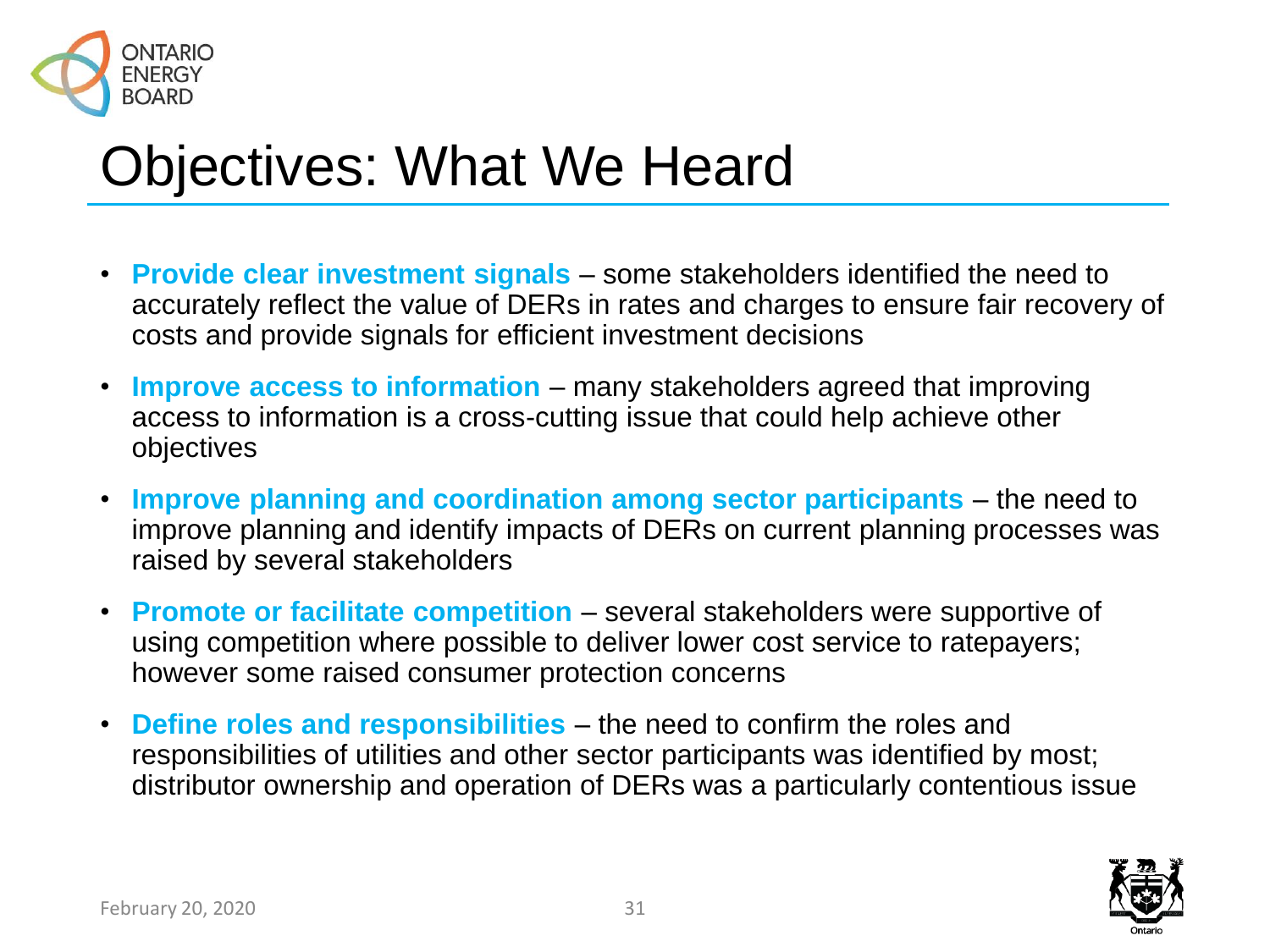

# Objectives: Staff's Current Thinking

In staff's view, an **objective** is a specific *outcome* to be achieved by the policies being developed

- **Overarching:**
	- Strengthened utility focus on cost effectiveness and providing value for energy consumers as the sector evolves
	- Consumers continue to be appropriately protected as markets for energy services evolve; customer choice does not negatively impact others
- **Responding to DERs:**
	- DER adoption and integration enhances overall value to energy consumers
	- Utility infrastructure is optimally utilized as DER adoption grows; underutilized and stranded assets are minimized
- **Utility Remuneration:**
	- Utility incentives are effective at encouraging greater efficiencies and costeffectiveness
	- Utilities consider all viable and practicable options for delivering utility services

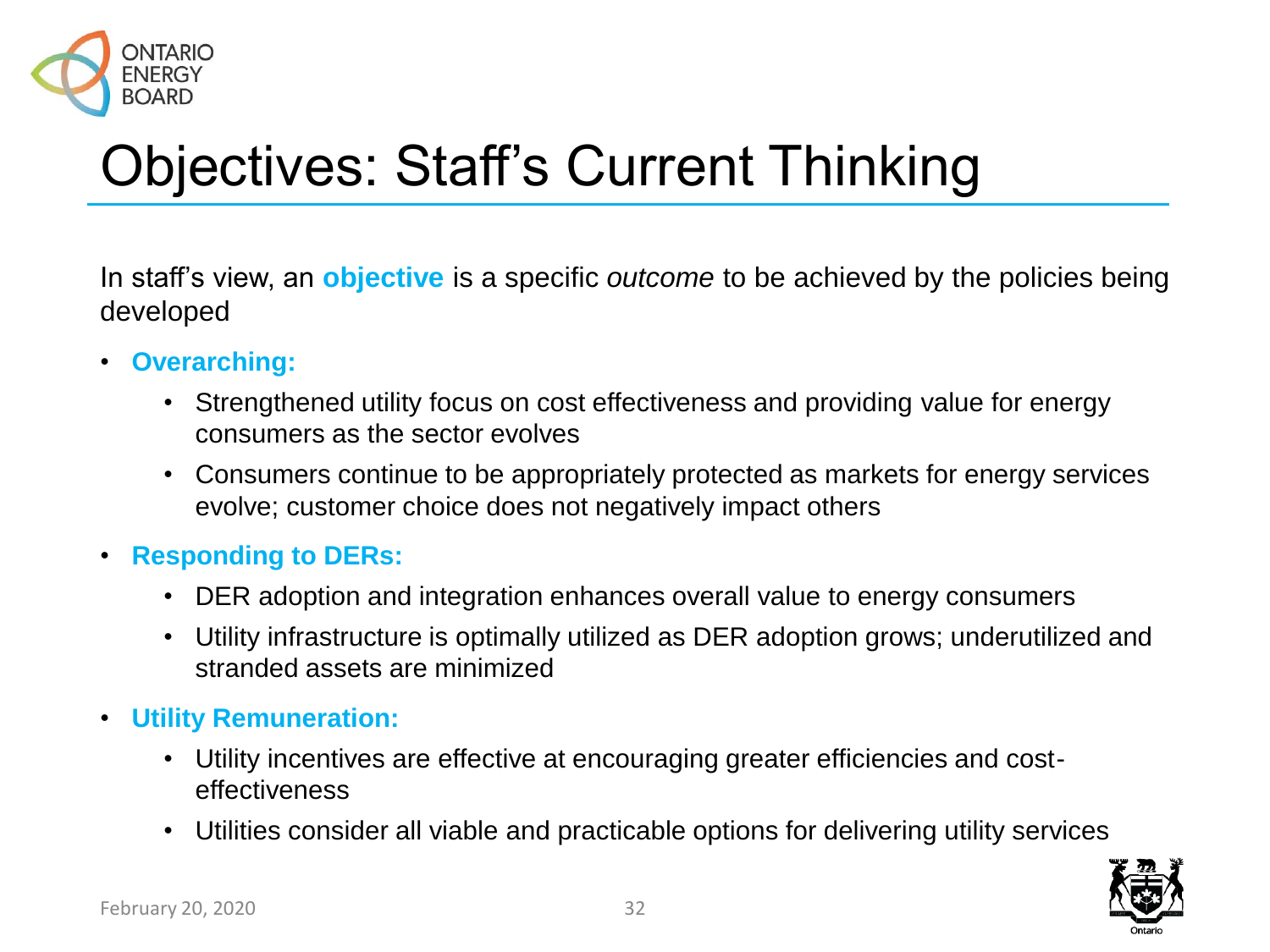

# For discussion…

# Has staff accurately captured stakeholders' input?

Are these objectives appropriate?

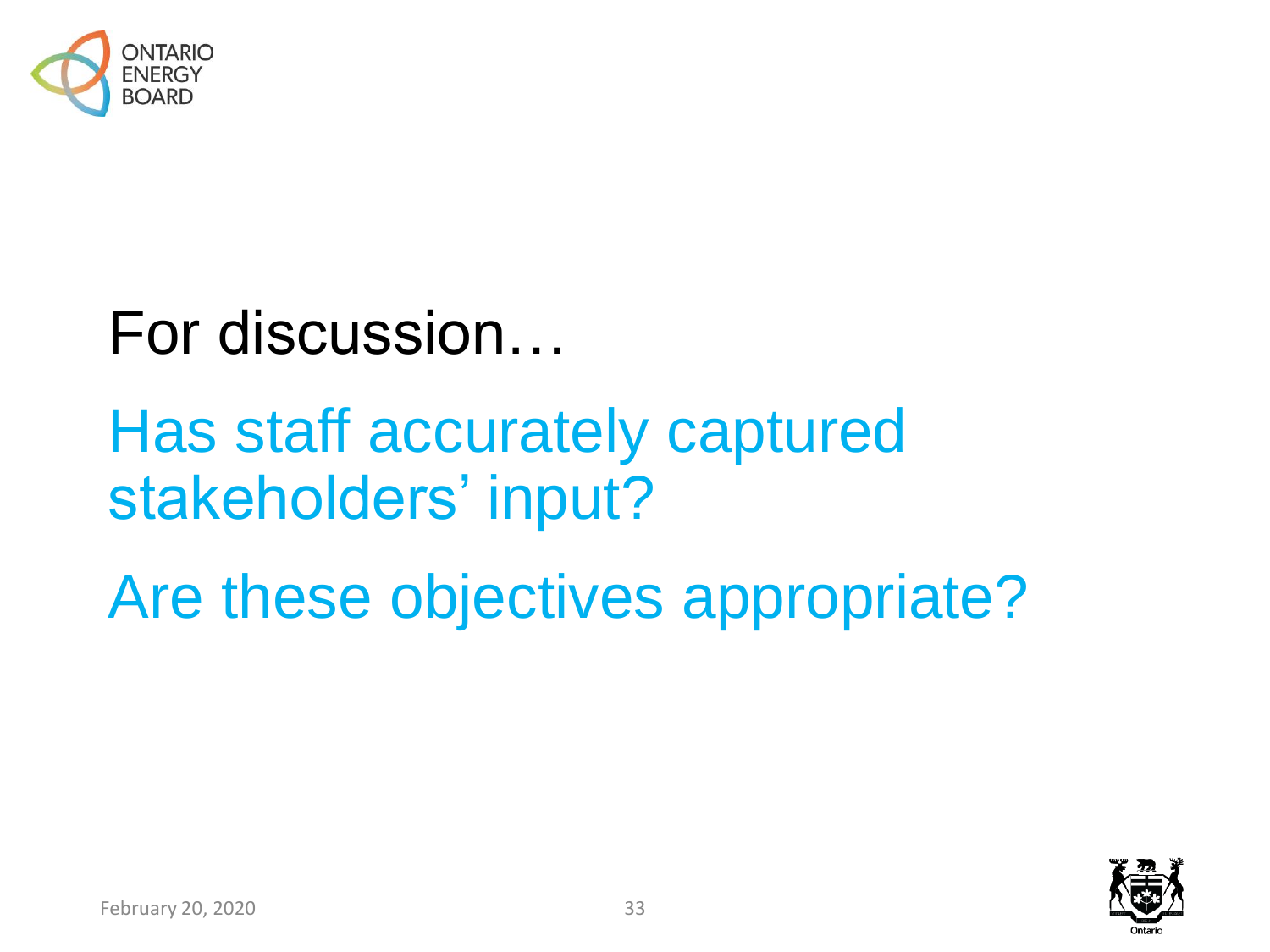

- 1. Background
- 2. Guiding Principles
- 3. OEB's Role & Approach
- 4. Need for Action
- 5. Objectives

### **6. Issues**

- 7. Defining the Scope
- 8. Consultation Process
- 9. Appendix

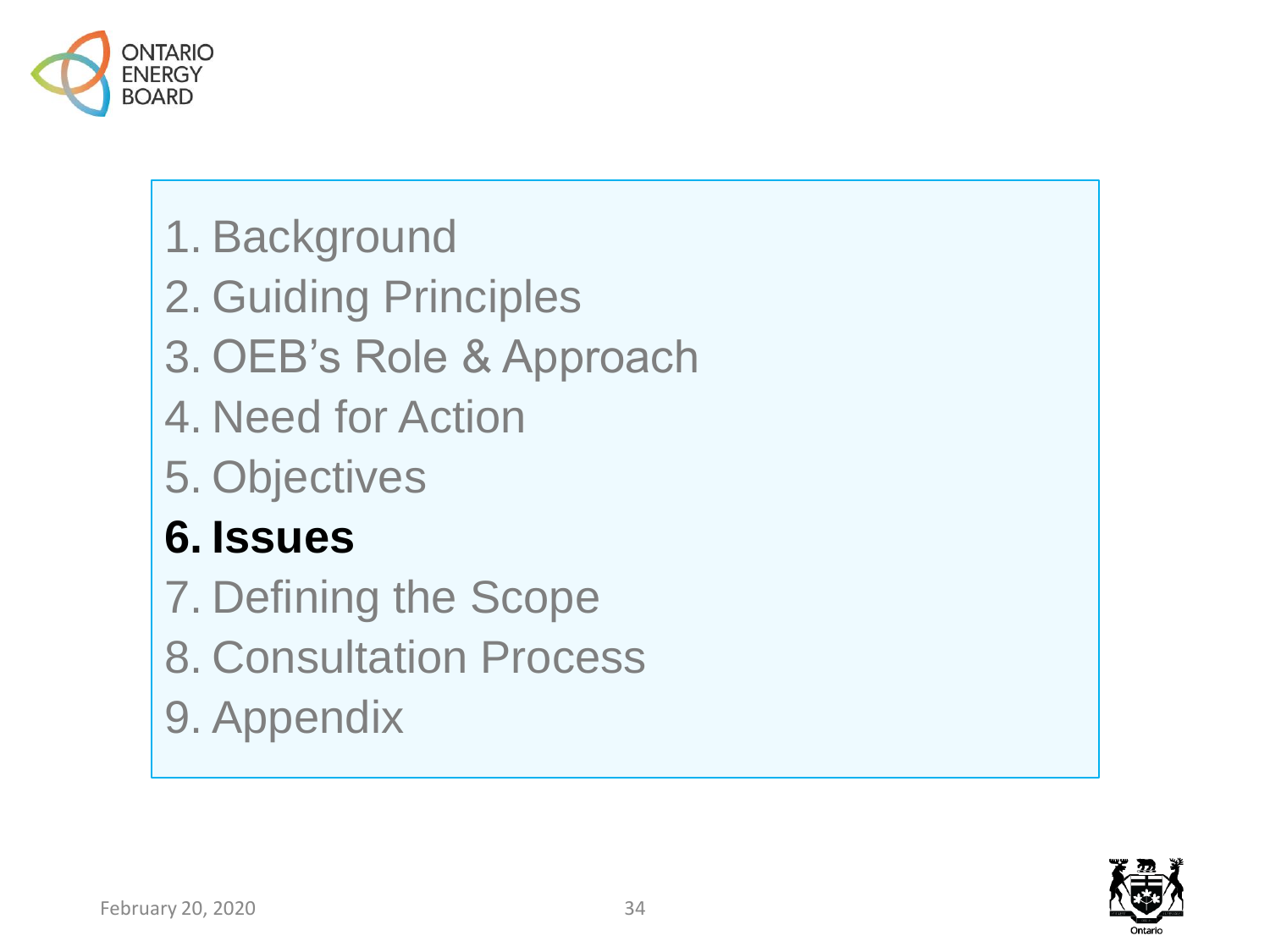

## Issues Section Overview

An **issue** is a question or problem that either needs to be *considered* as policies are developed or needs to be *resolved* by the policy being developed…

- In many cases, stakeholders identified the same issues but had strongly differing opinions on them
- The following slides summarize the main categories of issues identified by stakeholders:
	- Working definition of DERs
	- DER value, costs and benefits
	- Cost recovery and investment signals
	- Planning and operation
	- Utility incentives and risk
	- Role of competition
- Roles and responsibilities
- Performance
- Access to information
- Underutilized/stranded assets
- Change management

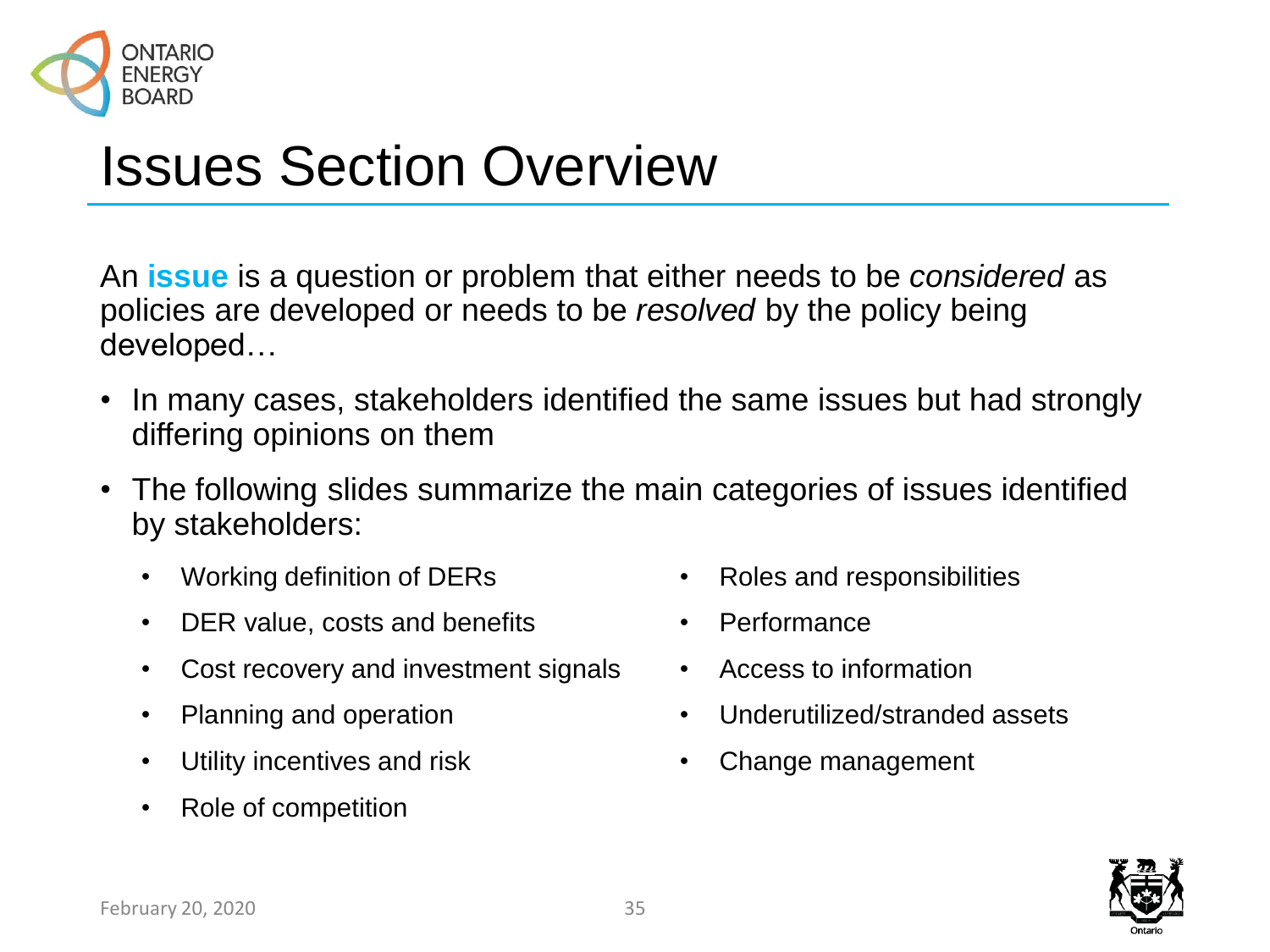

## Issues: What We Heard

#### **Working Definition of DER**

#### **Environmental Defence** "… how we define DERs for the purposes of this process … is more of a functional question. And in our view energy efficiency should be included in the discussion."

- **Energy Probe** DERs stands for distributed energy resources, which is customer-owned power generation devices, such as rooftop solar and power storage batteries, including batteries in plugged-in electric vehicles, and the salient point about DER is that DER integration is a method of allowing two-way flow of electricity between DERs and the power grid.
- **Vulnerable Energy Consumers Coalition** "…we seem to be talking about DER in different contexts… as a supply option that has been fully vetted through some integrated planning process… something that a customer chooses to do on their own behalf… people who want to connect to the system and supply DER and sell it into the market… each of them has to be approached differently in terms of are they providing benefits, who should bear the cost, and who should bear the risk."

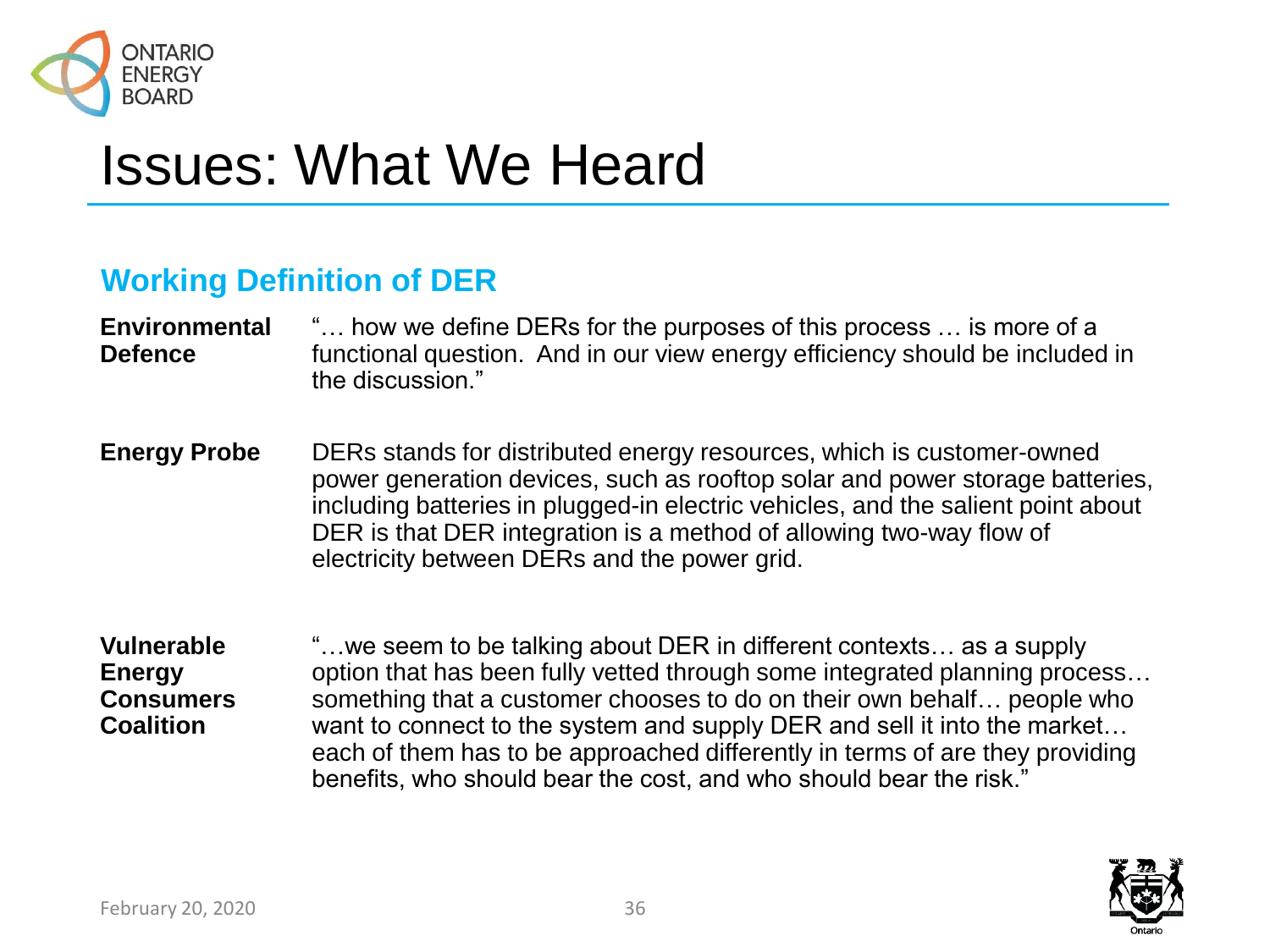

### **Working Definition of DER**

A DER is any resource capable of providing energy services located at the distribution system level (in front or behind the meter)

- Distribution level generation and storage are DERs
- A controllable load can be a DER when it offers a service by committing in advance to adjust consumption in response to system needs at a specific time or location
- Energy efficiency does not have the same characteristics (e.g. system impacts) as DERs but may be relevant to specific issues and should be considered

#### **Narrow Definition**

Resources that inject into the distribution system, causing a two-way flow of power.

#### **Use-Case Definition**

Segment DERs by use case scenarios and/or how they impact the system to facilitate discussion of appropriate policy approaches.

#### **Broad Definition**

Resources that modify demand and/or inject into the system, including energy efficiency.

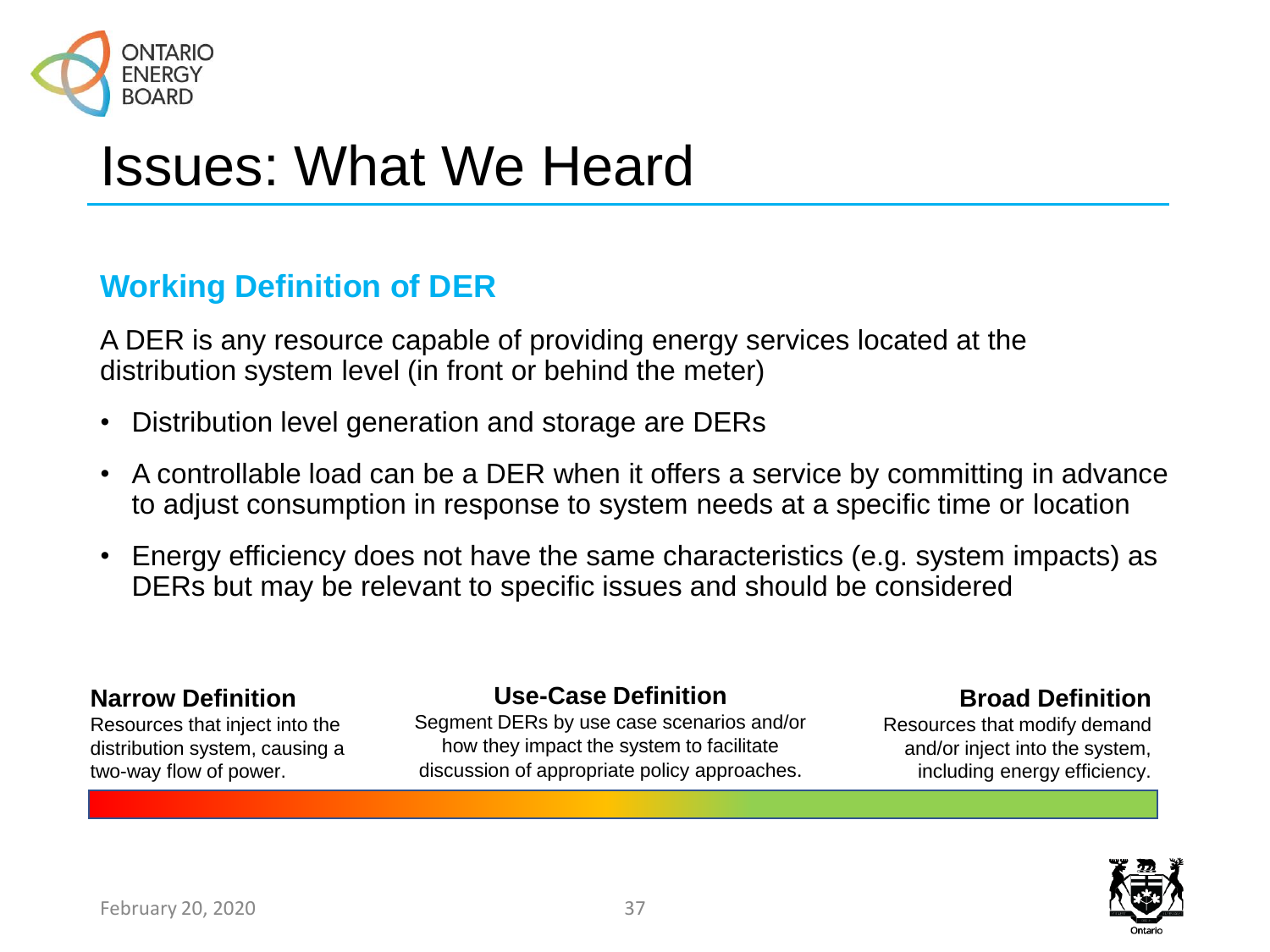

### **DER Value, Costs & Benefits**

- How can we validate the business case for DERs in Ontario?
- How can we establish a common, evidence-based, understanding of the total costs and benefits of DER in Ontario?
- How should costs and benefits be measured/assessed from a system wide perspective?

"…it is not clear how integrating DERs will decrease system costs" (CME)

- How might the value of DERs be revealed and monetized appropriately?
- How to appropriately define, value and compensate the services DERs can provide?

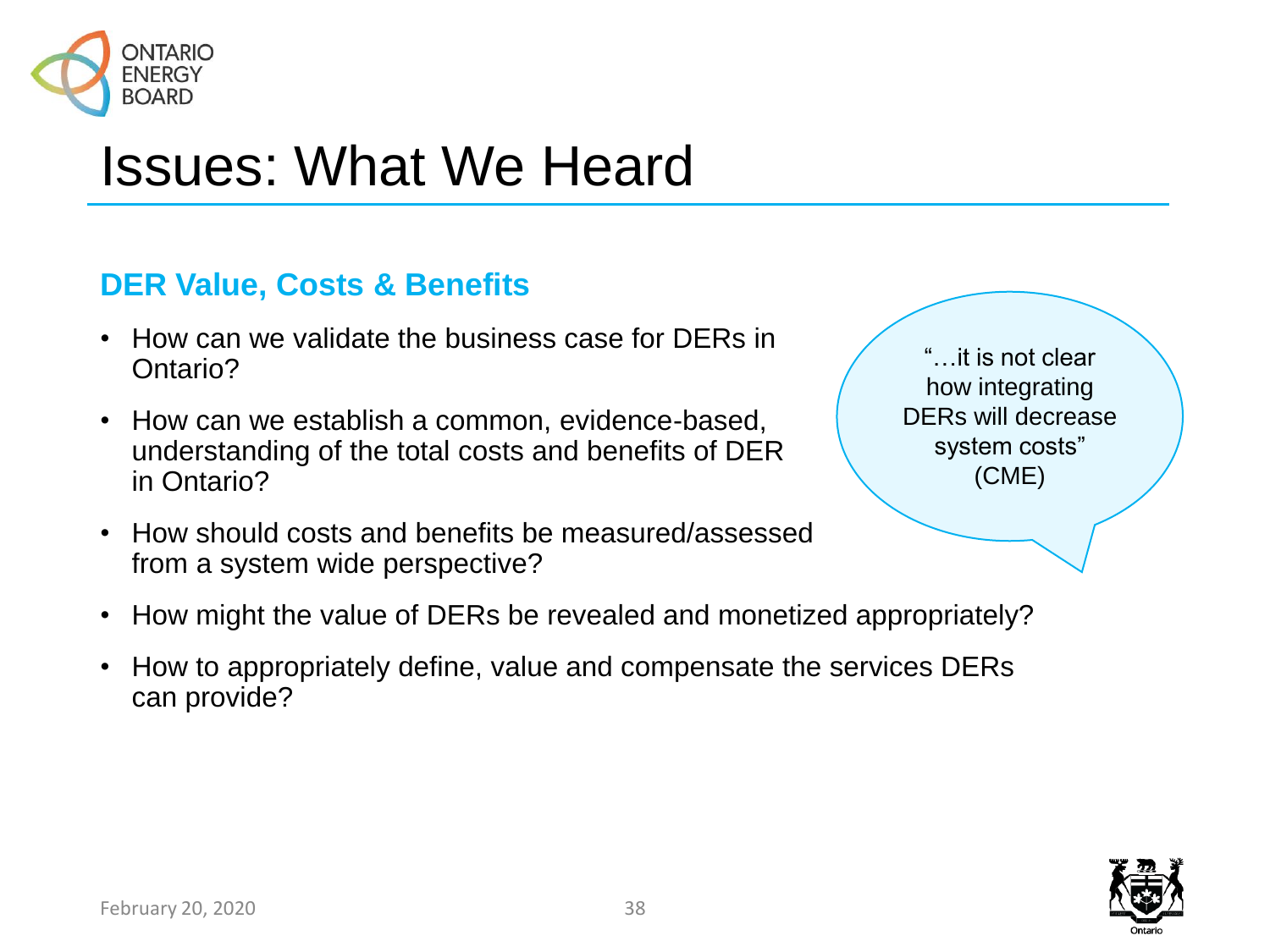

### **DER Value, Costs & Benefits cont'd**

- Should a systematic method of accounting for DER system costs and benefits be established?
- To what extent, and how, should the value of externalities be reflected (e.g. flexibility, scalability, resiliency due to resource diversity, investment deferral, community preference etc.)?
- Should the regulator 'assign' or 'deem' value of certain types of costs and benefits? (i.e. proxy)
- How should we balance the short- and long-term costs and benefits of DERs?
- How might we enable multi-purpose DER through value stacking?

"DERs create a number of positive benefits that are not being properly accounted for" (Environmental Defence)

"Compensation for DER's… that reflect the full value of the grid/pipe services they provide, including localized benefits" (Storage Power Solutions)

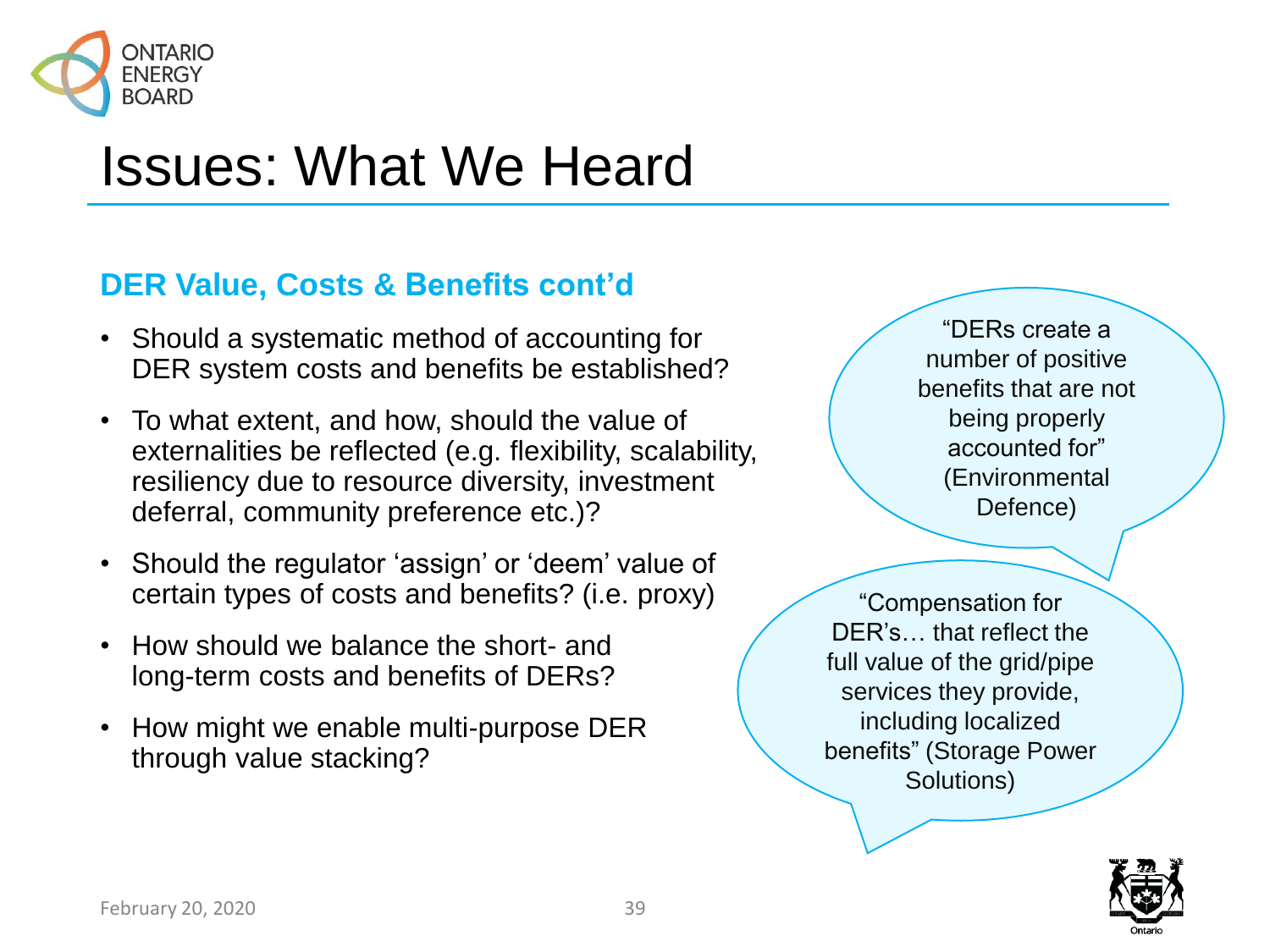

#### **Cost Recovery**

- How to fairly allocate DER-related costs and benefits?
- How to minimize cross-subsidization as a result of DERs?
- How might rates better align with underlying costs?
- How should transmission rate design adapt to reflect increasing penetration of DERs?
- How should upstream DER benefits be addressed in rate recovery? (e.g. gx investment deferral due to dx DER project)

#### **Investment Signals**

- How to provide effective signals for efficient customer investment decisions/actions using rates and charges?
- How to provide effective rate structures (e.g. granular vs smoothed) for different types of customers?
- What information is needed to encourage efficient investment decisions and how can it be provided?

#### **Cross-Cutting**

Are new customer classes (e.g. DER/non-DER) and/or rate zones required?

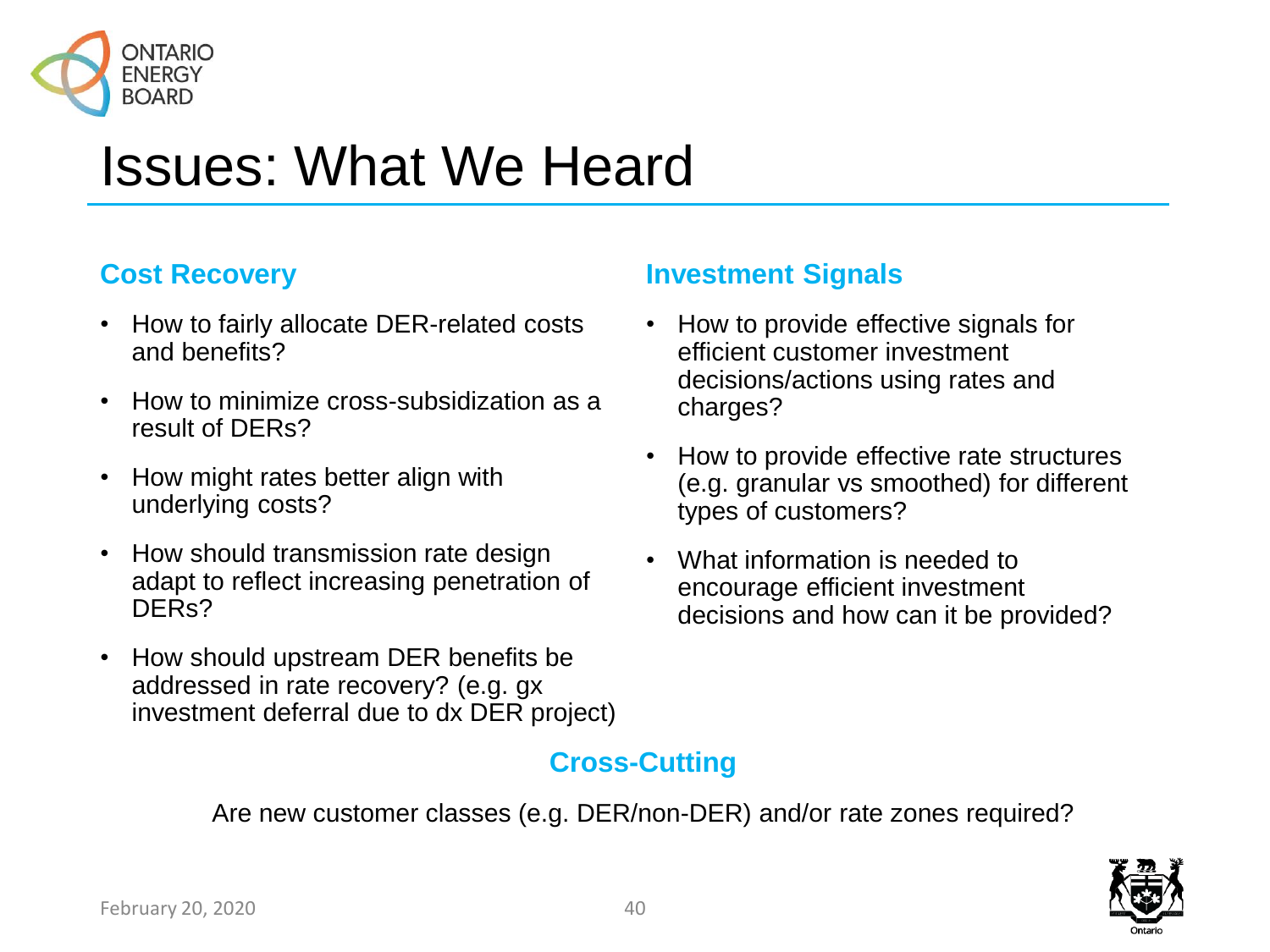

### **Planning & Operation**

- What new planning, procurement and operational functions are needed?
	- What should the transmission and distribution interface look like?
- How to encourage system planning and operation that optimizes existing assets and DERs? How to minimize underutilized/stranded assets?
	- How to support planning for flexibility by distributors and transmitters?
	- How to account for different planning lead times for DER versus conventional solutions?
	- How should DERs be 'controlled' to support system and asset optimization?
	- How to ensure all options are meaningfully considered? How best to source nonwires alternatives?
	- How might customer-owned DERs be leveraged?

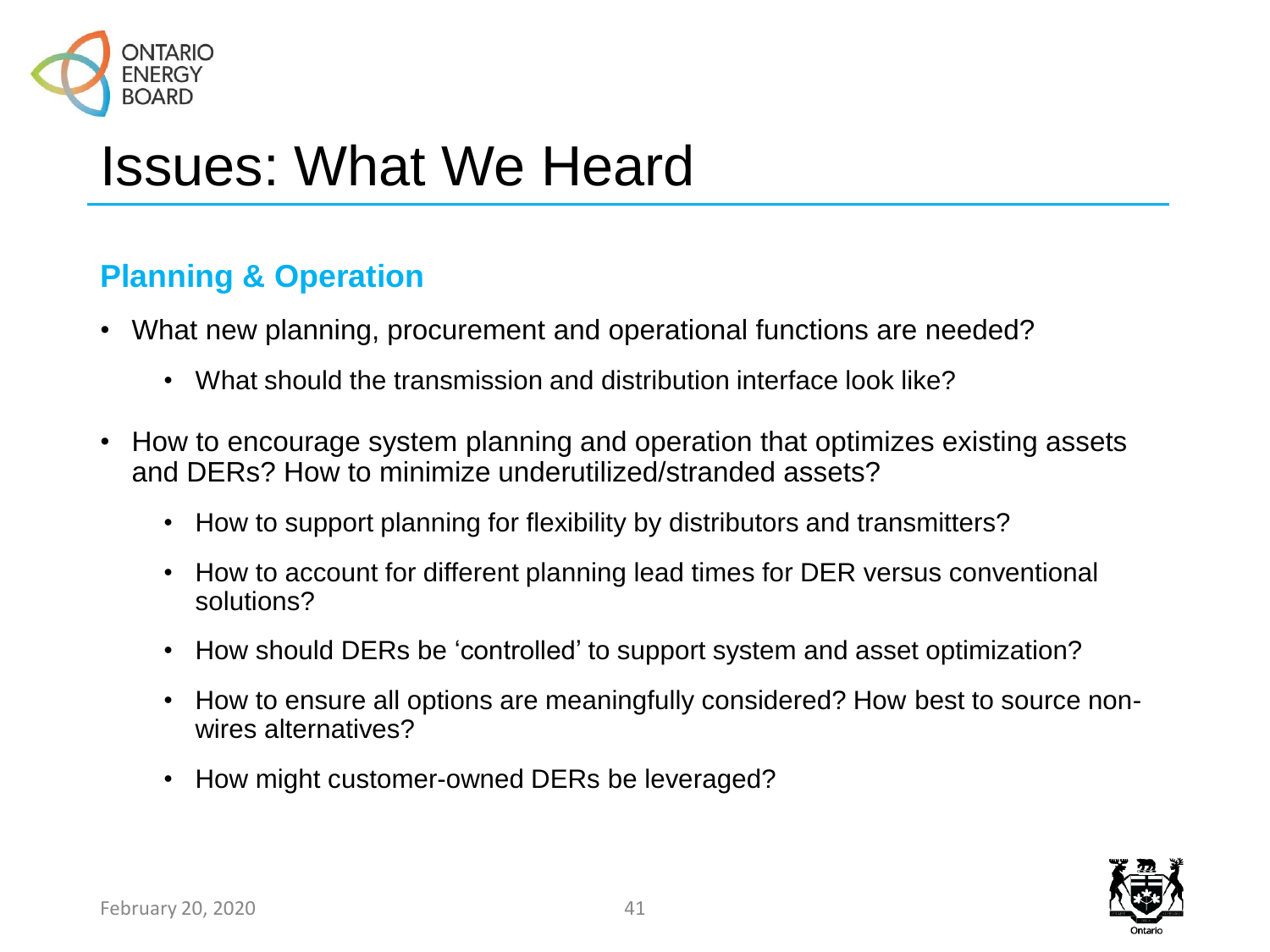

### **Planning & Operation cont'd**

- How to encourage better integration and coordination of planning (including between fuel types and among planning entities)?
	- How to reconcile local and bulk system needs/constraints?
	- How to account for upstream impacts on transmitters and host distributors?
	- How to coordinate centralized and decentralized planning to achieve costeffectiveness?
	- How to encourage/accommodate community choice?

"There is a need to coordinate planning in a transparent manner that prioritizes the local resources and enables a clear understanding of the upstream and downstream impact to the system." (EDA)

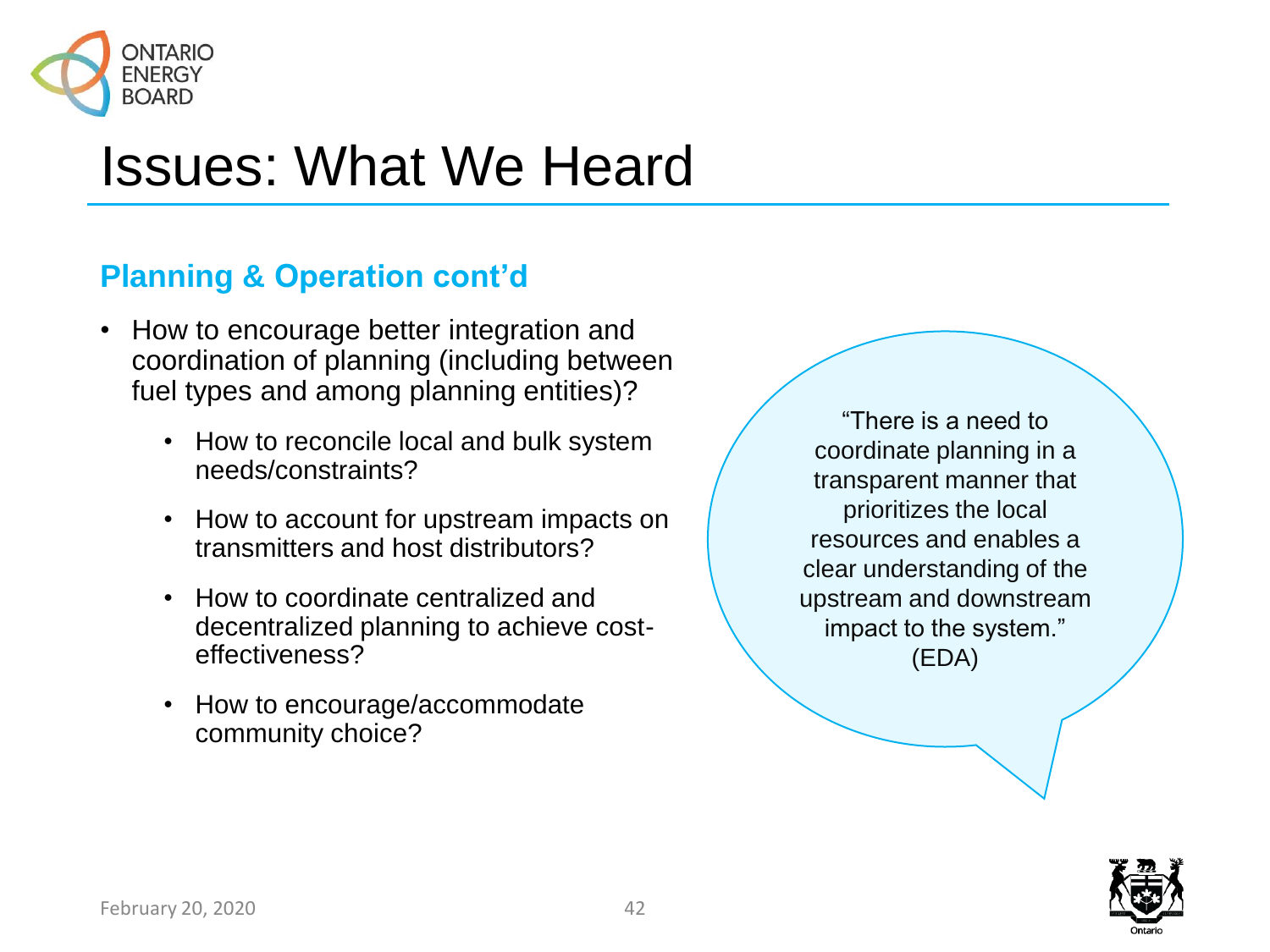

#### **Utility Incentives**

- How to improve alignment between incentives and outcomes?
- How to provide utilities more flexibility to minimize costs for consumers?
- How to address inherent utility bias for capital investment?
- Are there ways to set prices, and hence profits, that are not tied to total spending?
- What shared savings mechanisms might be appropriate?
- How to reward efficiencies, however they are achieved?
- What is the best balance of requirements and incentives?

#### **Risk**

- What is the impact of DERs on utility risk profiles?
- How should risk models include uncertainty about future demand and system use?
- How to address increasing uncertainty risk?
- What cost of capital is appropriate as utility roles and risk profiles change?
- What are the impacts on utility credit ratings and ability to service debt?

#### **Other**

- What aspects of the current framework are working well/could be improved?
- In what circumstances should utilities be allowed to recover DER costs in rates?

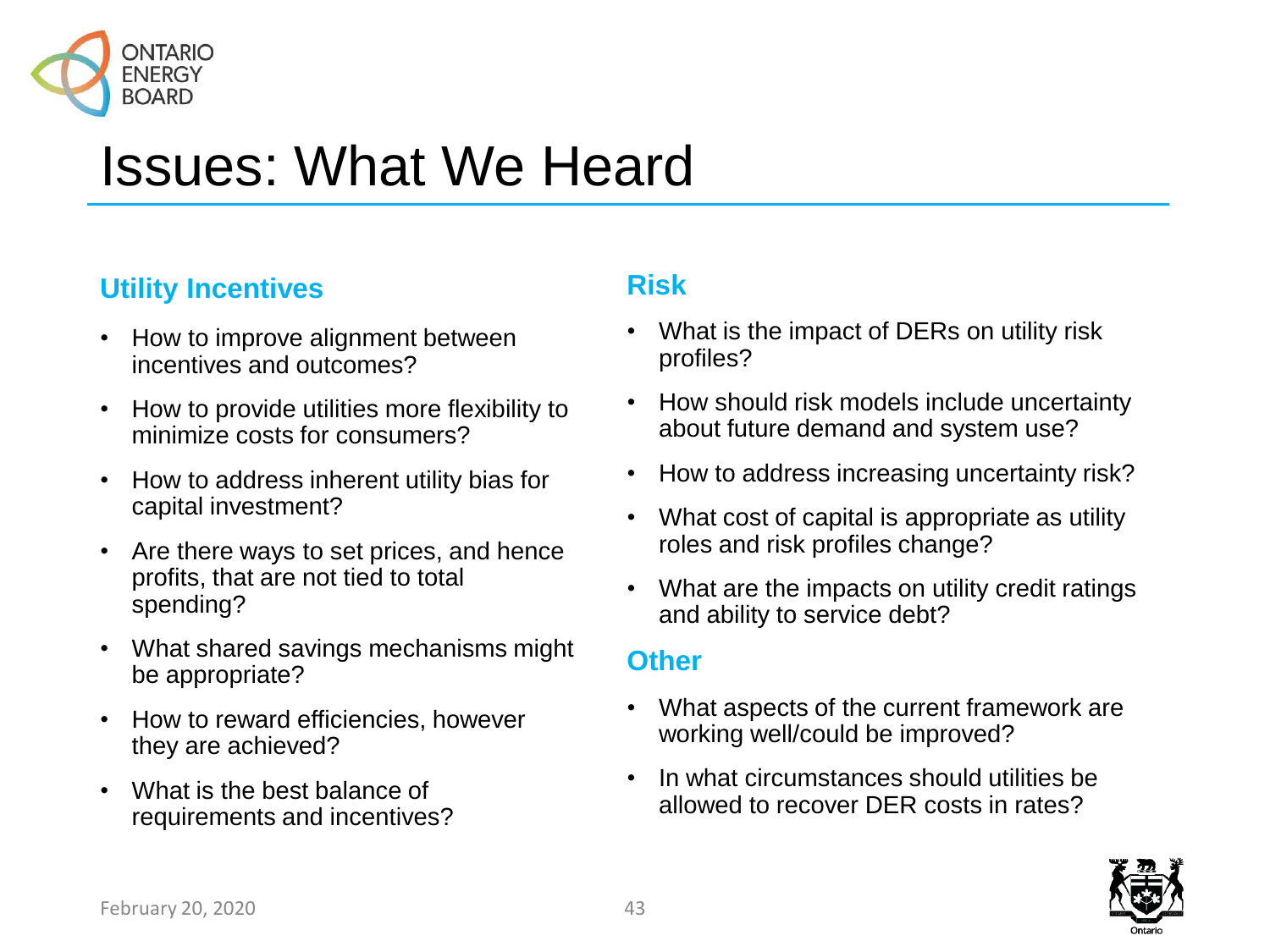

#### **Role of Competition**

- In what circumstances are markets or regulation better at protecting consumers with respect to price, reliability, adequacy and sustainability of service?
- Will markets help or hinder optimization of distribution system investment?
- How can the OEB enable markets and competition?
- Are there new or evolving market failures the OEB needs to address?
- Is sector evolution resolving market failures that currently prompt OEB regulation? What activities are no longer monopolistic? What new activities belong with the monopoly distribution business?
- How should the ARC be modernized to better reflect the current (and future) structure of the sector? How might the ARC better support competition?
- Is the meter still an appropriate demarcation point?
- To what extent should the OEB enable customer choice? How?

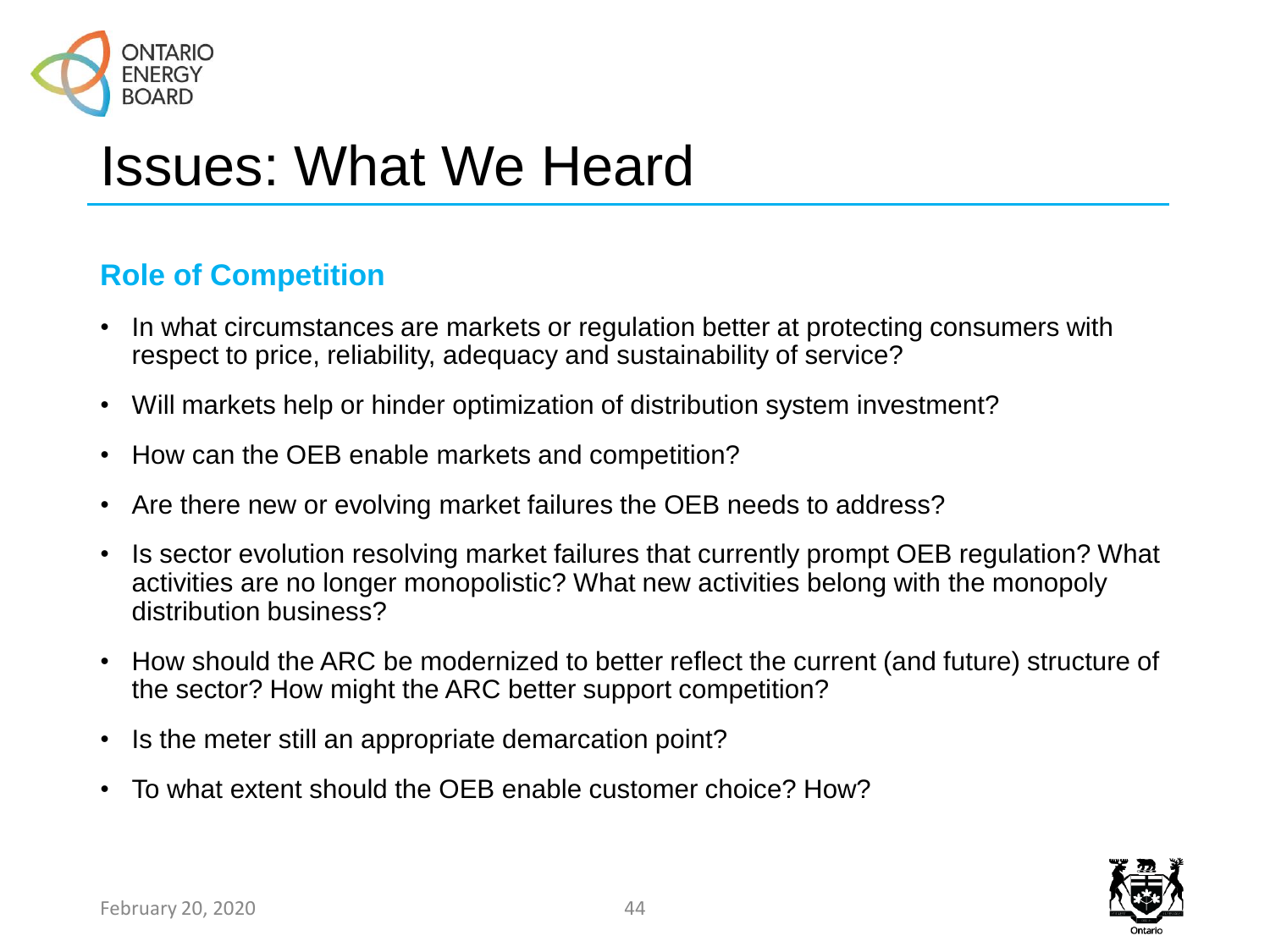

#### **Roles & Responsibilities**

- What new functions are needed as a result of DERs/sector evolution?
	- How to avoid duplicating roles and responsibilities among distributors, transmitters, DER service providers, IESO?
	- What is the role of distributors in operating/dispatching DERs? What should utility 'control' of DERs entail?
- What mutual obligations are required between distributors and DER proponents?
	- Are DERs giving rise to a new type of 'customer' (distinct from consumers) to whom utilities should have defined obligations? Clear processes and service levels?
- What is the appropriate role/function of the distributor?
	- How should distributors respond to and remove barriers to innovation by others?
	- Should distributors be allowed to participate in competitive markets? Under what circumstances?
	- What new activities may be part of delivering 'distribution services' (e.g. dispatch, data management, customer responsive services and rate structures etc.)?
	- Under what conditions should utilities be able to invest in DERs or DER infrastructure?
	- What does the 'obligation to serve' mean going forward?

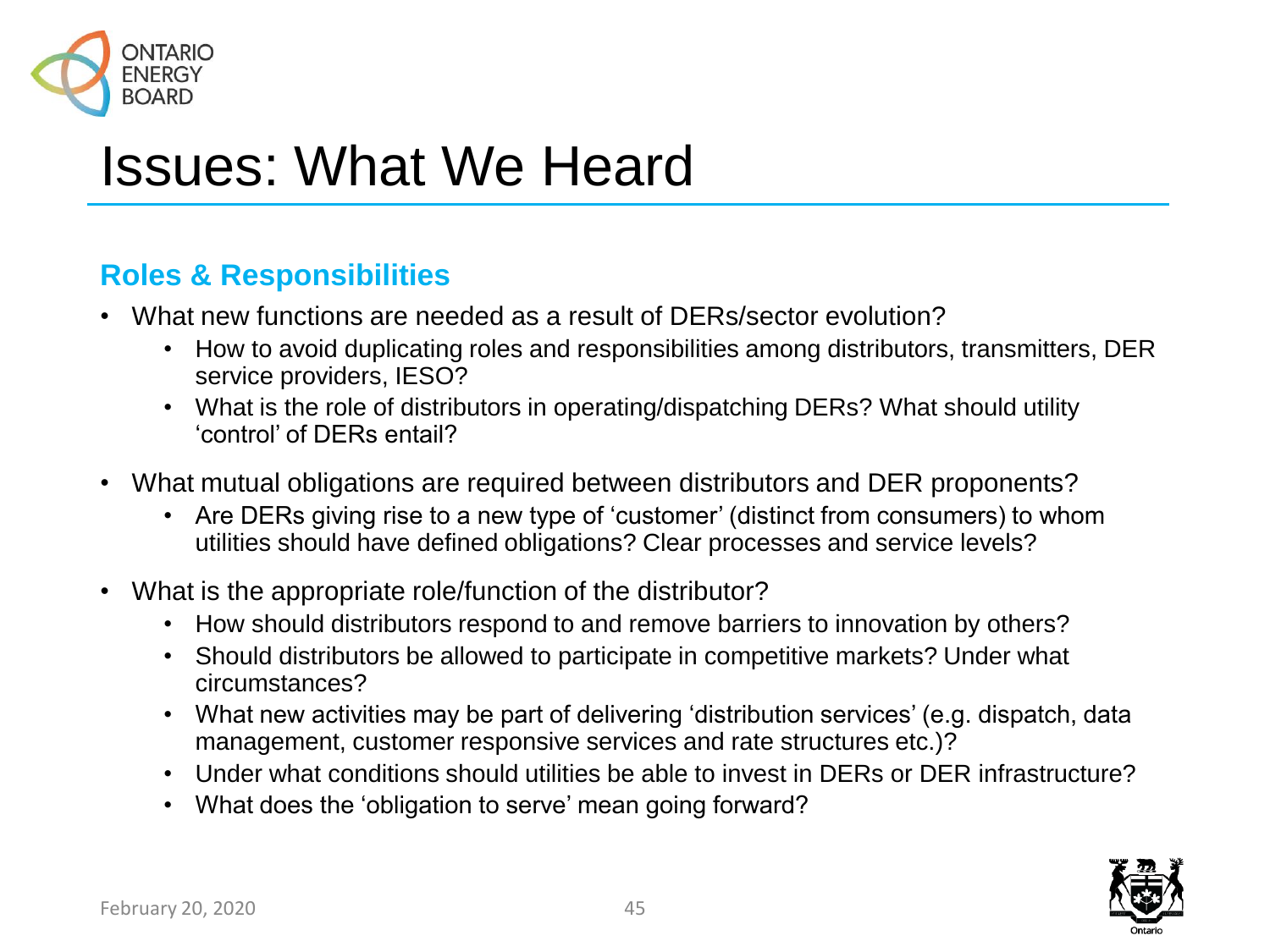

### **Roles & Responsibilities cont'd**

- How to ensure consumers are treated fairly and consistently?
- Whether and how to provide consistent access to choice in relation to energy services?
- What consumer protection measures are needed for non-utility energy service providers?
- How to facilitate appropriate oversight and integration of micro grids/community energy systems?

#### **Performance**

- Are we measuring the right things under the current framework?
- What should we be measuring as the sector/regulatory framework evolves?

"…a proper evaluation of the performance of the current system against some of the challenges, so we can better scope where this process is going to take us" (Ontario Energy Association)

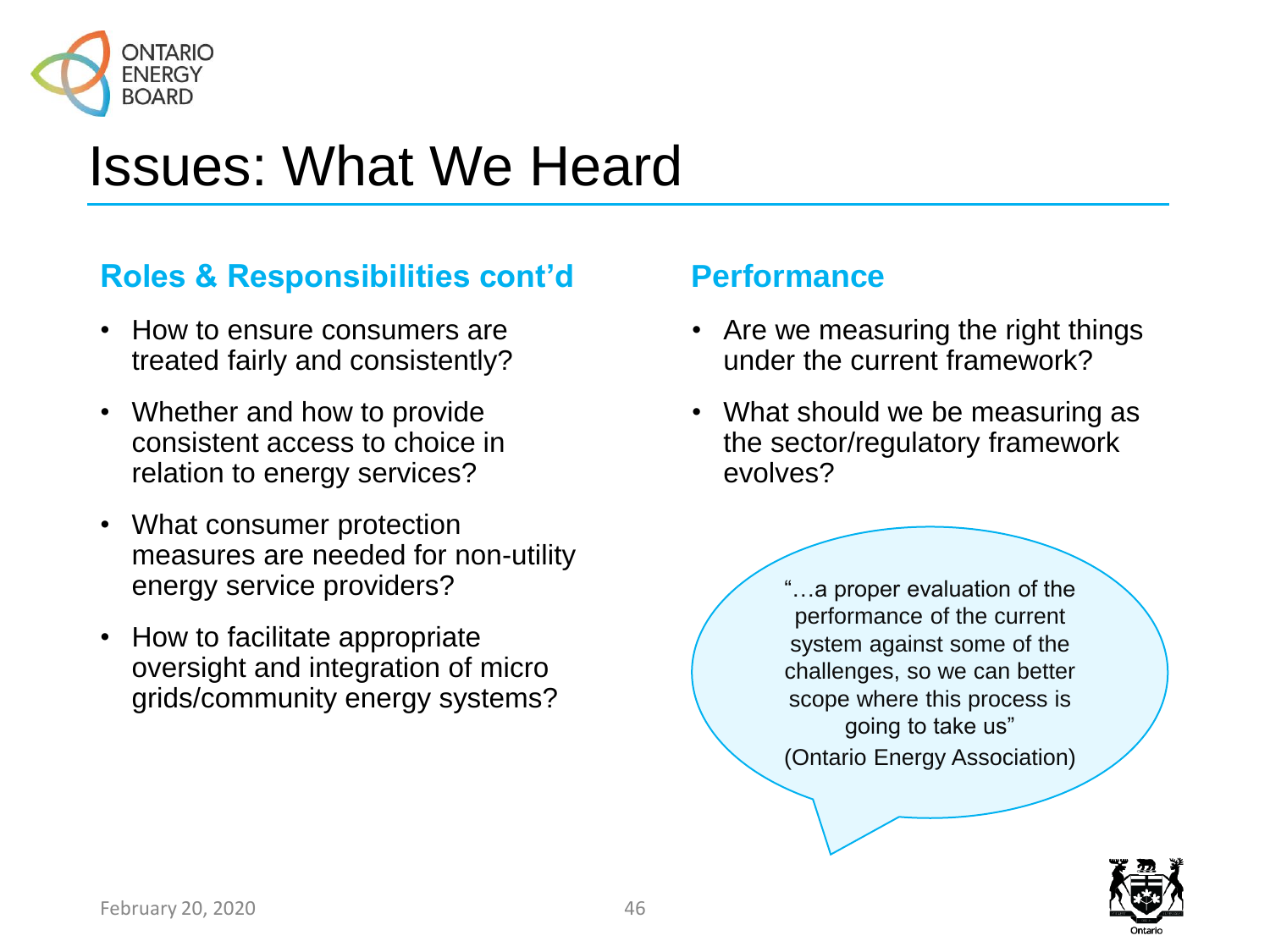

#### **Access to Information**

- What information is needed to encourage efficient investment decisions, planning and operations; and how can it be provided?
- How should mutual data transparency between utilities and DERs be enabled?
	- What should be available to third parties to inform customer offerings (and at what cost)?
	- What should be available to distributors to understand system impacts and optimize asset use?
- What is the appropriate balance between information transparency and protecting consumer privacy, commercial sensitivity, and cybersecurity?
- How to enable 'actionable' information?

#### **Underutilized/Stranded Assets**

- How to minimize stranded assets?
- Who should pay the costs/bear the risk of underutilized/stranded assets?
- Under what conditions, if any, might intentional asset stranding be justified?

#### **Change Management**

- Identifying and pursuing short, medium, and long-term actions
- How to manage legacy DERs? (e.g. FIT, microFIT, net-metering)

#### **Timeframe**

• What timeframe applies to various issues? (e.g. near, medium long term costs and benefits, planning horizons etc.)

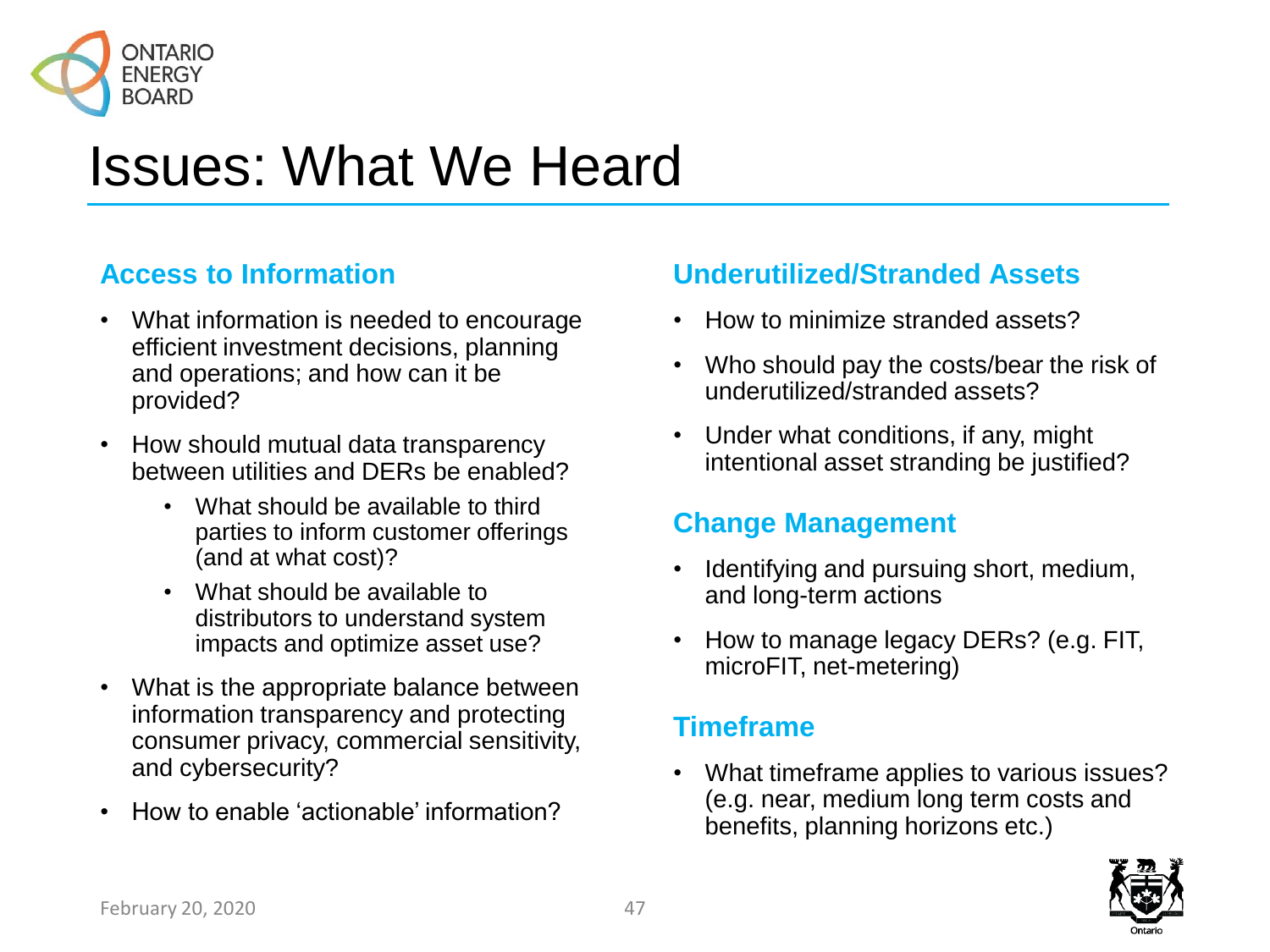

# For discussion…

# Has staff accurately captured stakeholders' input?

# Are there any issues that have not been identified?

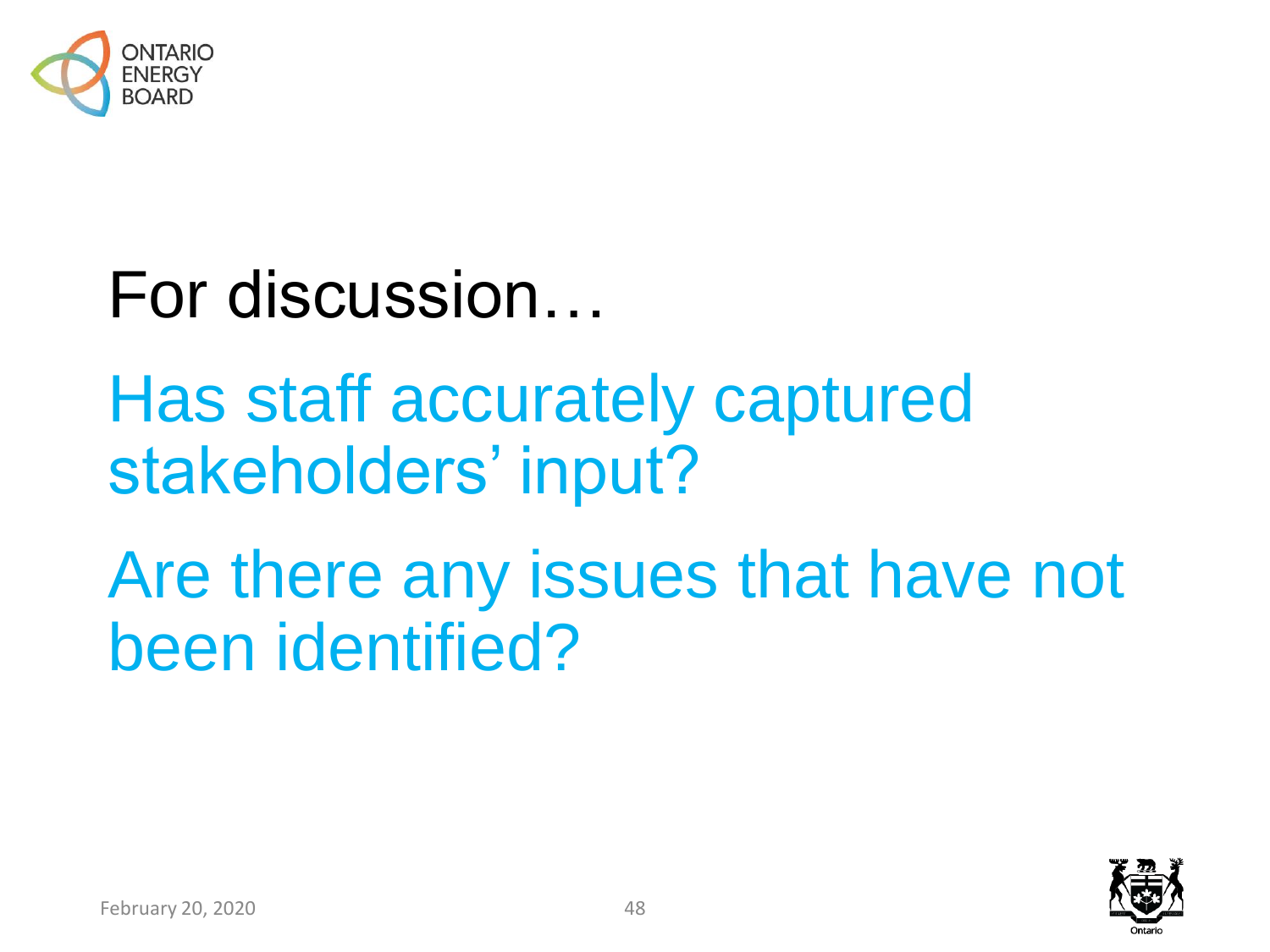

### Staff's Preliminary Issues List

|                        | <b>Issue</b>                                                          | <b>Key Questions</b>                                                                                                                                                                                                                                                                                                        |           |                |                 |                   |
|------------------------|-----------------------------------------------------------------------|-----------------------------------------------------------------------------------------------------------------------------------------------------------------------------------------------------------------------------------------------------------------------------------------------------------------------------|-----------|----------------|-----------------|-------------------|
| Remuneration           | <b>Incentives</b>                                                     | What incentives (both penalties and rewards) are required for utilities to<br>achieve desired outcomes? How to remove disincentives to optimize cost-<br>saving trade-offs between capital and operational expenditures or utility and<br>non-utility solutions?                                                            |           |                |                 |                   |
|                        | <b>Risk</b>                                                           | How to appropriately manage and allocate evolving risk?                                                                                                                                                                                                                                                                     |           |                |                 |                   |
| <b>Both</b>            | Performance                                                           | What should be measured to assess performance?                                                                                                                                                                                                                                                                              |           | Information    |                 |                   |
|                        | Roles &<br><b>Responsibilities</b><br>(incl. role of<br>distributors) | How to provide clarity and appropriate oversight of evolving functions within<br>the sector? How might the role of distributors change (and what are the<br>implications for remuneration)? How to protect consumers as provision of<br>energy services evolves?                                                            | Timeframe |                | Stranded Assets | Change Management |
| <b>DER<sub>s</sub></b> | Value, Cost &<br><b>Benefits</b>                                      | How to establish a common, evidence-based, understanding of the costs and<br>benefits of DER in Ontario?                                                                                                                                                                                                                    |           | <b>Sharing</b> |                 |                   |
|                        | Planning &<br><b>Operations</b>                                       | How to encourage system planning and operation that optimizes assets,<br>meaningfully considers all viable and practicable options, and results in least-<br>cost/greatest value solutions? How to encourage better coordination of<br>planning?                                                                            |           |                |                 |                   |
|                        | <b>Cost Recovery</b><br>& Investment<br><b>Signals</b>                | How to allocate costs fairly among customers, align rates with underlying<br>costs, and provide signals for efficient investment/system use?<br>Some issues will be addressed in Responding to DERs and some are being examined in<br>pricing-related (RPP Roadmap) and C&I Rate Design initiatives. Coordination required. |           |                |                 |                   |

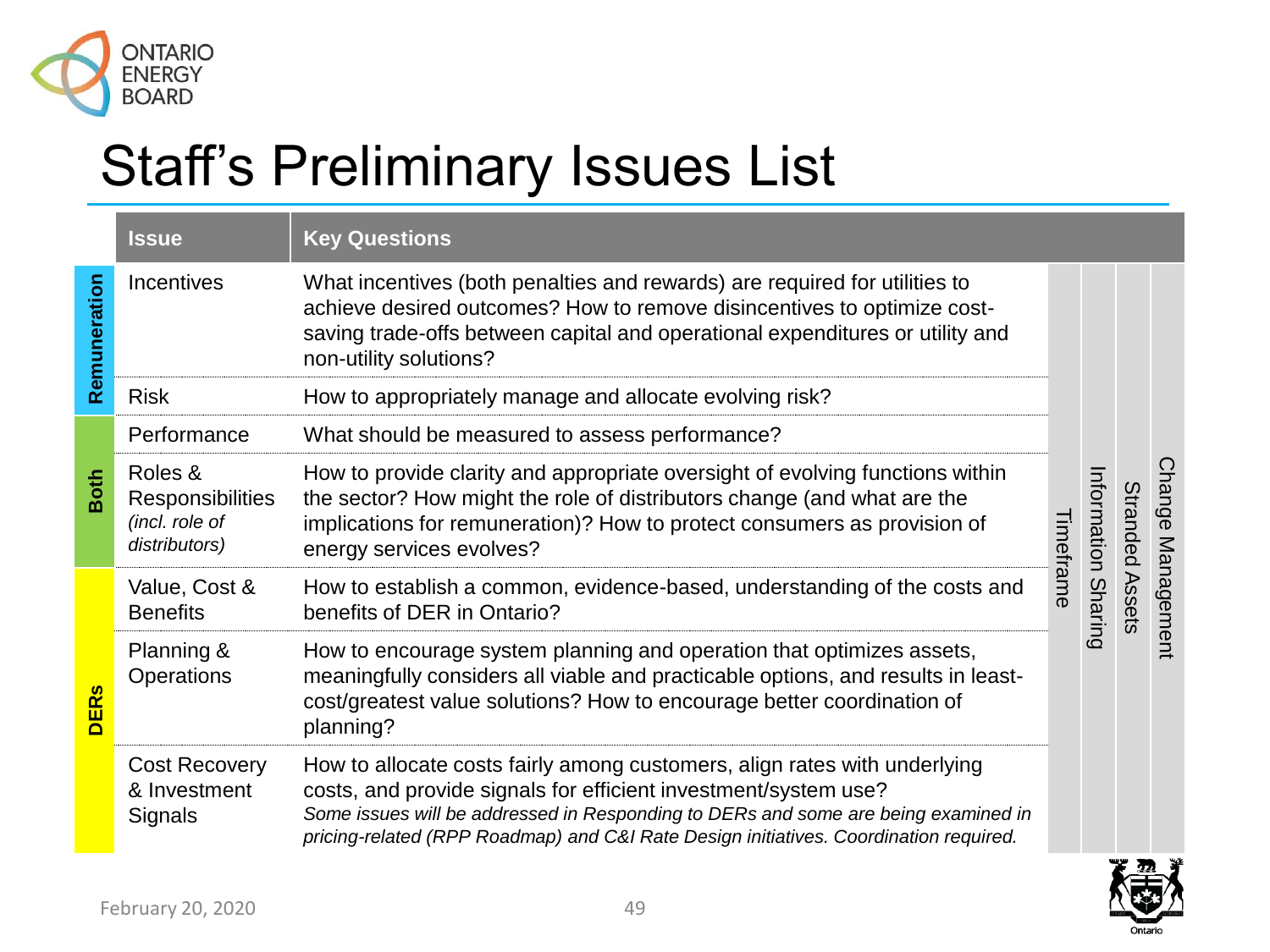

- 1. Background
- 2. Guiding Principles
- 3. OEB's Role & Approach
- 4. Need for Action
- 5. Objectives
- 6. Issues
- **7. Defining the Scope**
- 8. Consultation Process
- 9. Appendix

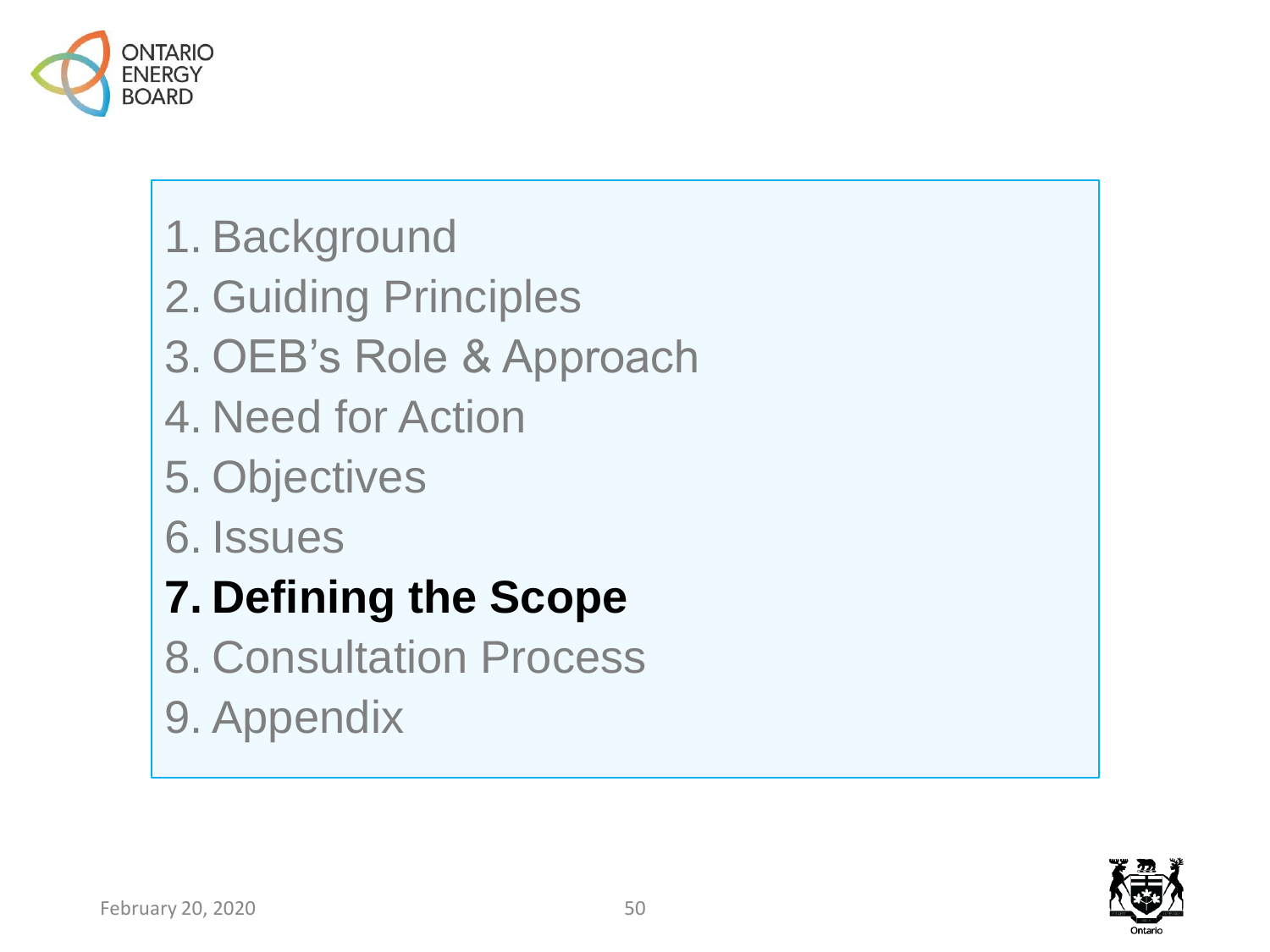

## Preliminary Scope: Utility Remuneration

#### **The Utility Remuneration initiative should explore:**

- Determination of revenue requirement (assessment of efficient expenditure levels and reasonable return)
- Activities that attract a return for utilities
- Use of specific performance incentives (rewards and penalties tied to achievement of specific objectives)
- Managing and sharing risk (e.g. earning sharing, variance accounts etc.)
- Treatment of non-utility activities within the regulated utility (e.g. legislative restrictions/exemptions on business activities)
- Tools the regulator can develop/employ to support the above

#### **It should not explore:**

- Cost allocation
- Distribution rate design (separate consultation)
- Activity and program based benchmarking (separate consultation)
- Methods for determination of specific service charges

"Remuneration can mean different things to different people… it is unclear to us what aspects the OEB intends to review in this proceeding" (Hydro One)

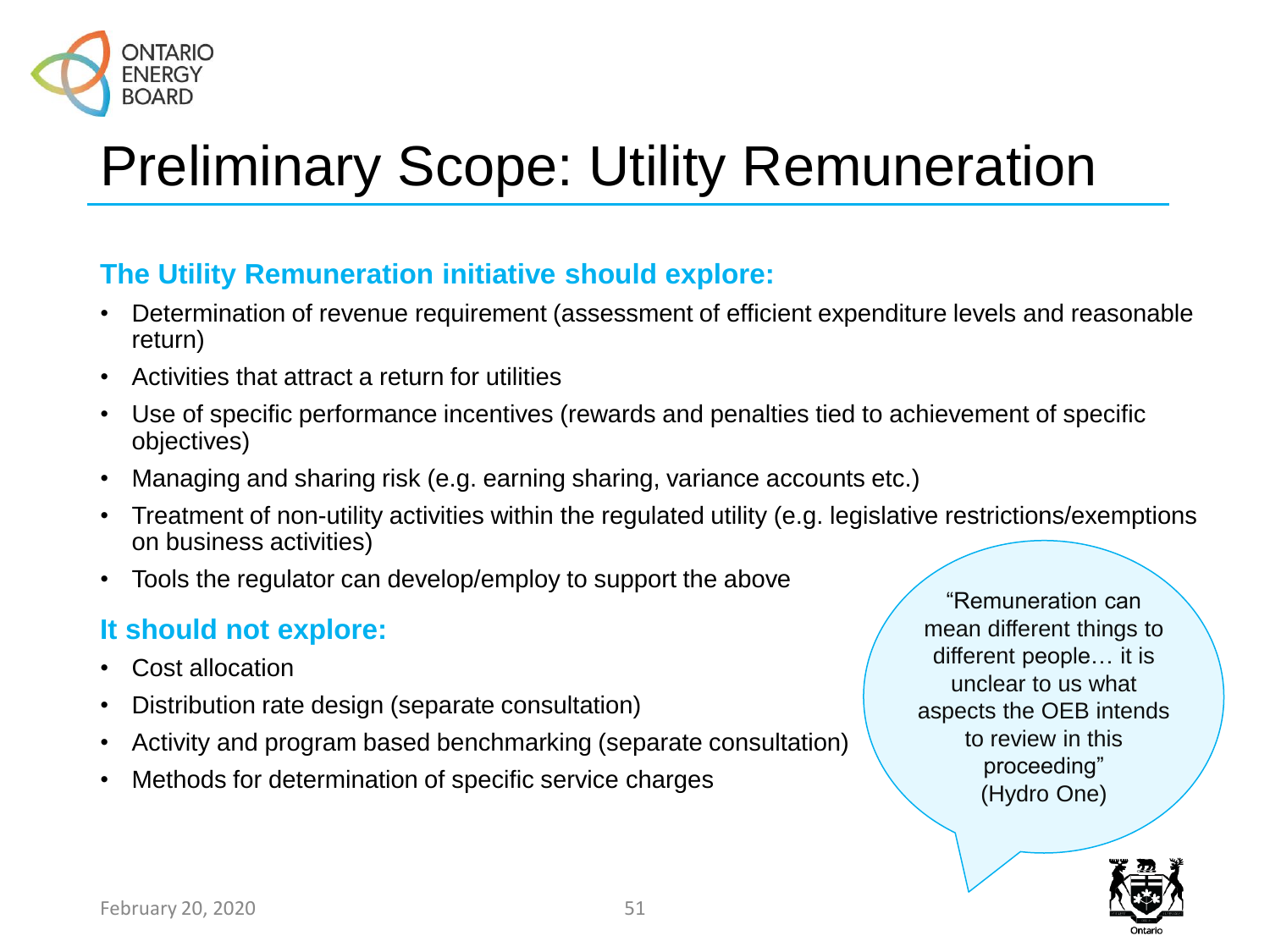

## Preliminary Scope: Responding to DERs

#### **The Responding to DERs initiative should explore:**

- Common framework for identifying DER costs and benefits in Ontario
- Signals for investment and operation of DERs by third parties and consumers that promote efficient system use (only issues not addressed in initiatives below)
- Enabling DER services to the distribution system, including aligning with other initiatives on enabling DER services to the bulk system and directly to consumers
- Treatment of investments by utilities to enable/integrate DERs
- Enhancements to system planning
- Roles, responsibilities, rules and requirements for sector participants engaging in DER activities

#### **It should not explore:**

- Connection process and requirements (DER Connections Review underway)
- Distribution rate design (residential recently completed, C&I underway)
- Commodity pricing (RPP review and development of alternatives for Class B, Ministry's industrial pricing initiative)
- Enabling DER services to the bulk system (various IESO initiatives)
- Enabling DER services directly to consumers (competitive market)

"There is an increasing interconnectedness between electricity and natural gas systems… in this DER policy development, natural gas must continue to be part of the conversation" (Enbridge)

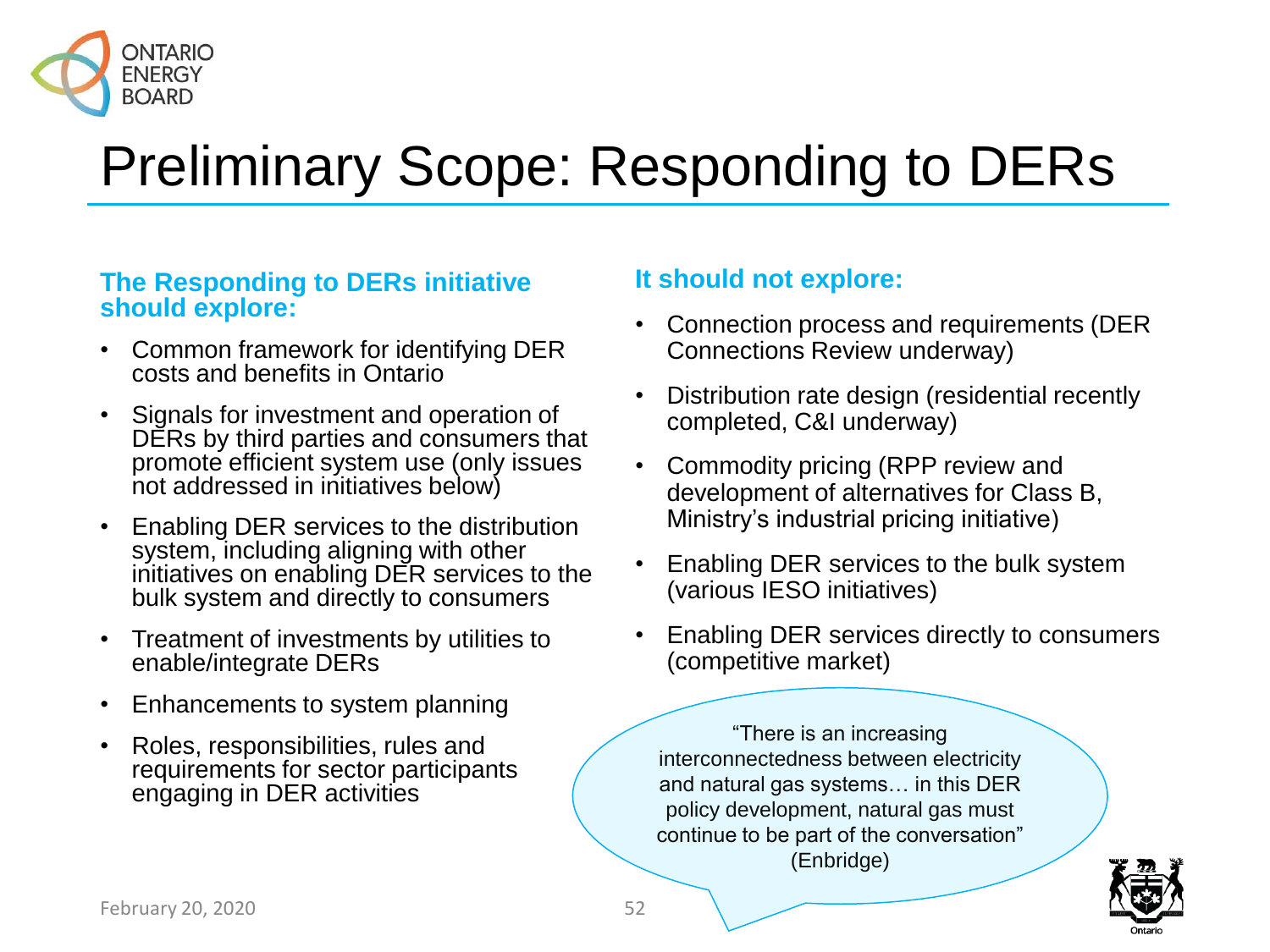

### What Does DER Integration Mean?



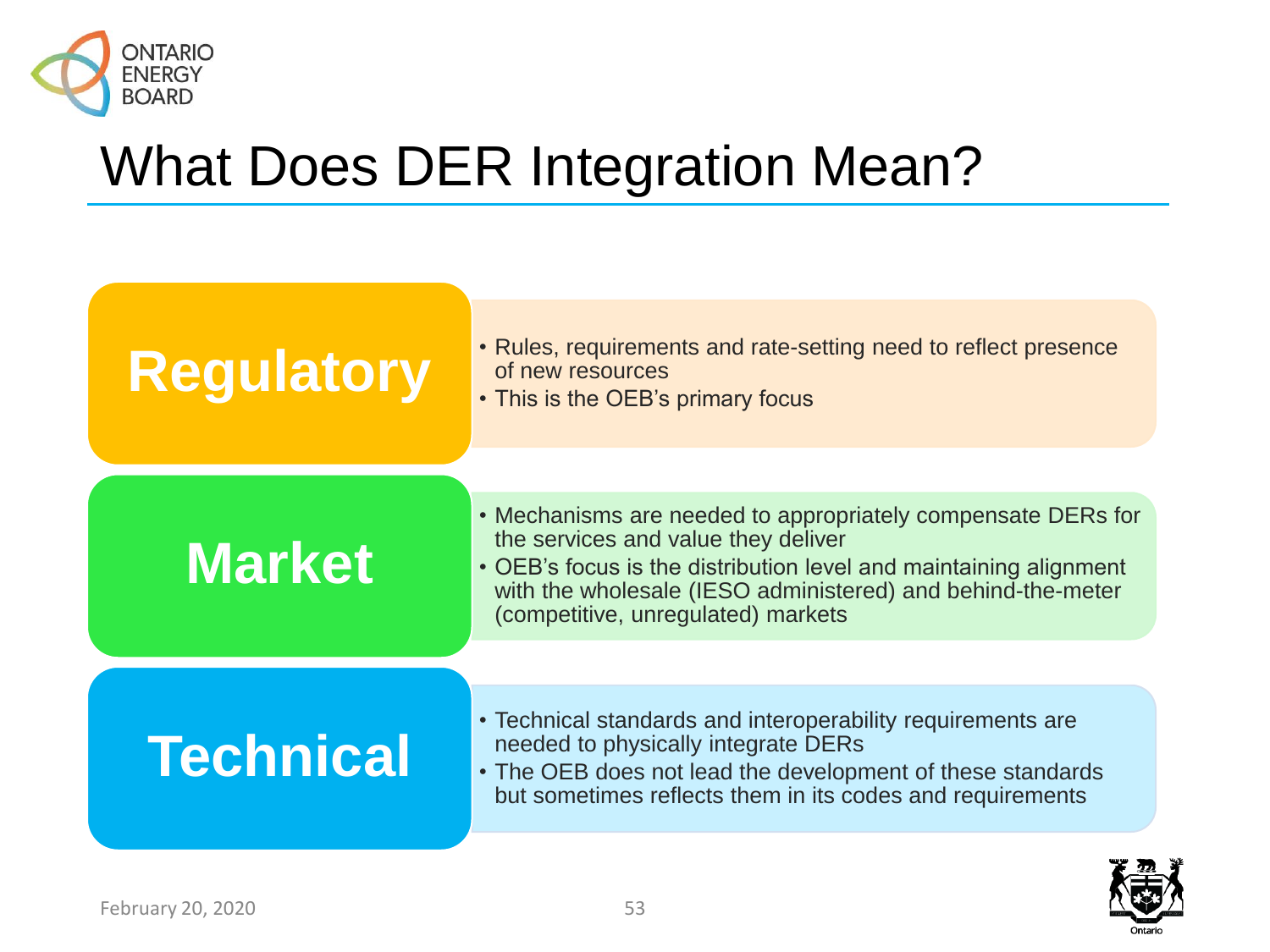

### Relevant OEB Initiatives

| <b>Consultation</b><br><b>Stage</b>                                                                                                                                                             |                                                                              |  |  |
|-------------------------------------------------------------------------------------------------------------------------------------------------------------------------------------------------|------------------------------------------------------------------------------|--|--|
| <b>DER Connections Review:</b>                                                                                                                                                                  | Working group and sub-                                                       |  |  |
| To identify any barriers to the connection of DERs, and where appropriate                                                                                                                       | groups developing options                                                    |  |  |
| to standardize and improve the connection process                                                                                                                                               | for consideration                                                            |  |  |
| <b>Distribution Rate Design:</b>                                                                                                                                                                | Stakeholder comments                                                         |  |  |
| To improve the link between rates and cost drivers ensuring customers pay                                                                                                                       | received on Staff Report to                                                  |  |  |
| for their service commensurate with the value of the distribution system                                                                                                                        | the Board                                                                    |  |  |
| "Smarter" Electricity Prices:                                                                                                                                                                   | RPP pilot data analysis                                                      |  |  |
| To consider RPP reforms that provide more appropriate price signals to                                                                                                                          | underway to support                                                          |  |  |
| low-volume and other Class B electricity consumers, including alternative                                                                                                                       | development of options for                                                   |  |  |
| price designs for recovery of Global Adjustment from Class B consumers                                                                                                                          | consideration                                                                |  |  |
| <b>Innovation Sandbox:</b><br>Provides a streamlined, accessible way for innovators to test new ideas,<br>products, services, and business models in the electricity and natural gas<br>sectors | Up and running. Sandbox<br>proposals may inform sector<br>evolution policies |  |  |
| <b>Activity and Program Based Benchmarking:</b>                                                                                                                                                 | Stakeholder comments                                                         |  |  |
| Benchmarking tools available to the OEB will be factored into the Utility                                                                                                                       | received on Staff Discussion                                                 |  |  |
| <b>Remuneration framework</b>                                                                                                                                                                   | Paper                                                                        |  |  |

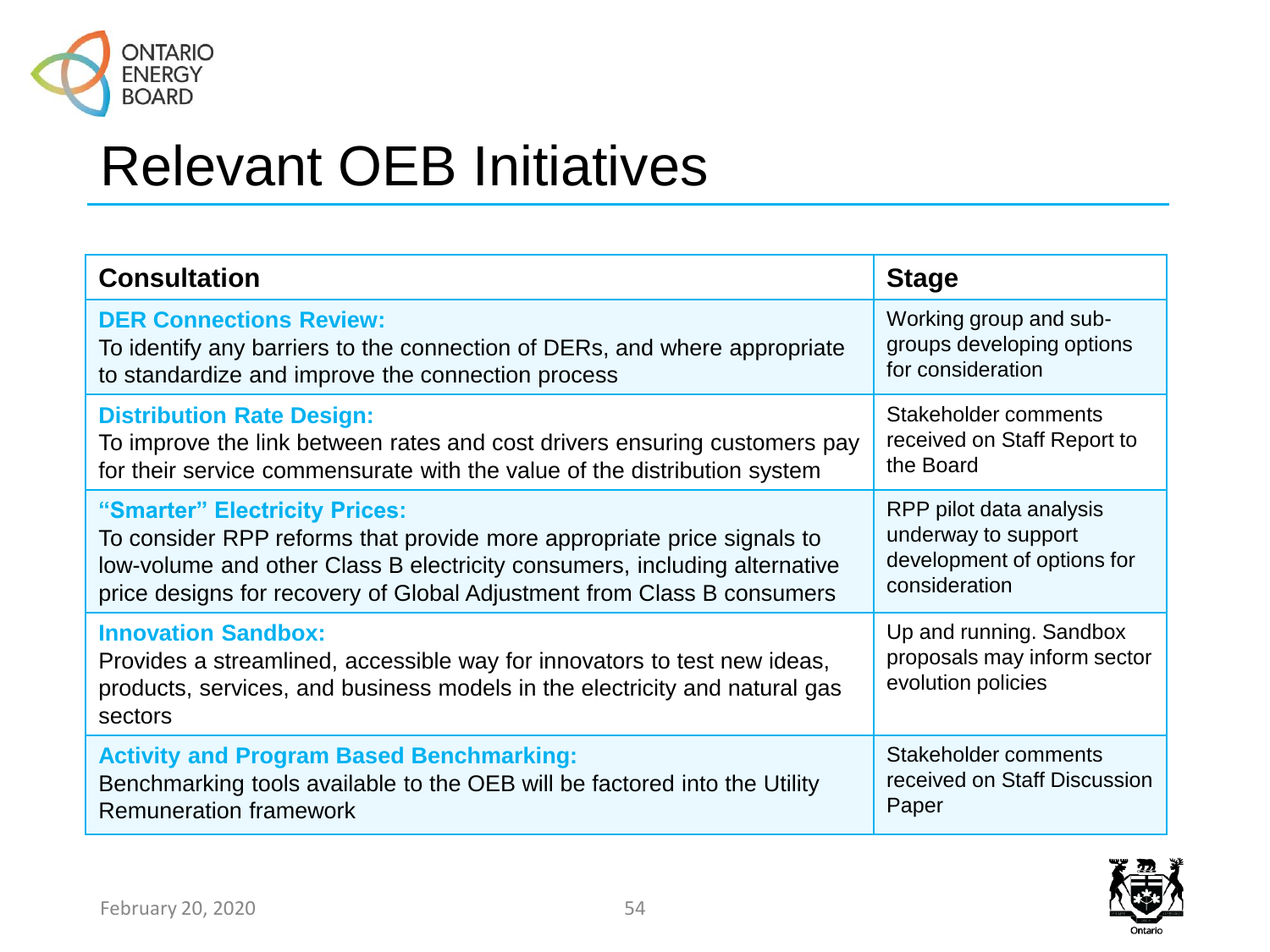

### Relevant IESO Initiatives

#### **Consultation**

#### **Innovation and Sector Evolution White Paper Series:**

- Distributed Energy Resources: Models for Expanded Participation in Wholesale Markets
- Non-Wires Alternative Markets
- Transmission-Distribution Interoperability
- Consumer Preferences

#### **Energy Efficiency Auction Pilot:**

Intended to inform long-term discussions about enabling energy efficiency to compete to meet system needs through an appropriate market-based mechanism

#### **Storage Design Project:**

Answering key questions related to the participation of energy storage in the IESO administered markets, focusing on transmission and distribution connected energy storage resources that participates directly

#### **Demand Response Working Group:**

Deals with issues related to demand response (e.g. access to data, measurement and verification approaches)

#### **IESO York Region Non-Wires Alternatives Demonstration Project/Other Technical Demonstration Projects**

- Pilot to demonstrate procurement/operation of DERs to meet local and bulk system needs
- Other demonstration projects to evaluate technical capabilities of DERs

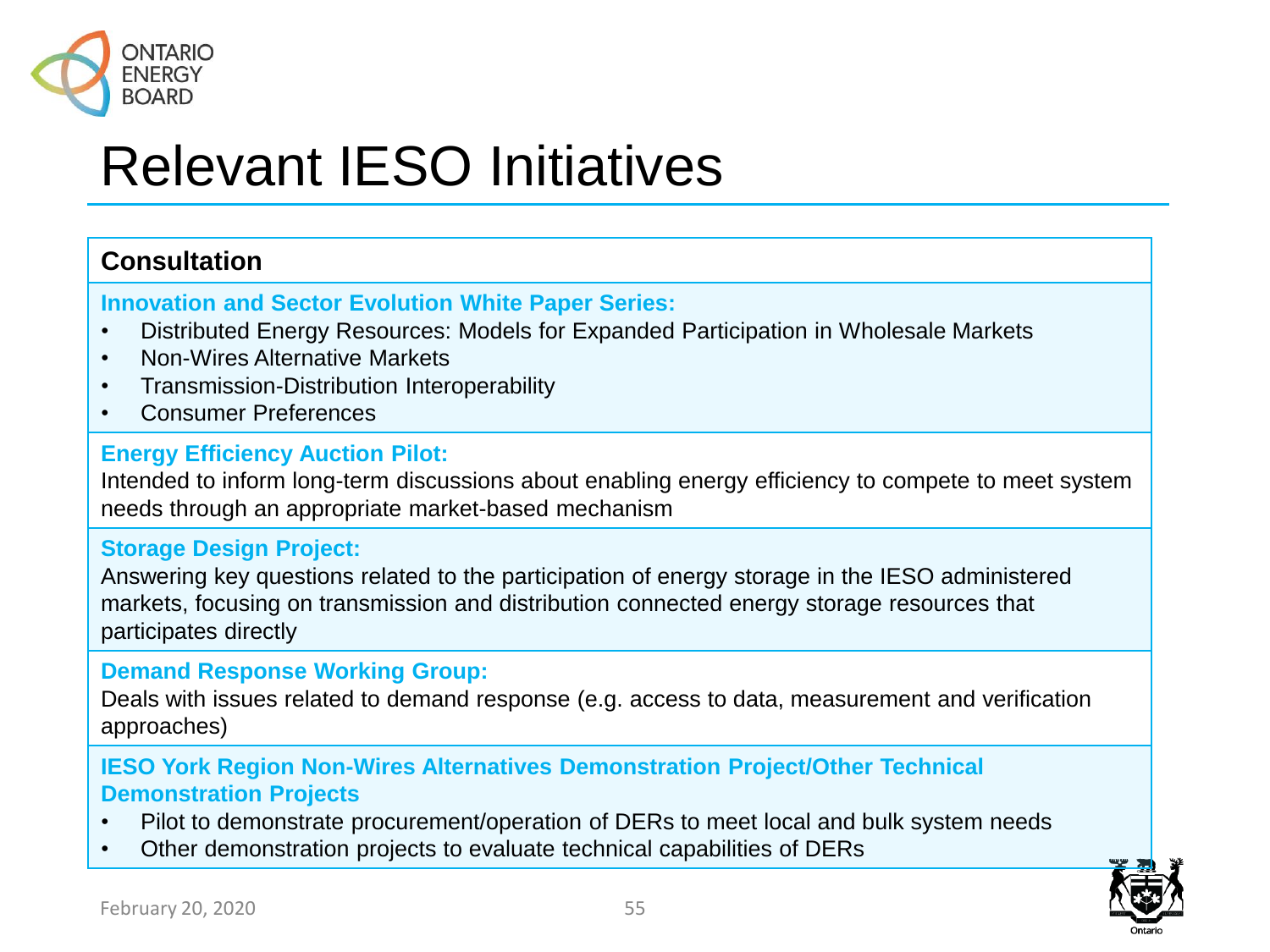

## For discussion…

# Is the preliminary scope appropriate?

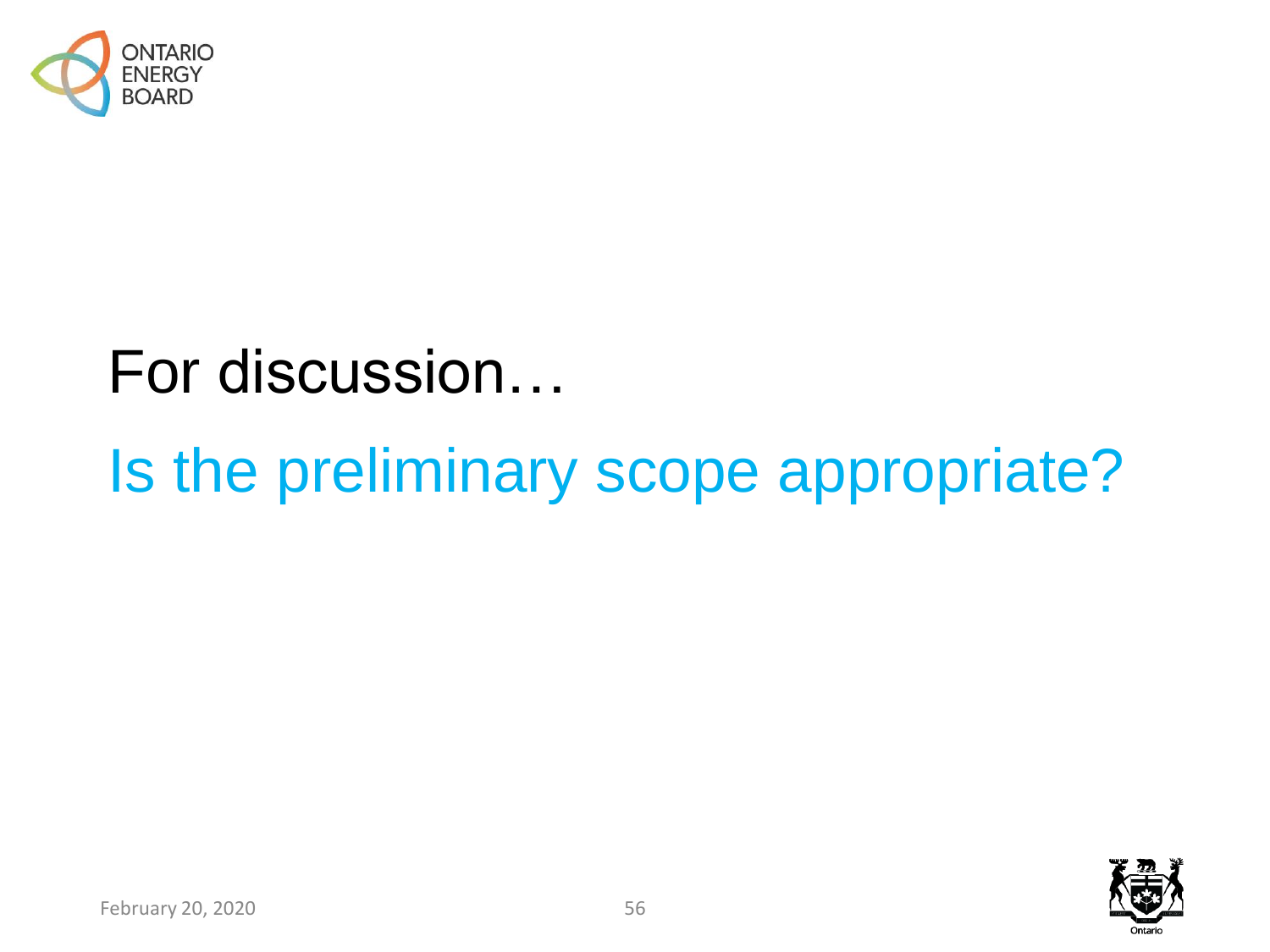

- 1. Background
- 2. Guiding Principles
- 3. OEB's Role & Approach
- 4. Need for Action
- 5. Objectives
- 6. Issues
- 7. Defining the Scope
- **8. Consultation Process**
- 9. Appendix

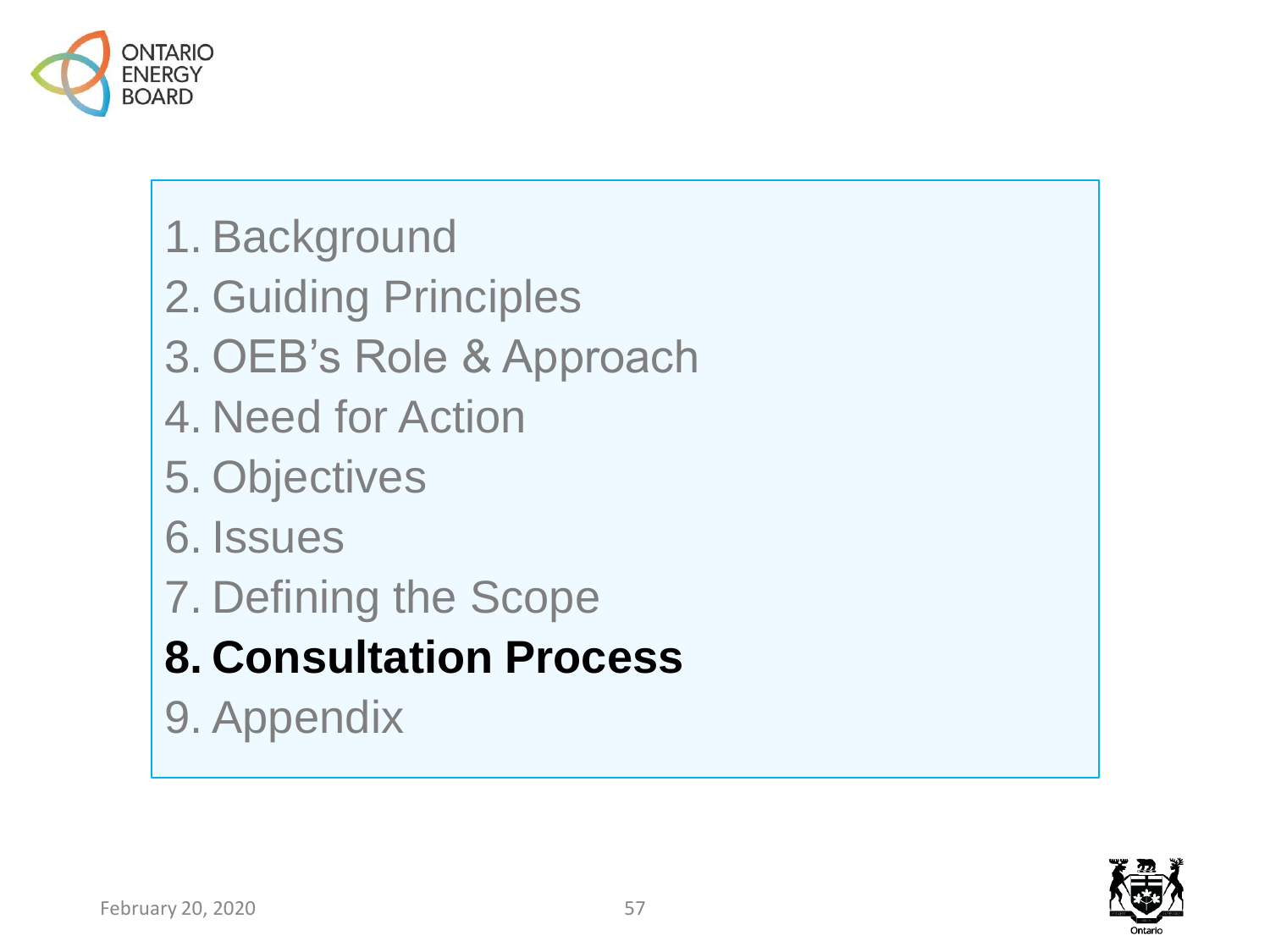

### Consultation Process: What We Heard

- Coordination of related initiatives underway in the sector needed to ensure consistency and facilitate efficient stakeholder engagement
- Demonstrable coordination between the OEB, IESO, Ministry of Energy, and other regulators (e.g. ESA) required
- Establish working groups to delve into key issues
- Issues should be prioritized and addressed in a measured and timely manner
- An evidence-based approach is used to develop regulatory policy options that are appropriate for Ontario

"We don't want to get sort of paralyzed by those big questions where it makes sense to move forward with addressing issues in the near term" (IESO)

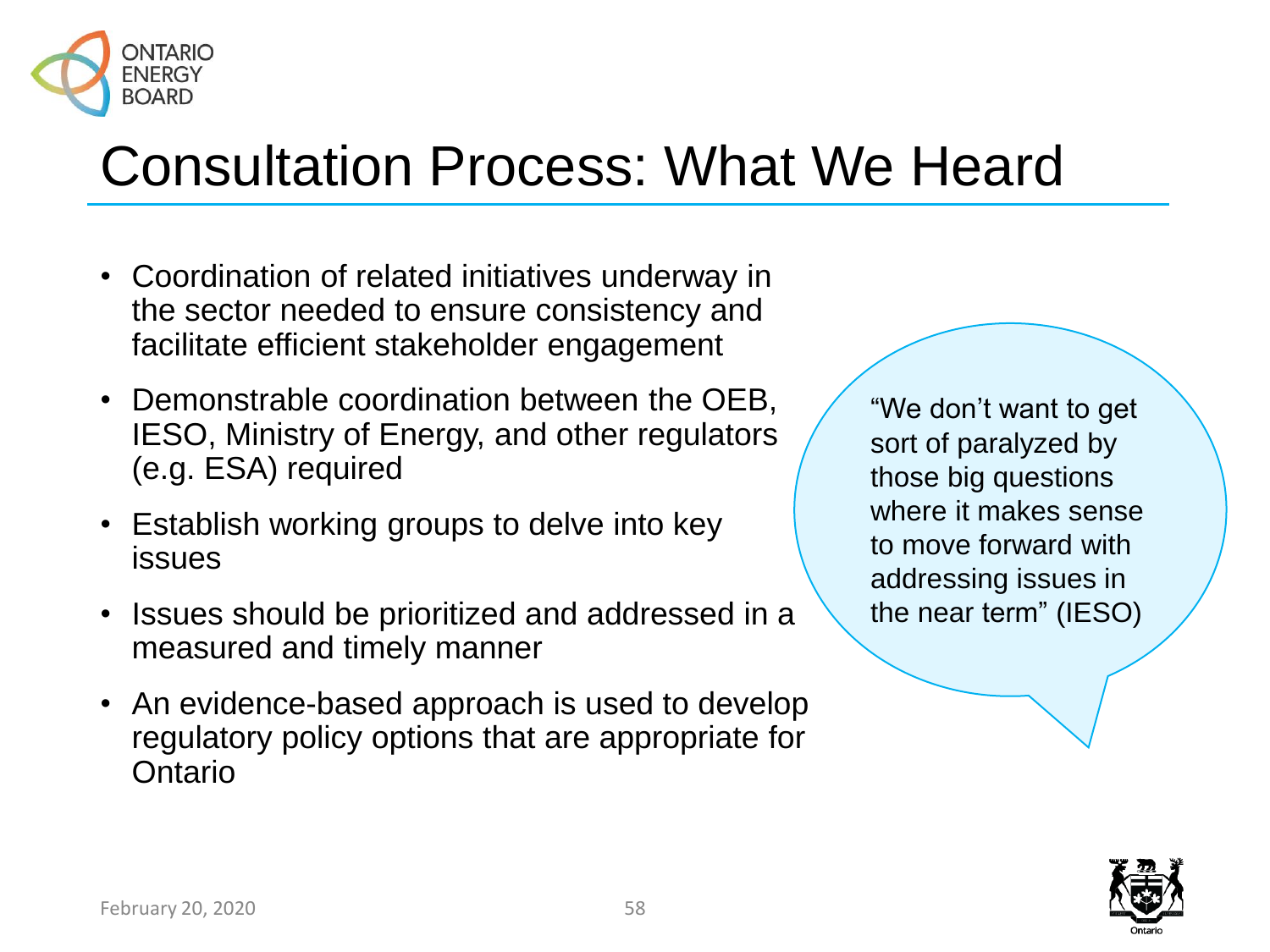

### Preliminary Guiding Principles for Consultations

- Development of regulatory policies to support sector evolution is coordinated and consistent with other related OEB, IESO and Government initiatives
- Issues are prioritized and addressed in a measured and timely manner
- Development of regulatory policy options is informed by available evidence and empirical analysis
- Regulatory policy options are appropriate for Ontario

…energy policies must be informed by evidence-based research, as well as data, analysis, and comparative case studies (CME)

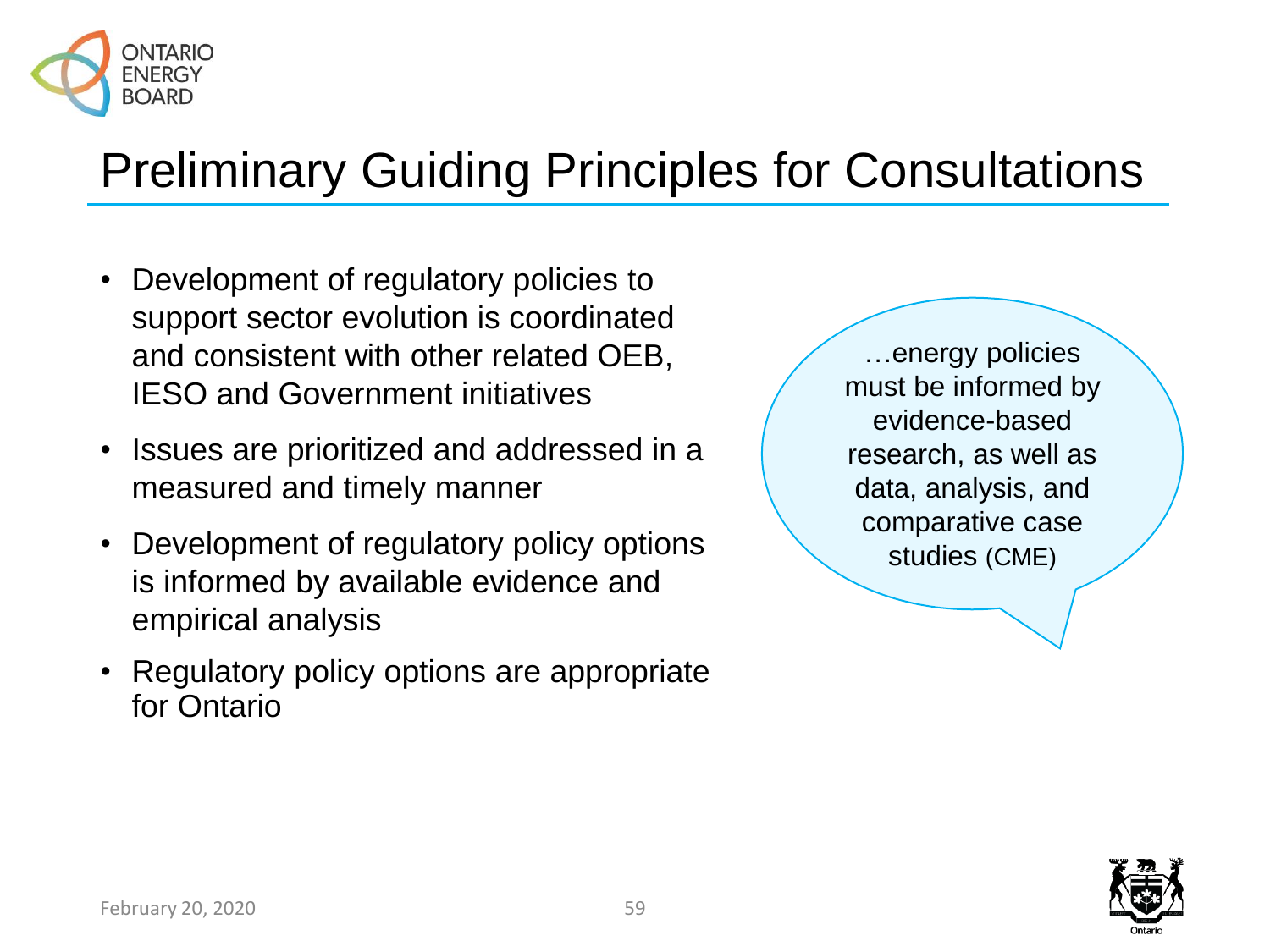

### Consultation Process: Next Steps

- Meeting materials, including transcripts, will be posted on the OEB's website
- Written comments on staff's proposals are due **March 20, 2020**
- Subsequent steps will be identified following consideration of written comments
- Staff proposes the use of working groups to:
	- Delve into specific issues
	- Support the development of options

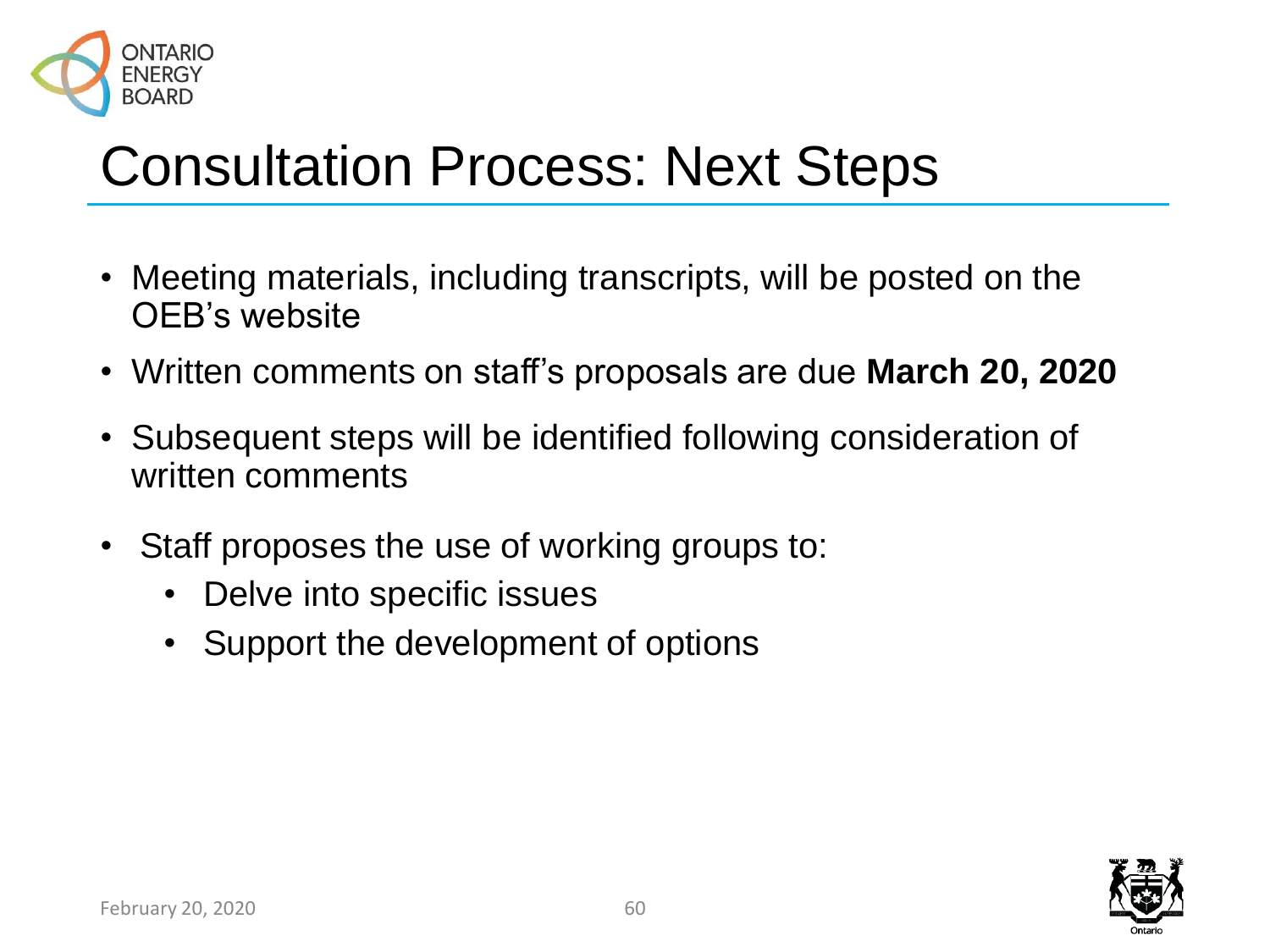

# Thank you!



February 20, 2020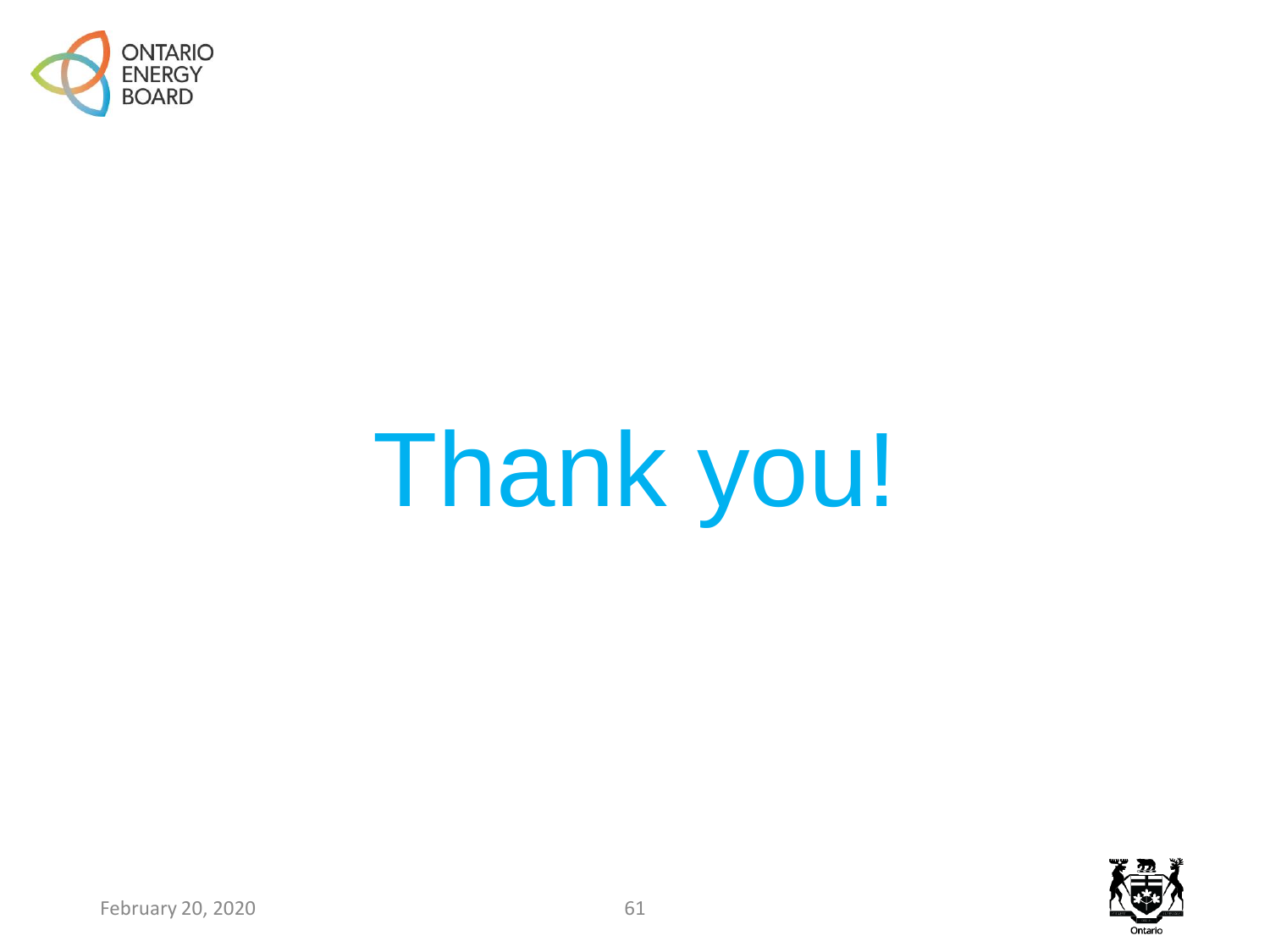

- 1. Background
- 2. Guiding Principles
- 3. OEB's Role & Approach
- 4. Need for Action
- 5. Objectives
- 6. Issues
- 7. Defining the Scope
- 8. Consultation Process
- **9. Appendix**

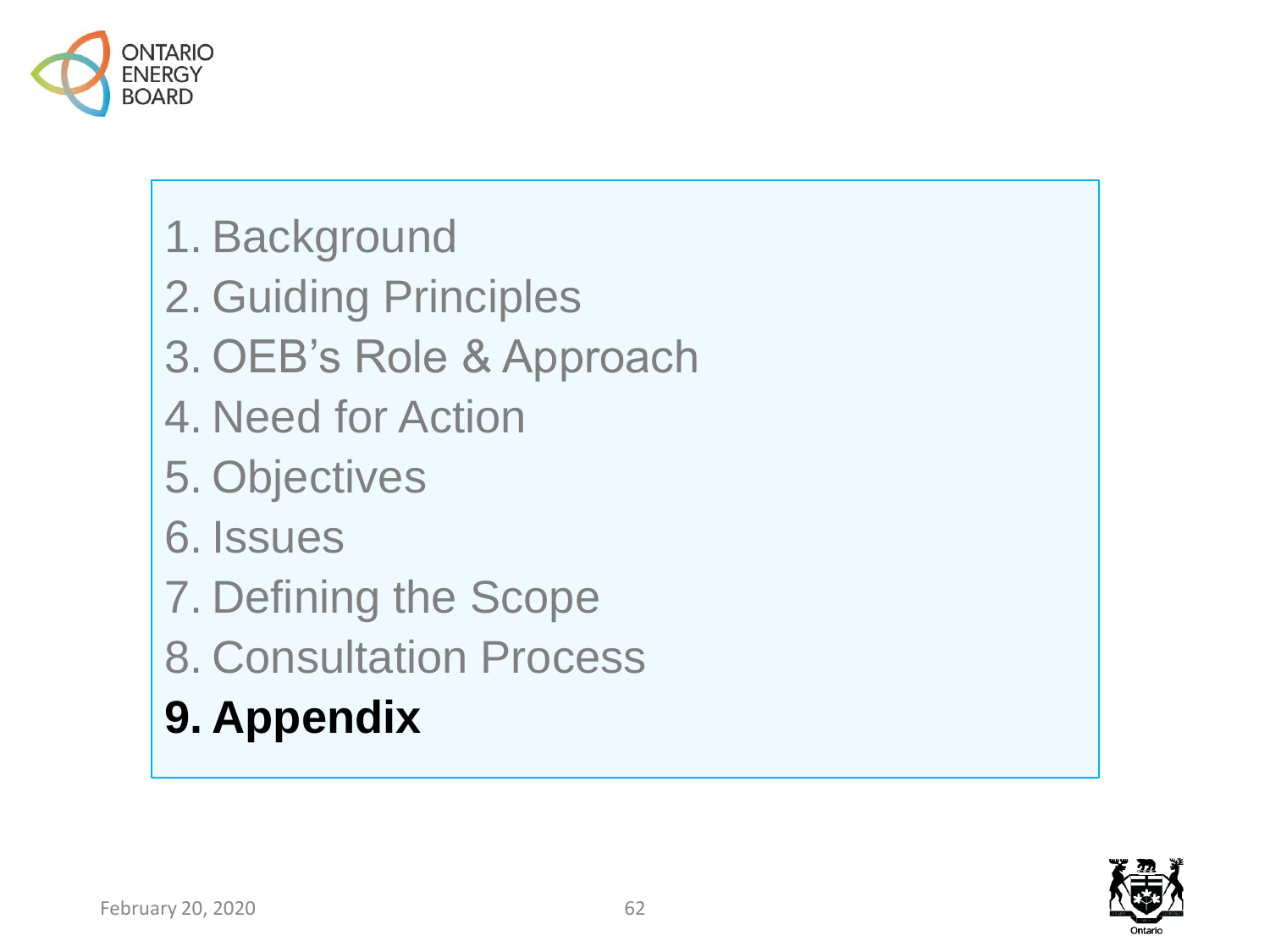

### Terminology & Acronyms

| <b>Term</b> | <b>Definition</b>                                  |
|-------------|----------------------------------------------------|
| <b>ARC</b>  | <b>Affiliate Relationship Code</b>                 |
| Consumer    | All Ontarians who use energy now and in the future |
| Customer    | A utility account holder / current ratepayer       |
| C&I         | <b>Commercial and industrial</b>                   |
| <b>DER</b>  | Distributed energy resource                        |
| <b>ESA</b>  | <b>Electrical Safety Authority</b>                 |
| <b>IESO</b> | <b>Independent Electricity System Operator</b>     |
| <b>NWA</b>  | Non-wires alternative                              |
| <b>RPP</b>  | Regulated price plan                               |

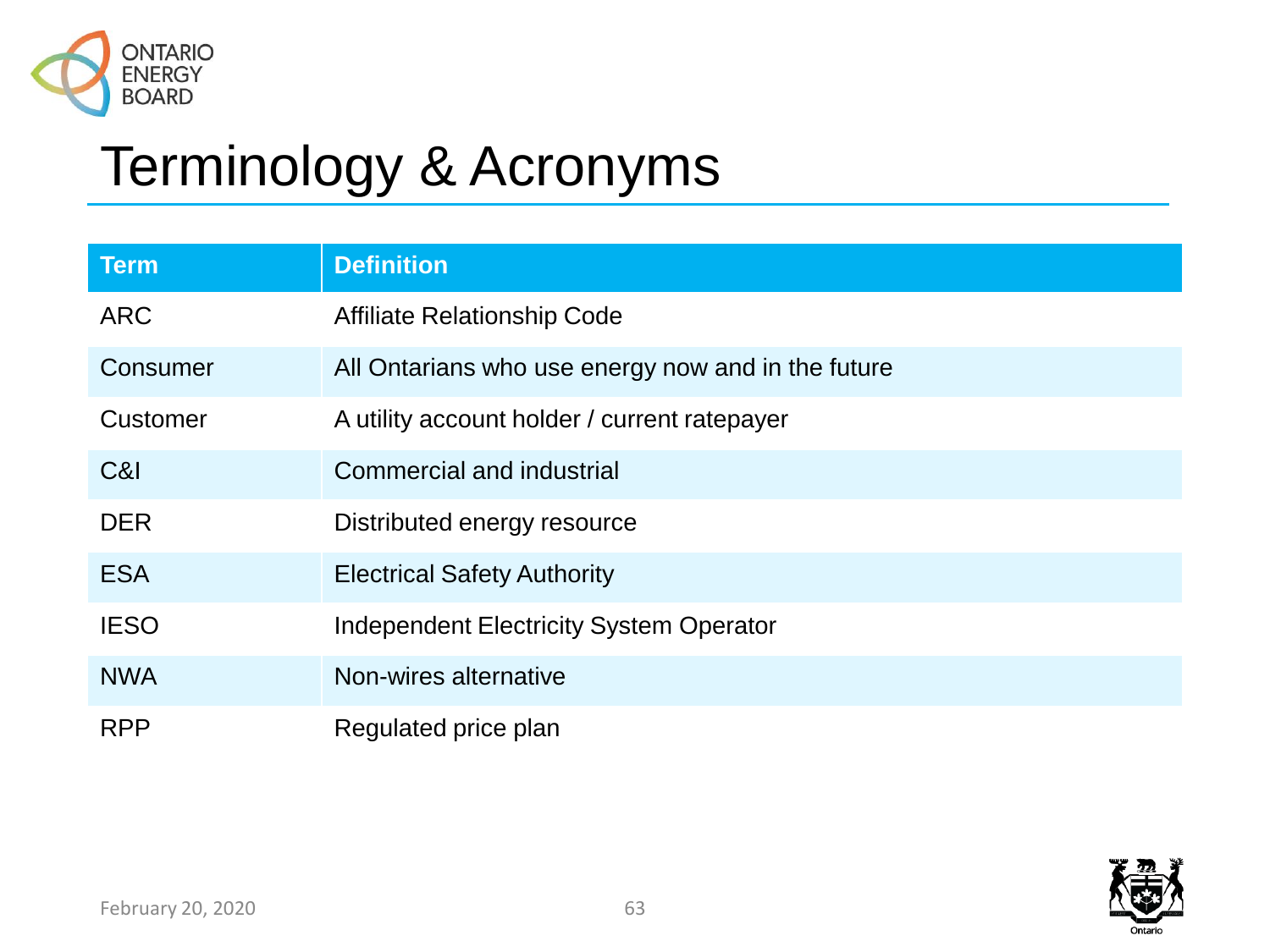

### OEB Objectives (revised pending proclamation of new legislation)

#### **Electricity**

- To inform consumers and protect their interests with respect to prices and the adequacy, reliability and quality of electricity service
- To promote economic efficiency and cost effectiveness in the generation, transmission, distribution, sale and demand management of electricity and to facilitate the maintenance of a financially viable electricity industry
- To promote electricity conservation and demand management in a manner consistent with the policies of the Government of Ontario, including having regard to the consumer's economic circumstances
- To facilitate the implementation of a smart grid in Ontario
- To promote the use and generation of electricity from renewable energy sources in a manner consistent with the policies of the Government of Ontario, including the timely expansion or reinforcement of transmission systems and distribution systems to accommodate the connection of renewable energy generation facilities

#### **Natural Gas**

- To facilitate competition in the sale of gas to users
- To protect the interests of consumers with respect to prices and the reliability and quality of gas service
- To inform consumers and protect their interests with respect to prices and the reliability and quality of gas service
- To facilitate rational expansion of transmission and distribution systems
- To facilitate rational development and safe operation of gas storage
- To promote energy conservation and energy efficiency in accordance with the policies of the Government of Ontario, including having regard to the consumer's economic circumstances
- To facilitate the maintenance of a financially viable gas industry for the transmission, distribution and storage of gas
- To promote communication within the gas industry and the education of consumers

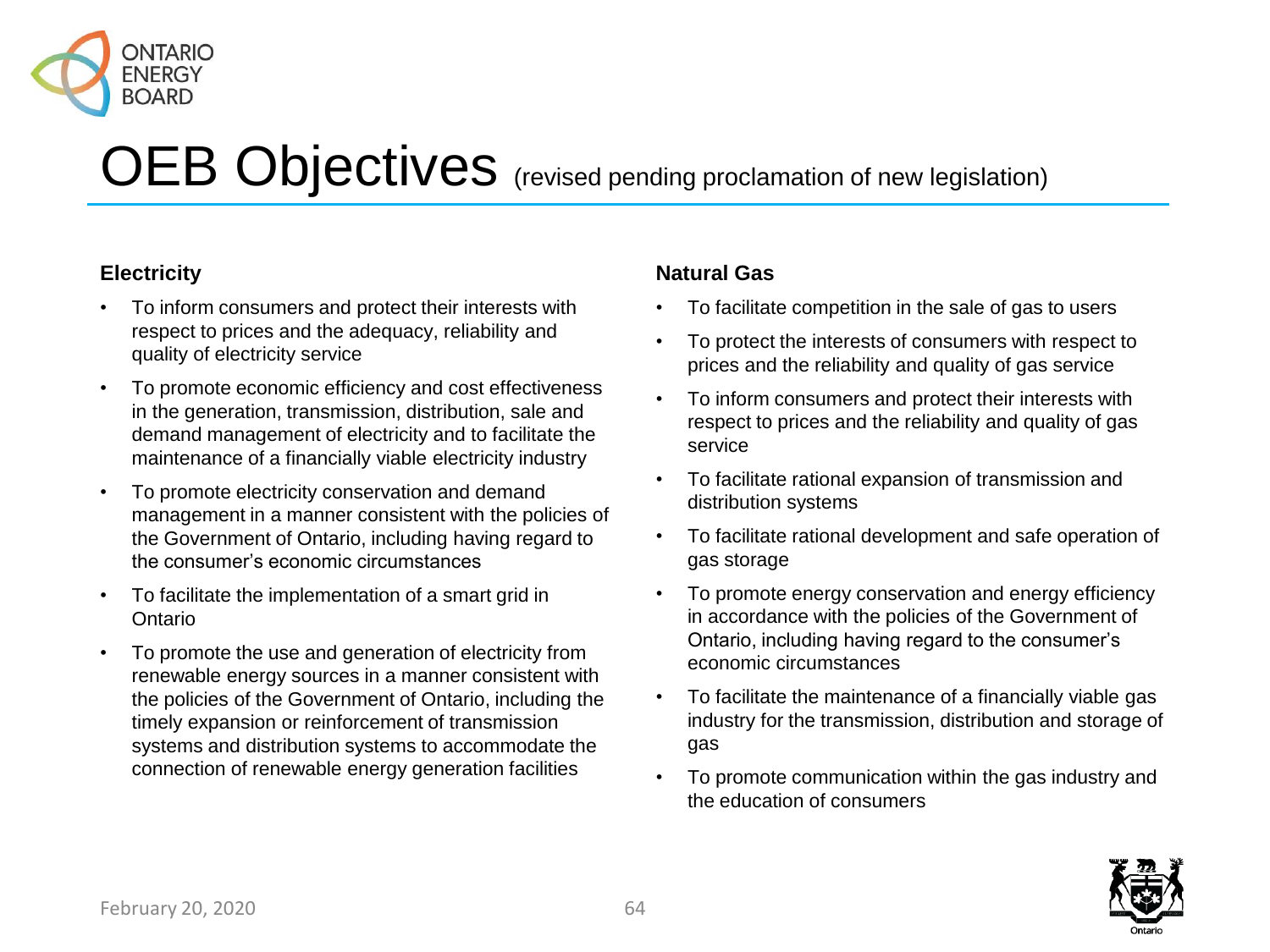

#### **Customers must come first**

- "The four Cs" (customer cost, choice, control, and confidence)
- Enable (empower) as well as protect consumers
- Simple, understandable, actionable customer experience
- Support customer and community choice in meeting energy needs
- Protect from unnecessary costs
- Value for customers
- Customer service may need to include providing options and enabling choice
- Protect customer investments in response to price signals, provide stability for customer investments
- Utility costs reflect incremental value increase, limiting short term cost increases
- Innovation must provide lower costs in the long run and/or new services
- OEB legislative objectives -- to inform and protect consumers (etc.) and to promote economic efficiency (etc.) -- should drive its approach to these initiative
- Make consumer choice and explicit utility obligation

#### **Reliability and safety**

- DER assets must be planned/managed to complement system safety and reliability
- Maintained in light of continued growth of two-way flow on the system
- Cost reductions should be pursued that do not adversely affect safety and reliability
- Safety is paramount
- All DERs must be owned and operated in full compliance with all codes and standards and cybersecurity requirements

#### AEMA, Hydro One, EDA, Entegrus, LPMA, Peak Power, Pollution Probe, Storage Power Solutions



#### **Principle Who Said It**

AEMA, Alectra, APPrO, CanSIA, CME, EDA, Elexicon Energy, Energy Probe, Energy Storage Canada, Environmental Defence, Hydro One, Hydro Ottawa, LPMA, Niagara-on-the-Lake, OEA, Peak Power, Pollution Probe, Toronto Hydro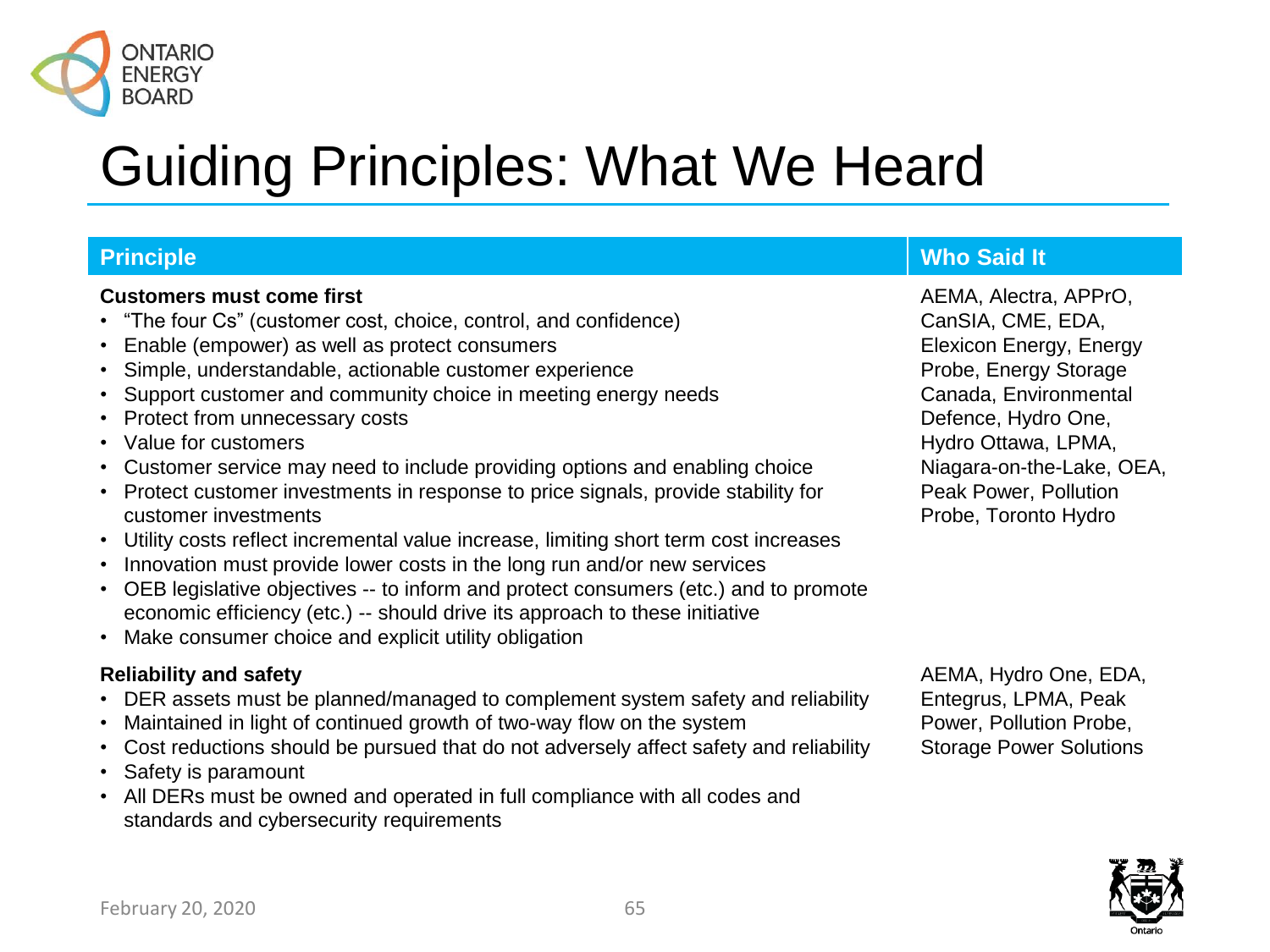

| <b>Principle</b>                                                                                                                                                                                                                                                                                                                                                                                                                                                                                                                                                         | <b>Who Said It</b>                                                                                                                                                                                 |
|--------------------------------------------------------------------------------------------------------------------------------------------------------------------------------------------------------------------------------------------------------------------------------------------------------------------------------------------------------------------------------------------------------------------------------------------------------------------------------------------------------------------------------------------------------------------------|----------------------------------------------------------------------------------------------------------------------------------------------------------------------------------------------------|
| <b>Beneficiary pays</b><br>• Minimize cross-subsidization<br>• Fairness to participants and non-participants<br>• User pays<br>• Incentivize good system behaviour<br>• Reflect complexity of system cost causation (e.g. system peaks)<br>• DER costs should be based on coincident peaks<br>• Rate design should be included to achieve efficiency while balancing impacts to non-<br>participating customer groups                                                                                                                                                    | Alectra, Hydro One, IGUA,<br>EDA, Energy Storage<br>Canada, Energy Probe,<br>Enbridge, LPMA, Niagara<br>on the Lake, Peak Power,<br>QUEST and CHP<br>Consortium, Storage Power<br><b>Solutions</b> |
| <b>Enhance use of existing assets</b><br>Consider all distribution system costs and benefits including asset<br>$\bullet$<br>optimization/stranding<br>• Encourage innovative use of regulated assets<br>• Leverage existing assets and low cost of capital<br>Use of existing assets and infrastructure should be optimized before new assets are<br>$\bullet$<br>added, whenever possible<br>• Optimize existing network assets and minimize stranded costs by extending their<br>useful life via asset management principles that include explicit examination of all | Alectra, EDA, Elexicon<br>Energy, Energy Storage<br>Canada, Hydro Ottawa,<br>LPMA, OPG, Toronto<br>Hydro, Storage Power<br><b>Solutions</b>                                                        |

- cost-effective alternatives, including NWA • Flexibility and scalability to protect against uncertainty
- Flexibility for future DER integration

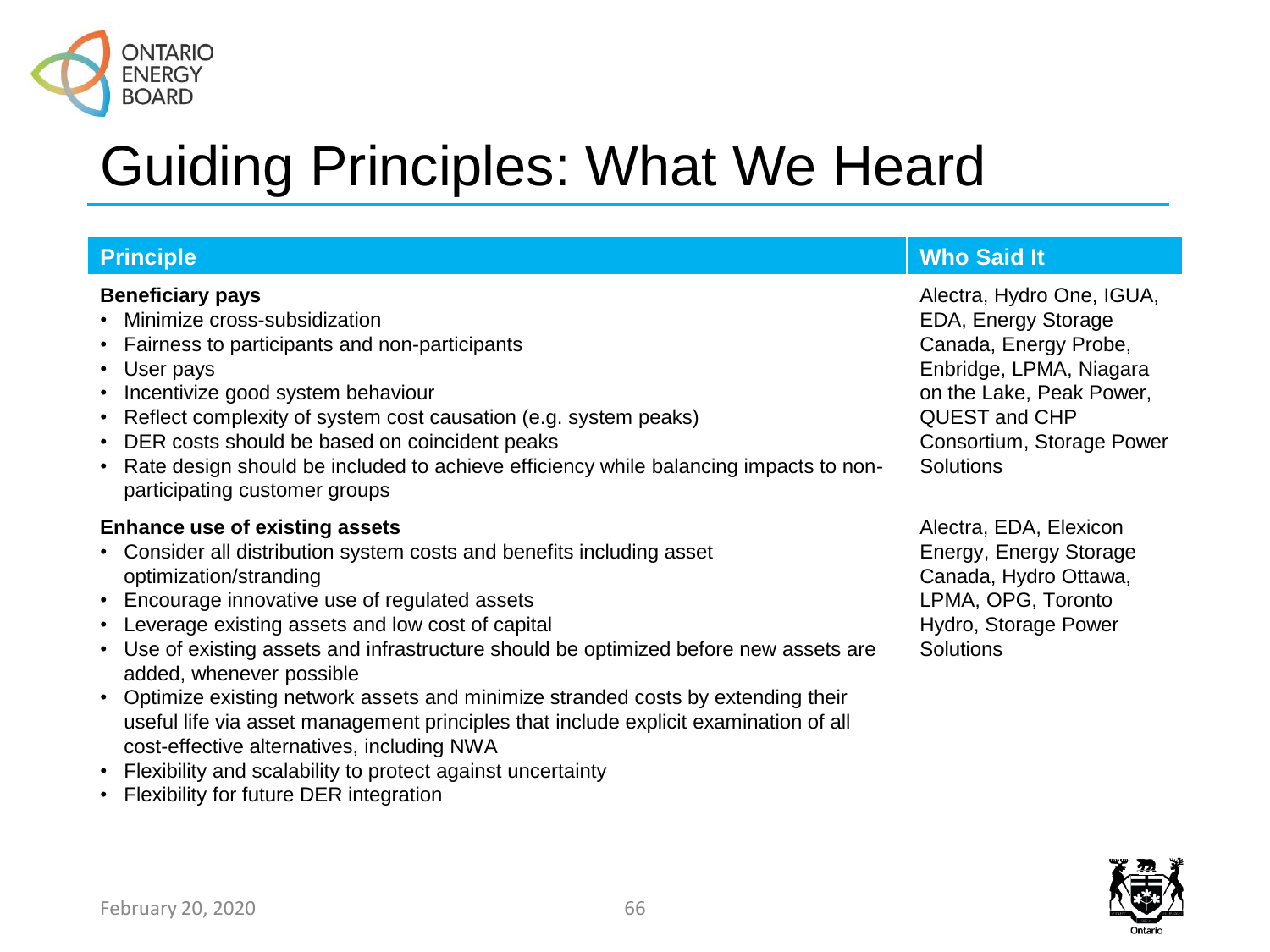

#### **Economic efficiency & performance**

- Incentivize and require (rather than encourage) economic efficiency and the lowest cost solution (consistent with reliability and safety) and appropriately accounts for all relevant costs and benefits
- Empower least cost solutions
- Value should be tangible, able to be tracked through utility scorecards
- Technology neutral approach to supporting DER investments
- Consider broader system costs and benefits of DERs
- Compensation for DERs that reflect the full value of the services they provide, including localized benefits
- Energy policies must be market-based and driven by the need to attract new investment, growth and jobs to the manufacturing sector; policies only adopted when full extent of economic and competitiveness impact is clearly taken into account

#### **Competition**

- Regulate only where necessary, facilitate more competition and enable customer choice where possible
- Promote competition to drive lowest cost solutions
- Technology neutral, fuel agnostic
- Level playing field between utility affiliates and other competitors
- Pragmatic and customer first approach to competition
- Enabled and encouraged wherever possible

#### **Principle Who Said It**

CanSIA, CME, Environmental Defence, OEA, Peak Power, Pollution Probe, Storage Power Solutions

AEMA, APPrO, CanSIA, Enbridge, Energy Probe, Environmental Defence, Hydro One, IESO, LPMA, OPG, SEC

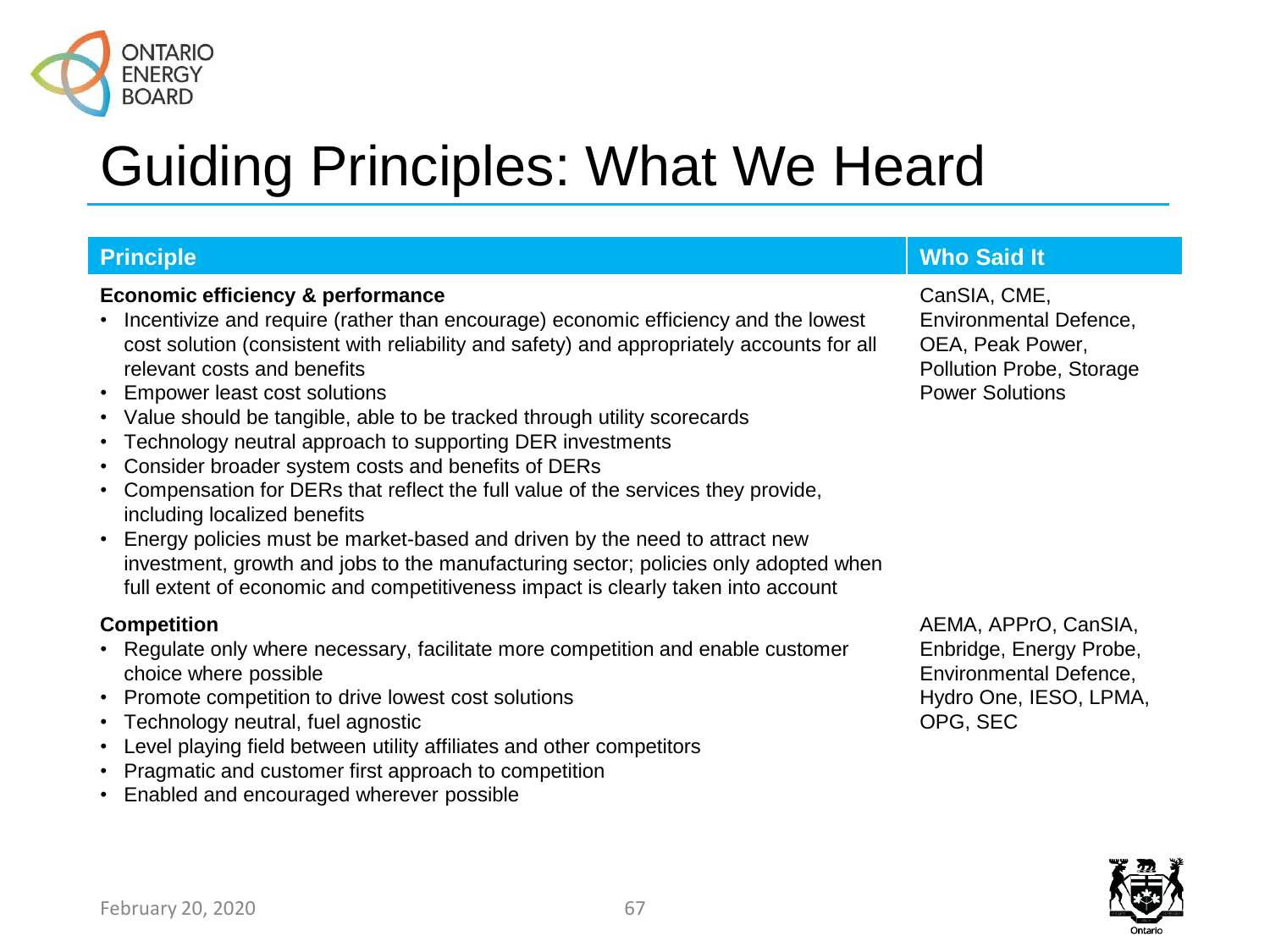

| <b>Principle</b>                                                                                                                                                                                                                                                                                               | <b>Who Said It</b>                                                                  |  |  |  |
|----------------------------------------------------------------------------------------------------------------------------------------------------------------------------------------------------------------------------------------------------------------------------------------------------------------|-------------------------------------------------------------------------------------|--|--|--|
| Utilities should focus on utility services<br>Fundamental regulatory principles should continue to apply to all utility investment<br>(conventional and non-conventional)<br>Utilities should have a reasonable opportunity to recover prudently incurred costs of<br>$\bullet$<br>delivering utility services | <b>IGUA, SEC</b>                                                                    |  |  |  |
| Commit to traditional economic regulation and consumer protection<br>• Apply traditional regulatory principles tailored to current situation<br>Cost recovery of innovative investments should follow existing standards<br>Apply traditional criteria of regulatory efficiency, economic efficiency and risk  | Elexicon Energy, Hydro<br>Ottawa, IGUA, Toronto<br>Hydro                            |  |  |  |
| <b>Transparency</b><br>• Transparent system costs<br>• Information sharing should run both ways<br>• Security is paramount<br>• Open access and sharing of information<br>Information and data sharing platform to help integrate planning processes                                                           | Alectra, Unidentified male<br>speaker, IESO, OPG,<br><b>Storage Power Solutions</b> |  |  |  |
| Energy must be affordable, reliable, transparent and sustainable<br>• Balance affordability, service (inclusive of reliability) and sustainability                                                                                                                                                             | CME, Elexicon Energy,<br>Hydro Ottawa, Toronto<br>Hydro                             |  |  |  |
| Privacy and cybersecurity (essential to customer trust)                                                                                                                                                                                                                                                        | Elexicon Energy, Hydro<br>Ottawa, Toronto Hydro                                     |  |  |  |

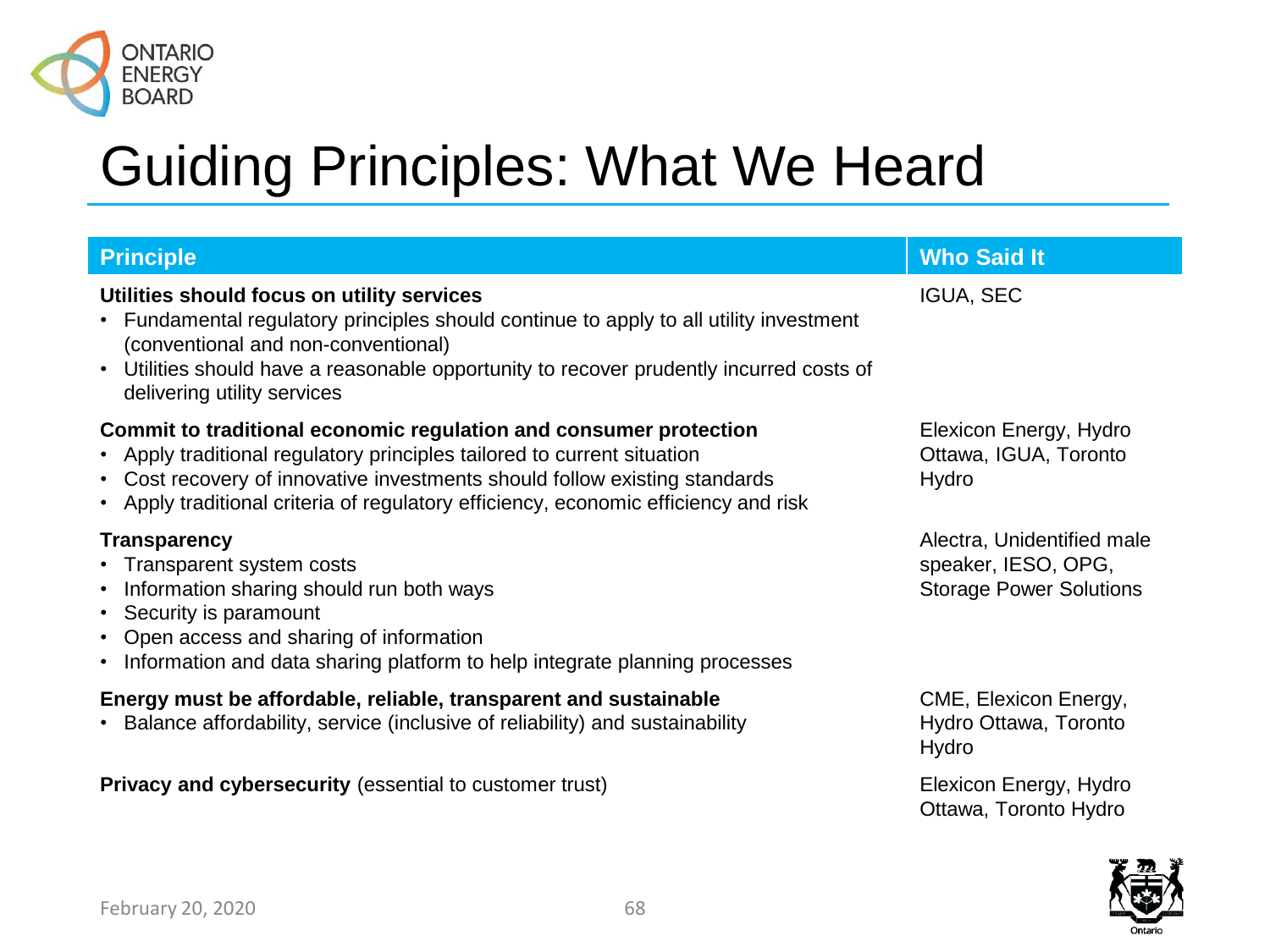

| <b>Principle</b>                                                                                                                                                                                                                                                                                                                                                                       | <b>Who Said It</b>                |  |  |
|----------------------------------------------------------------------------------------------------------------------------------------------------------------------------------------------------------------------------------------------------------------------------------------------------------------------------------------------------------------------------------------|-----------------------------------|--|--|
| <b>Encourage energy efficiency</b>                                                                                                                                                                                                                                                                                                                                                     | CanSIA                            |  |  |
| Encourage innovation by all industry participants<br>• Promote and integrate innovation<br>• Use incentives to encourage DER investments                                                                                                                                                                                                                                               | EDA, Entegrus, Pollution<br>Probe |  |  |
| Universality may need to be revisited<br>• Locational benefits of DERs may warrant different approaches to allocating costs and<br>benefits; there might be instances where it makes sense to offer some<br>programs/services in some areas or to some customers but not others<br>• Utility obligation to serve not absolute, utilities should have right to refuse DER<br>connection | Enbridge, Energy Probe            |  |  |
| <b>Profits follow risk</b> (no risk free investments)                                                                                                                                                                                                                                                                                                                                  | <b>Energy Probe</b>               |  |  |

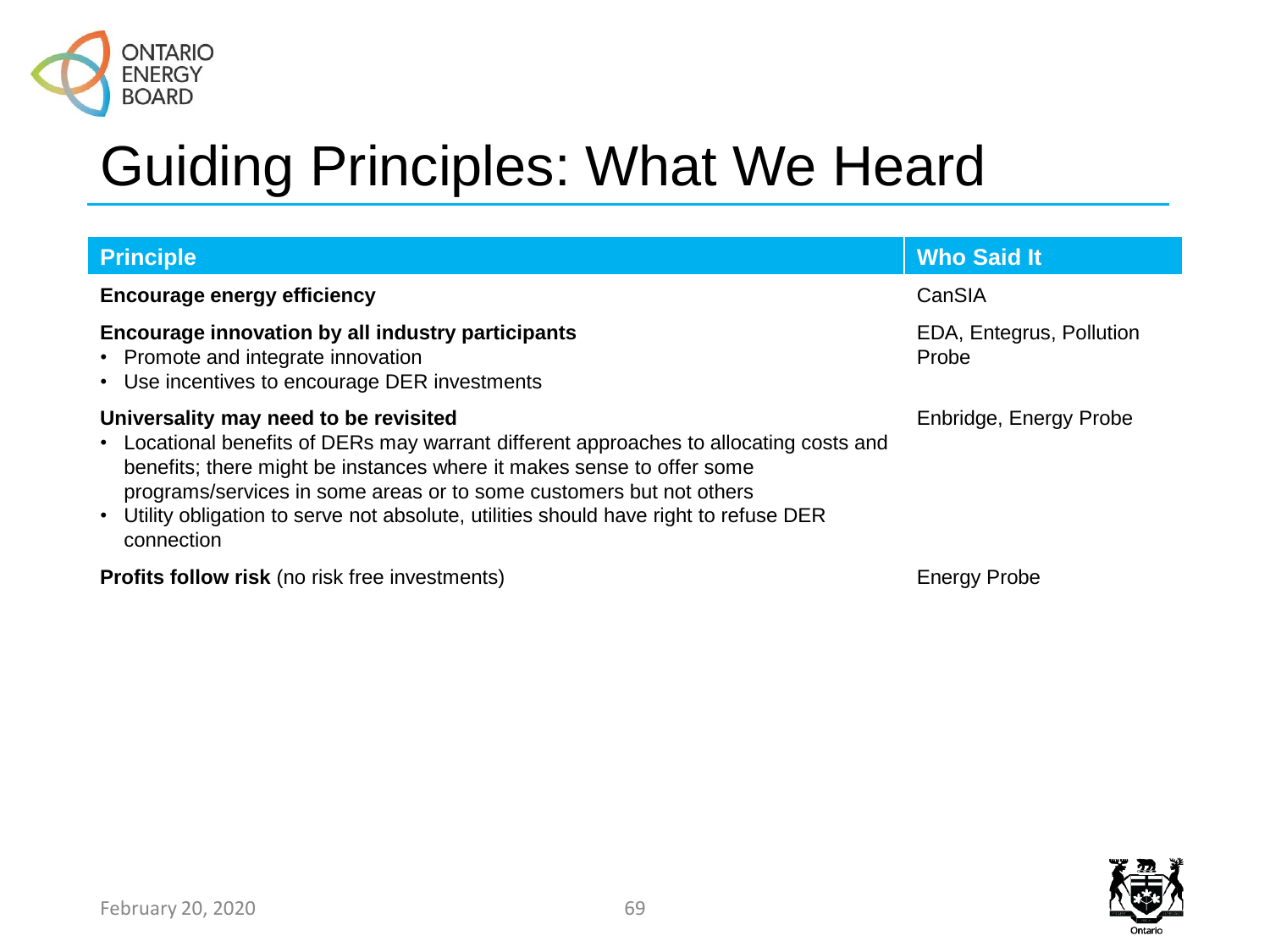

#### **Durable, predictable, sustainable regulatory framework**

- Clear rules and processes
- Stable regulatory regime (impact on credit ratings etc.)
- Opportunity to earn fair return maintained while encouraging desirable alternative business models, innovation, and the entry of new entities
- Avoid rate design do-over which would increase regulatory uncertainty

#### **Regulatory simplicity, efficiency and effectiveness**

- Simplicity not at the expense of efficiency and effectiveness
- Eliminate unnecessary "red tape"
- Respect previous and pending rate-applications

#### **Performance & outcome based regulatory framework Storage Power Solutions**

#### **Principle Who Said It**

Alectra, CanSIA, Entegrus, Environmental Deference, Hydro One, OPG, Toronto Hydro,

CME, OEA, OPG, Pollution Probe

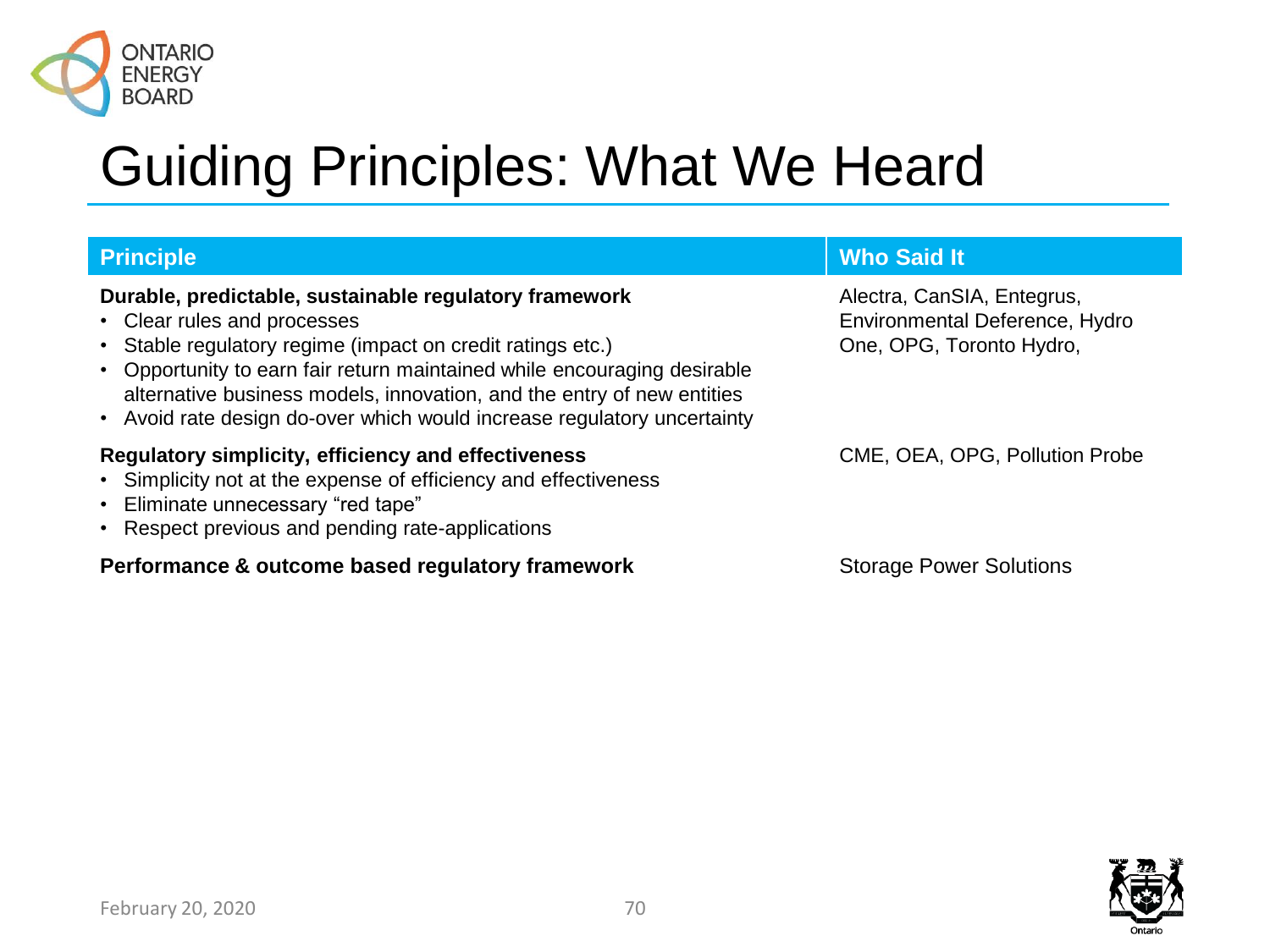

| <b>Principle</b>                                                                                                                                                                                                                                                                                                                                   | <b>Who Said It</b>                                                      |  |  |
|----------------------------------------------------------------------------------------------------------------------------------------------------------------------------------------------------------------------------------------------------------------------------------------------------------------------------------------------------|-------------------------------------------------------------------------|--|--|
| <b>Ontario-specific approach</b><br>• Regulation should reflect the Ontario ethic of public ownership, public<br>procurement and public interest regulation                                                                                                                                                                                        | Hydro One, Toronto Hydro                                                |  |  |
| <b>Evidence-based approaches</b><br>• Empirical<br>• Data analysis<br>• Comparative case studies                                                                                                                                                                                                                                                   | <b>Customized Energy Solutions,</b><br>CME, Hydro One, Toronto<br>Hydro |  |  |
| <b>Timeliness and responsiveness</b><br>• Act on the 'low-hanging fruit'<br>• Address near term issues to avoid being paralyzed by big questions                                                                                                                                                                                                   | <b>Sussex Strategy, IESO</b>                                            |  |  |
| <b>Coordination and Consistency</b><br>• Coordinated, effective approach to policy development<br>• Consistency across OEB initiatives                                                                                                                                                                                                             | <b>Peak Power</b>                                                       |  |  |
| <b>Questions assumptions</b><br>• In the face of disruption, take a fresh perspective on everything, nothing – even<br>fundamental regulatory principles – should be set in stone<br>• Don't let stability prevent consideration of massively different approaches (the<br>smooth approach should not be favoured at the expense of the right one) | <b>SEC</b>                                                              |  |  |

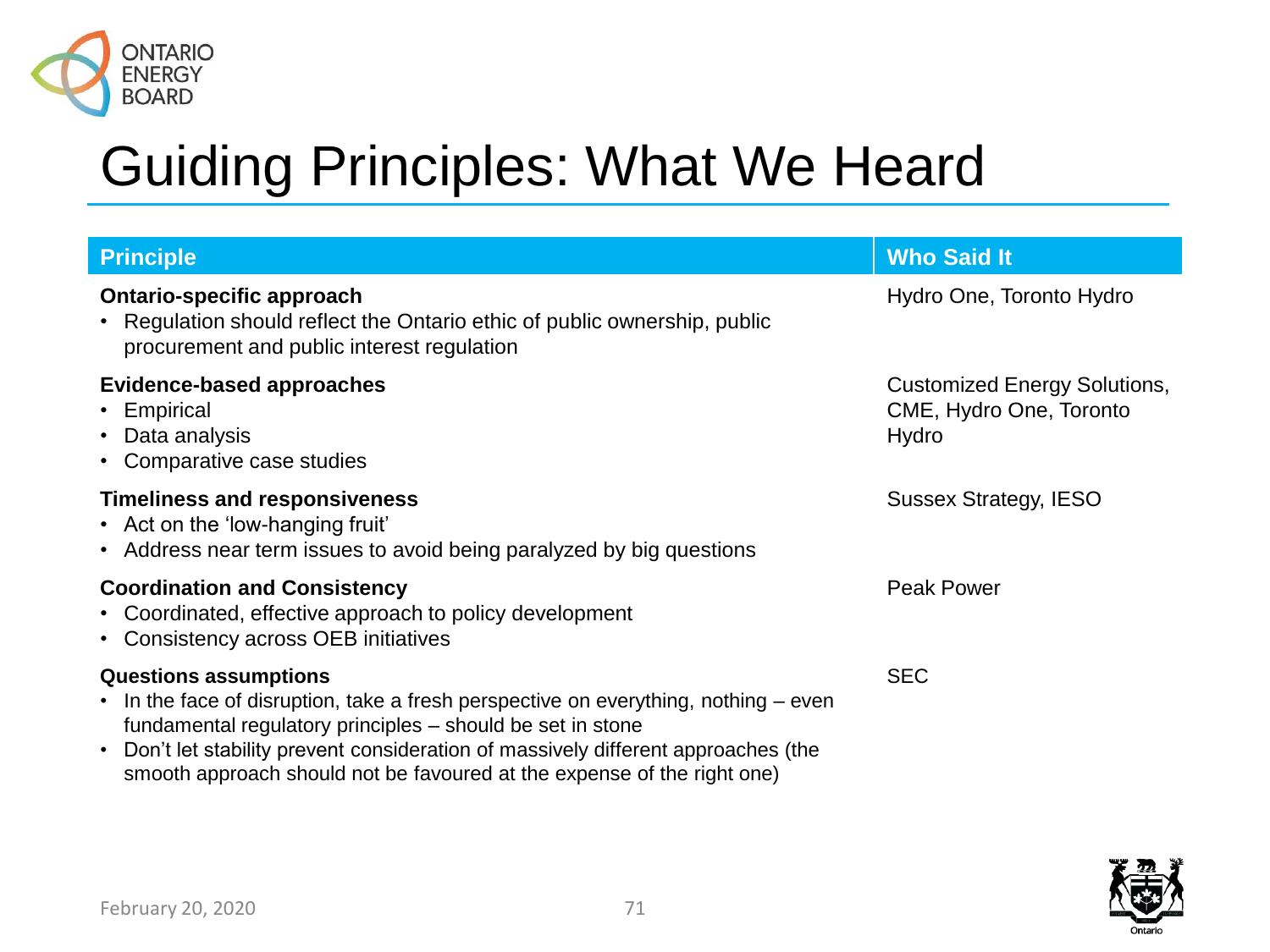

### Objectives: What We Heard

#### **Provide value for consumers**

- Promote outcomes and innovation that delivers value for all Ontario consumers
- Affordable, reliable and sustainable service for customers
- Increase system safety, reliability and service quality
- Provide a comprehensive regulatory framework to facilitate and support DERs while meeting objectives of low cost, safety, integrity and reliability
- Protect consumers
- Focus on serving the public interest
- Ensure consumers are enabled and supported by their utilities
- Customer centric approach ensures DER benefits realized by all consumers
- Support expanded customer choice while realizing mutual benefits of DER adoption for all customers
- Adapt to customer needs
- Remove barriers to customers implementing energy solutions

#### **Control costs for customers**

- Increase affordability of electricity
- Reduce costs (rather than increase choice)
- Reduce/do not increase total system cost
- Ensure DER integration does not put upward pressure on costs
- Incentivize/require lowest cost solutions
- Address the largely fixed/committed cost structure of Ontario's electricity system
- Lower energy bills and system costs

#### **Objective Company of the Company of the Company of the Company of the Company of the Company of the Company of the Company of the Company of the Company of the Company of the Company of the Company of the Company of the C**

AEMA, Alectra, CanSIA, CME, Energy Storage Canada, OEA, Pollution Probe, Storage Power **Solutions** 

AMPCO, CME, Energy Probe, Environmental Defence, OEA, PWU

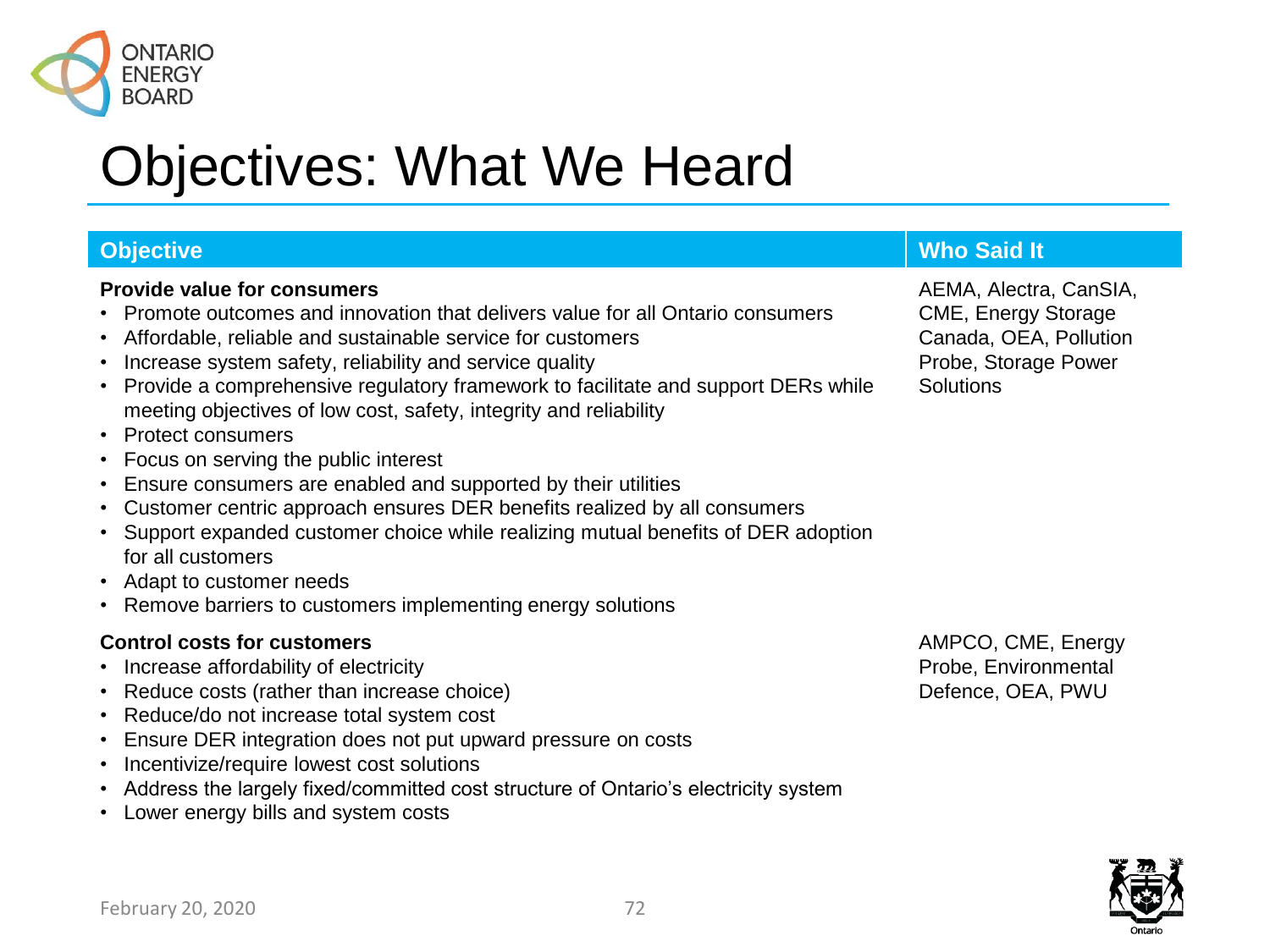

### **Optimize infrastructure and avoid stranded assets**

- Avoid stranded assets
- Optimize existing infrastructure
- Improve cost effectiveness for ratepayers
- Maintain a viable and integrated grid that can provide a base level of service to all customers
- Defer utility capital investments with DERs
- Remove barriers to utilities to optimize system investments

## **Consider all solutions**

- Establish process for LDCs to pursue the most cost effective viable solutions (put NWAs and traditional assets on a level playing field)
- Address utility bias for capital investment
- Determine how LDCs can earn a fair return on cost-effective NWA alternatives, irrespective of ownership model or entity delivering service
- Identify and address regulations that unnecessarily limit the ability of DERs to provide wholesale and distribution services
- Distributors should have the right to invest in DERs as a viable alternative to poles and wires
- Establish method for comparing alternatives using lifecycle cost assessment

# **Objective Company of the Company of the Company of the Company of the Company of the Company of the Company of the Company of the Company of the Company of the Company of the Company of the Company of the Company of the C**

Alectra, Distributed Resource Coalition, Enbridge, EV Society, IGUA, OEA, OPG

EDA, Energy Storage Canada, Essex Power, IESO, Pollution Probe

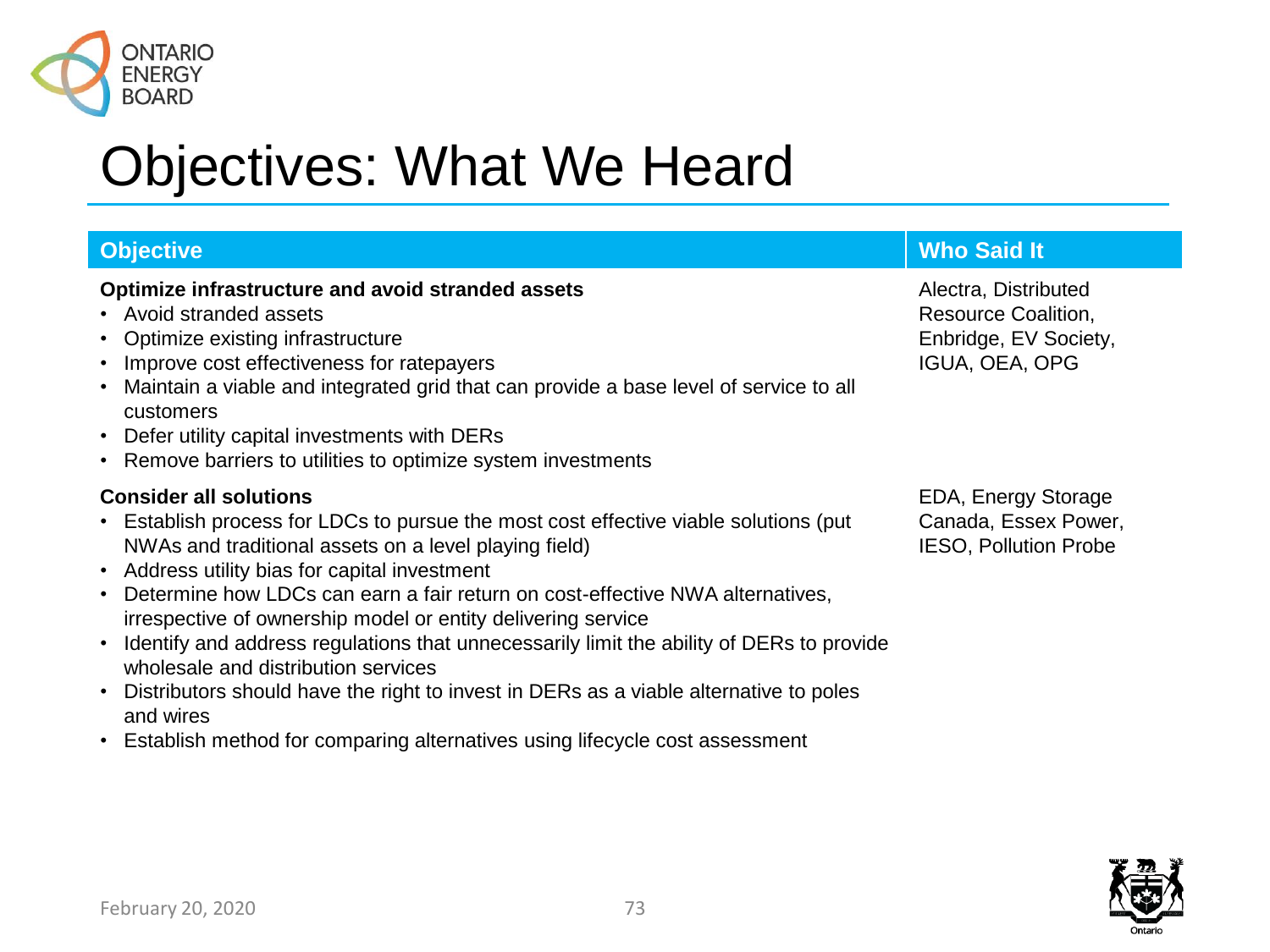

## **Determine true value of DER**

- Value DERs appropriately and transparently
- Improve alignment between utility incentives and desired outcomes
- Align price with underlying costs
- Quantify/approximate value of certain externalities
- Account for DER benefits (including system benefits); develop common categories of costs and benefits that DERs provide to electricity and natural gas systems
- Reflect benefits of EVs
- Develop mechanisms to compensate DERs for services they provide to the system
- Reflect value of flexibility to minimize stranded assets
- Asses DER options on a total system cost/benefit basis
- Confirm methodology and principles to consistently assess the costs and benefits of DERs, based on their application and location

# **Provide clear investment signals**

- Align price with underlying costs
- Enable customers to make the best BTM investment decisions
- Provide price signals for DER investment and operation commensurate with value
- Design rates to achieve efficiency
- Ensure price signals reflect actual needs and drive cost benefits into the system
- Distributors should have the ability to incent DER owners to follow price signals and recover those incentives
- Ensure DER decisions are informed by appropriate price signals
- Allow the net present value of DER projects to be monetized

# **Objective Who Said It**

AEMA, APPrO, CME, Distributed Resource Coalition, Energy Storage Canada, Environmental Defence, EV Society, Hydro One, IGUA, LPMA, Peak Power, QUEST & Ontario CHP Consortium, Storage Power Solutions

CanSIA, CME, Environmental Defence, Essex Power, IESO, PWU, Storage Power Solutions

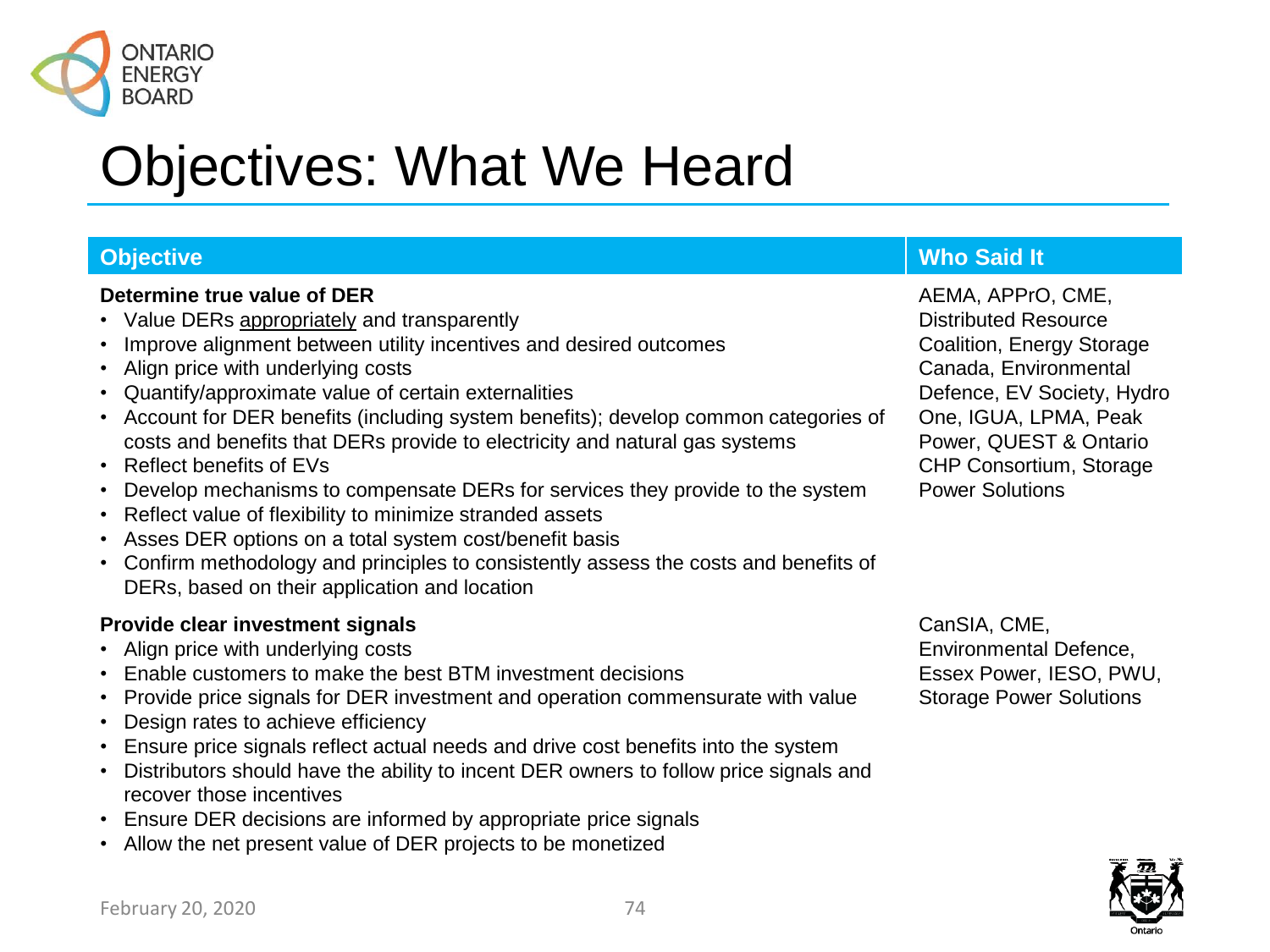

### **Improve access to information**

- Improve use of data
- Enhance transparency
- Improve access to distribution system information/data and decision-making
- Seek opportunities to improve data collection and dissemination to support planning, operations and enable consumers and third parties to create value
- Distributors should have the right (perhaps mandate) to implement technologies that create DER visibility
- Create information transparency to support competition

## **Improve planning and coordination among sector participants**

- Enable integrated planning
- Enable community energy planning and empower community choice
- Common understanding of technology capabilities, challenges and solutions
- Understand how DERs will change system (planning, operation, capital needs, short/long term cost of service)
- Planning recognizes the need to adapt to changing conditions
- Establish a collaborative process to guide DER development and integration over time
- Ensure Ontario's supply and demand balance clearly support need for added DER capacity

# **Objective Who Said It**

AEMA, CanSIA, Energy Storage Canada, Essex Power, IESO, LPMA, OPG

APPrO, CanSIA, CME, Energy Storage Canada, Pollution Probe

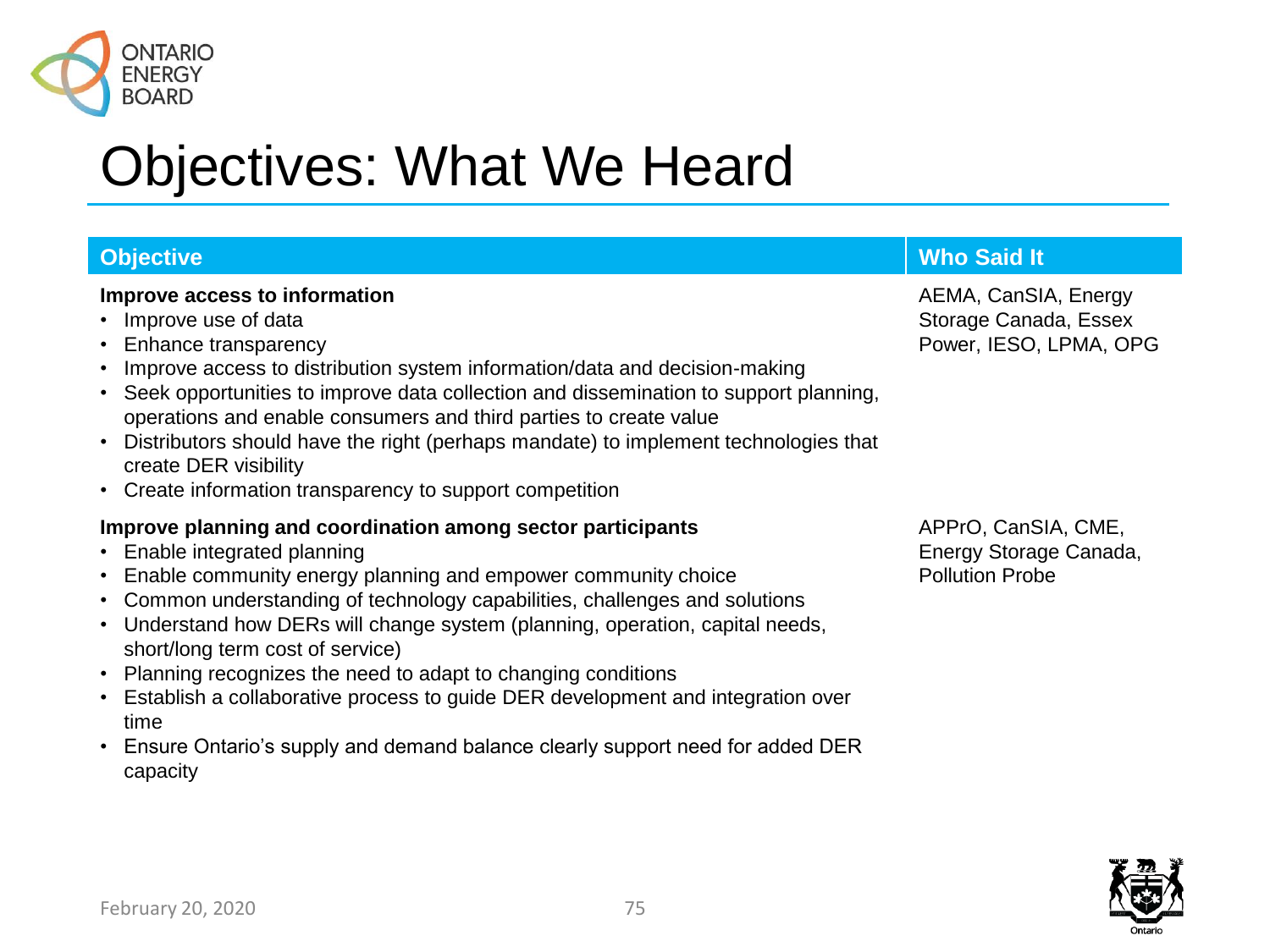

| <b>Objective</b>                                                                                                                                                                                                                                                                                                                                                                                                                                                                                                                                                                                                                                                                                                                                                                                                                                                   | <b>Who Said It</b>                                                                                                                       |
|--------------------------------------------------------------------------------------------------------------------------------------------------------------------------------------------------------------------------------------------------------------------------------------------------------------------------------------------------------------------------------------------------------------------------------------------------------------------------------------------------------------------------------------------------------------------------------------------------------------------------------------------------------------------------------------------------------------------------------------------------------------------------------------------------------------------------------------------------------------------|------------------------------------------------------------------------------------------------------------------------------------------|
| <b>Promote or facilitate competition</b><br>• Provide level playing field<br>• Fair access to connect DERs<br>• Do not expand utility service beyond the meter<br>• Maximize competition in electricity markets<br>• Transition from policy push to market pull for DERs<br>• Formalize DER marketplace structure including linkages between accountable<br>regulatory bodies<br>• Maintain clear distinction between competitive and monopoly businesses<br>• Encourage market place solutions and customer choice                                                                                                                                                                                                                                                                                                                                                | AEMA, APPrO, EPCOR,<br><b>IGUA, OPG</b>                                                                                                  |
| Define roles and responsibilities<br>• Confirm role of utilities and other sector participants<br>• Define utility obligations to DERs and vice versa<br>• Create standards for procurement, connections and information-sharing between<br>IESO, regulated entities and DER providers<br>• Reassess and clarify restrictions on utility business activities<br>Do not prevent utilities from deploying EV infrastructure where efficient and effective<br>for consumers<br>• Determine the appropriate role of distributors and others in DER integration at the<br>distribution level from the starting point of consumer interests and ratepayer value<br>• Remove barriers for new energy service providers rather than expand utility activity<br>beyond the meter<br>• Utility DER ownership should be permitted where it provides the greatest value to the | AEMA, Alectra, Distributed<br>Resource Coalition, EDA,<br>Entegrus, EV Society,<br>IESO, IGUA, London<br>Hydro, OPG, Pollution<br>Probe, |



grid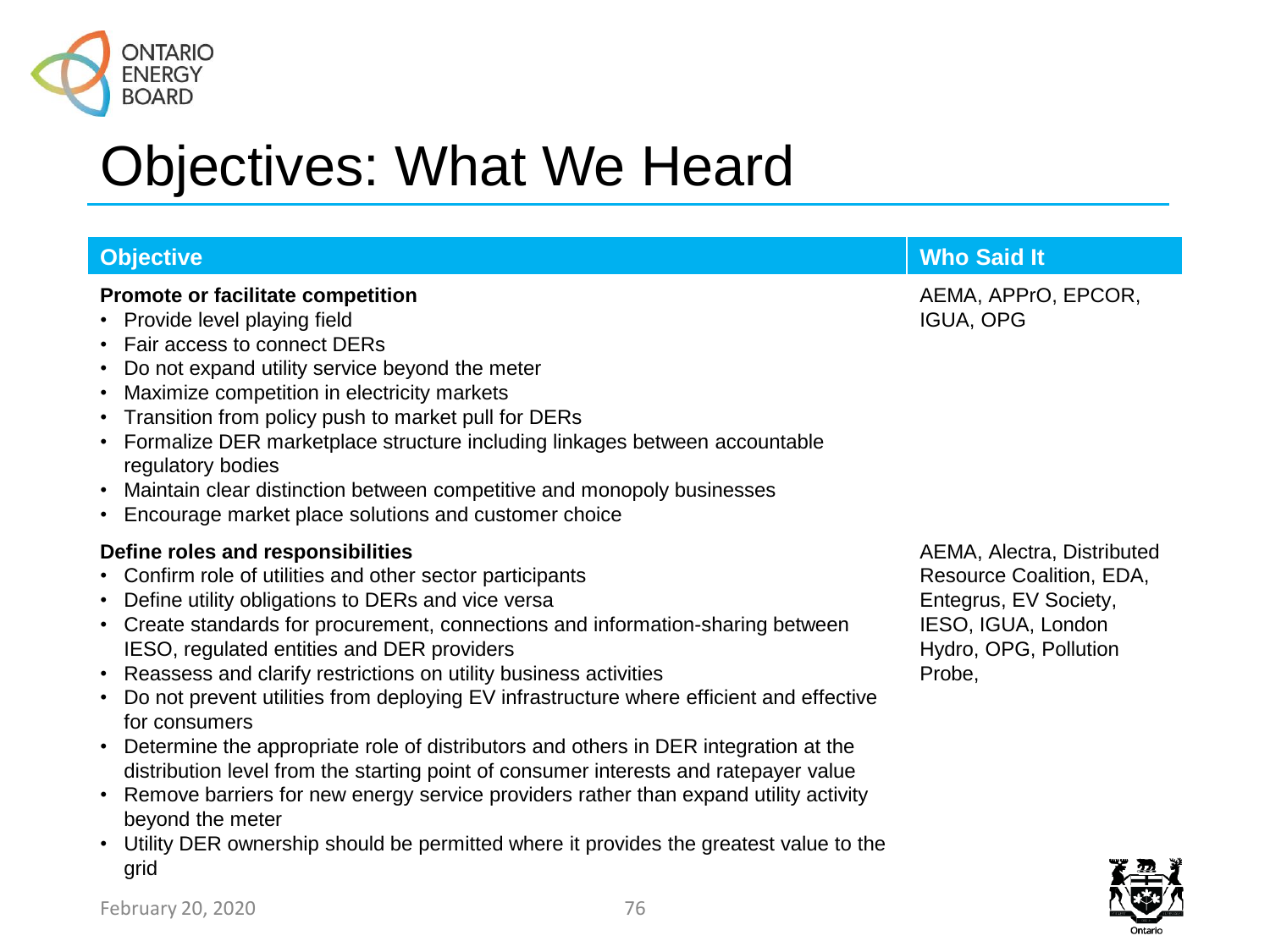

## **Manage change**

- Act on near term opportunities while being mindful of long-term implications
- Help utilities adapt but do not protect from change
- Provide a transparent, predictable, enduring regulatory framework (regulatory certainty), make incremental progress to prepare for higher DER penetration
- Examine the regulatory toolkit (rate design, connection requirements, rate-funded CDM to displace conventional assets)
- Facilitate fulsome discussion on tough questions so public record can inform important issues such as: LDC ownership model, valuation/compensation/pricing of DERs (locally and provincially), standby rates, safeguarding data, what happens after FIT/microFIT contracts expire)
- Let market choose winners and losers
- Work towards a pro-active vision of the future of the distribution system based on the objectives of the province as well as the fundamental regulatory principles

# **Objective Contract Contract Contract Contract Contract Contract Contract Contract Contract Contract Contract Contract Contract Contract Contract Contract Contract Contract Contract Contract Contract Contract Contract Cont**

AEMA, APPrO, Hydro Ottawa, IGUA, IESO, LPMA

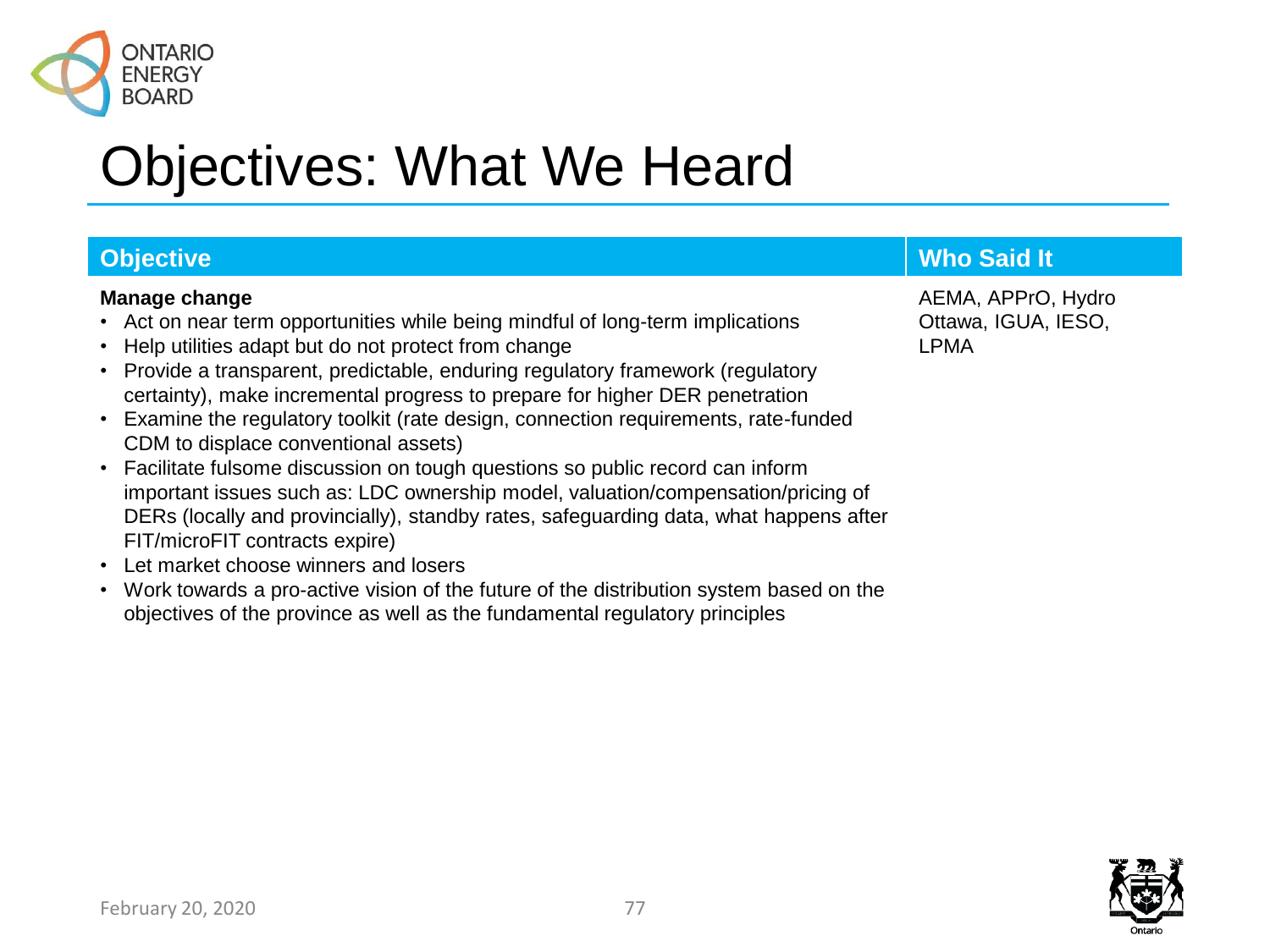

| <b>Objective</b>                                                                                                                                                                                                                                                                               | <b>Who Said It</b>                                                                                                                                         |
|------------------------------------------------------------------------------------------------------------------------------------------------------------------------------------------------------------------------------------------------------------------------------------------------|------------------------------------------------------------------------------------------------------------------------------------------------------------|
| <b>Common terminology</b><br>• Define DERs to ensure scope is clear<br>• Create a definition for DERs that captures how they may impact the overall system /<br>use cases<br>• Define distribution services<br>• Define customer<br>• Establish a common understanding of technical challenges | AEMA, CanSIA, CME,<br>EDA, Energy Probe,<br>Entegrus, Hydro One,<br>Hydro Ottawa, LPMA,<br>OEA, Pollution Probe,<br>PWU, Storage Power<br><b>Solutions</b> |
| Achieve climate change objectives<br>• Enhance resiliency                                                                                                                                                                                                                                      | OEA, OSEA                                                                                                                                                  |
| Unsilo energy services and regulation                                                                                                                                                                                                                                                          | <b>IGUA, OSPE</b>                                                                                                                                          |
| <b>Encourage innovation</b><br>• Avoid penalizing innovation and efficiency<br>• Encourage investment in future grid<br>• Remove disincentives to innovative solutions<br>• Promote innovation with a mix of carrots and sticks                                                                | London Hydro, OPG,<br><b>Pollution Probe</b>                                                                                                               |
| <b>Simplify regulation</b>                                                                                                                                                                                                                                                                     | <b>OPG</b>                                                                                                                                                 |
| Align with provincial government's vision for the energy sector and the OEB's<br>legislative objectives                                                                                                                                                                                        | <b>OEA</b>                                                                                                                                                 |